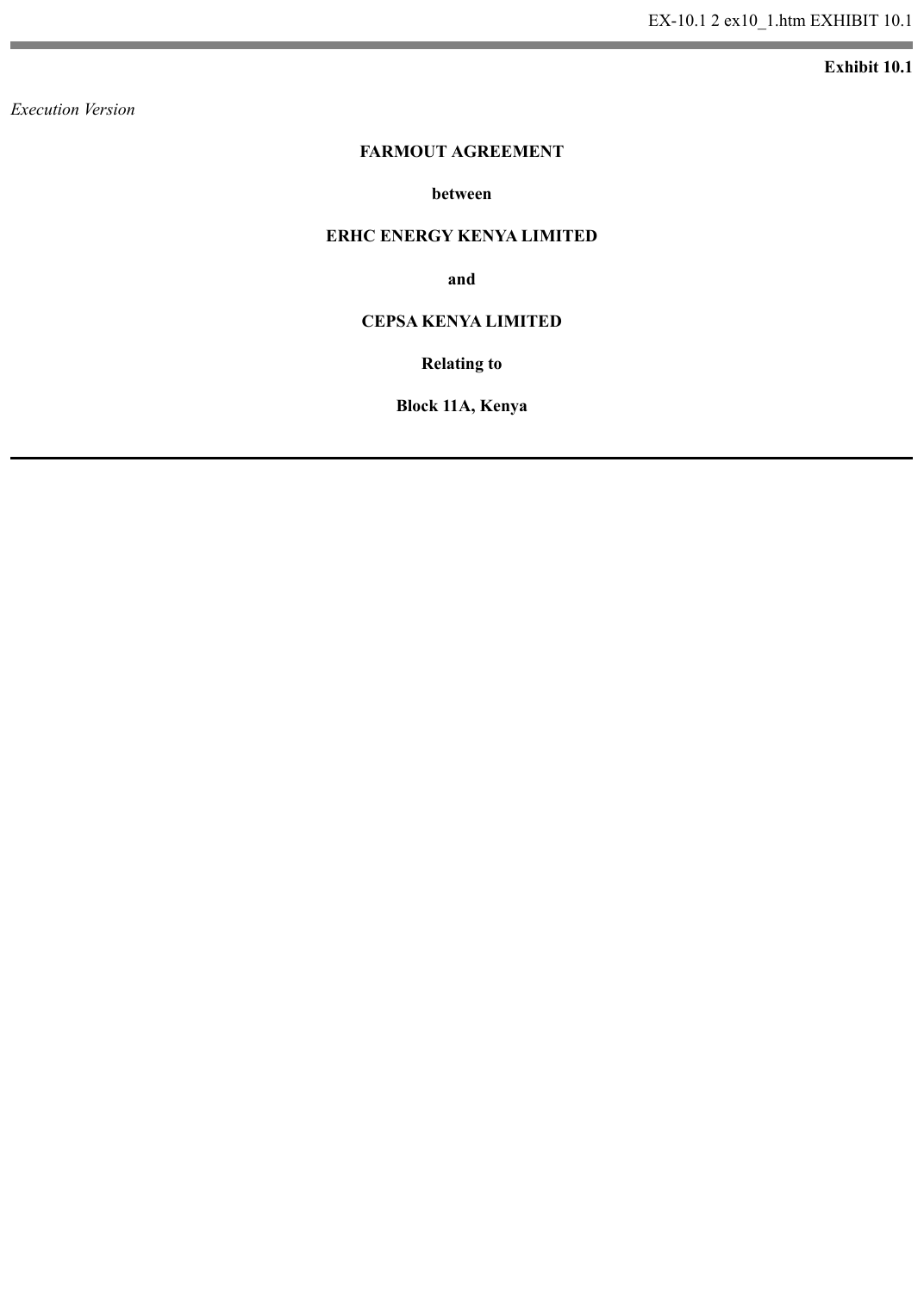# **TABLE OF CONTENTS**

|                         | <b>CLAUSE 1 DEFINITIONS</b>                            | $\overline{4}$ |
|-------------------------|--------------------------------------------------------|----------------|
|                         | <b>CLAUSE 2 TRANSFER OF INTEREST</b>                   | 8              |
|                         | <b>CLAUSE 3 CONDITIONS TO TRANSFER</b>                 | 10             |
|                         | <b>CLAUSE 4 CONSIDERATION</b>                          | 15             |
|                         | <b>CLAUSE 5 INTERIM PERIOD</b>                         | 22             |
|                         | CLAUSE 6 REPRESENTATIONS AND WARRANTIES OF THE PARTIES | 24             |
|                         | <b>CLAUSE 7 TAX</b>                                    | 33             |
|                         | <b>CLAUSE 8 CONFIDENTIALITY</b>                        | 35             |
|                         | <b>CLAUSE 9 NOTICES</b>                                | 36             |
|                         | <b>CLAUSE 10 LAW AND DISPUTE RESOLUTION</b>            | 37             |
|                         | <b>CLAUSE 11 FORCE MAJEURE</b>                         | 39             |
|                         | <b>CLAUSE 12 DEFAULT</b>                               | 39             |
|                         | <b>CLAUSE 13 GENERAL PROVISIONS</b>                    | 41             |
| <b>EXHIBITS:</b>        |                                                        |                |
| $\overline{\mathbf{A}}$ | Joint Operating Agreement - Main Principles            |                |
| $\bf{B}$                | Transitional Agreement - Main Principles               |                |
| $\mathbf C$             | Contract                                               |                |
| $\mathbf D$             | Deed of Transfer Model Form                            |                |
| $-2-$                   |                                                        |                |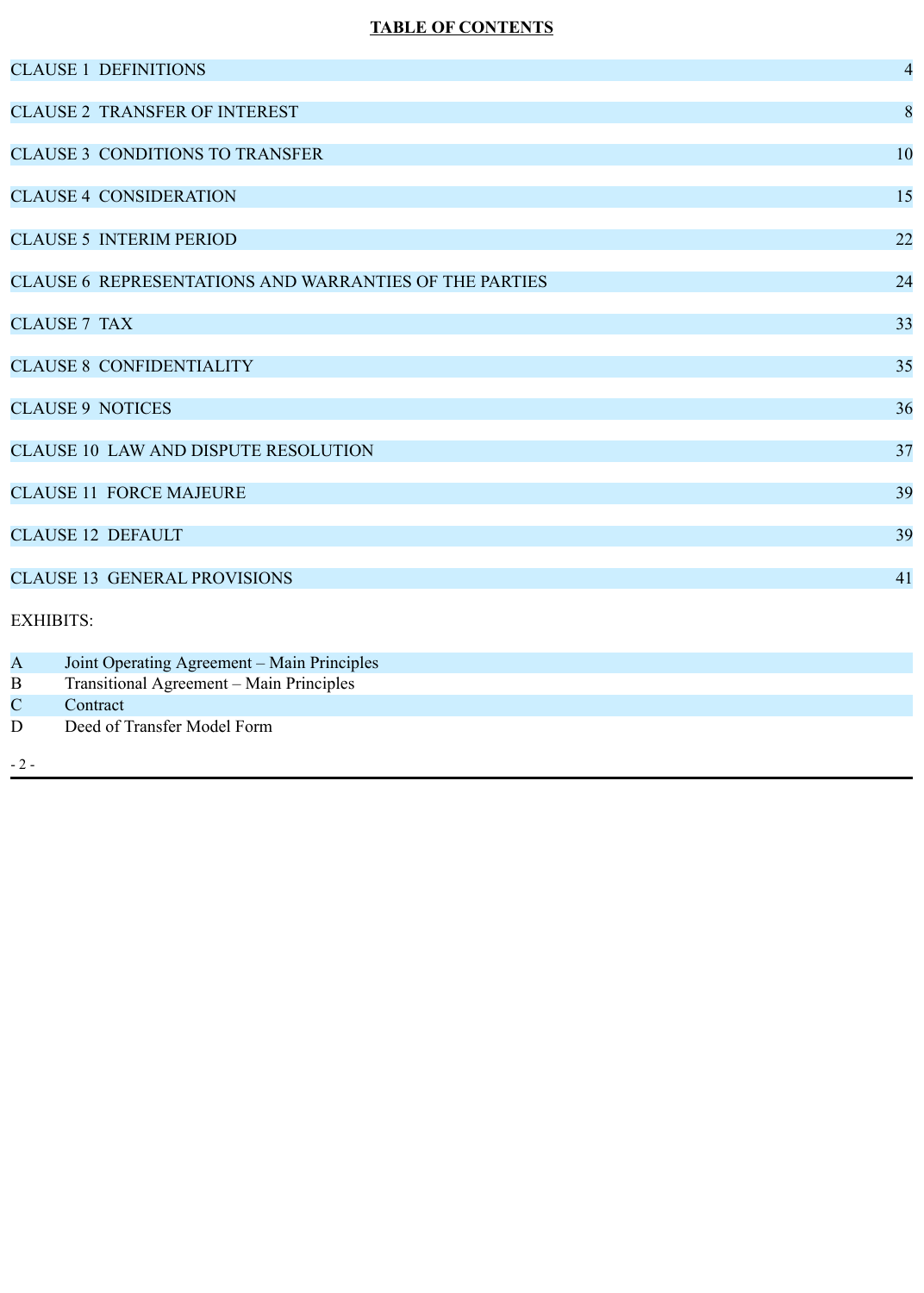#### **FARMOUT AGREEMENT**

**THIS AGREEMENT** is entered into on the 7th day of October 2013 by and between

**ERHC ENERGY KENYA LIMITED**, a company registered in Kenya and having its registered office at P.O Box 38649-00623, Nairobi, Kenya (hereinafter referred to as the "**Farmo**r"); and

**CEPSA KENYA LIMITED**, a company organized and existing under the laws of Kenya and having its registered office at P.O Box 10643-00100, Nairobi, Kenya (hereinafter referred to as the "**Farmee**");

The companies named above, and their respective successors and assignees (if any), may sometimes individually be referred to as "**Party**" and collectively as the "**Parties**".

**WHEREAS**, ERHC Energy (AGC Profond) Ltd ("**ERHC Energy**"), an Affiliate of the Farmor, entered into a Production Sharing Contract with the Government of the Republic of Kenya on 28 June 2012 (such agreement, as amended, is hereafter referred to as the "**Contract**");

**WHEREAS**, ERHC Energy and the Farmor entered into a transfer agreement on 30 September 2013 wherein ERHC Energy transferred to the Farmor its Participating Interest in the Contract and the Farmor agreed to accept such Participating Interest (such transfer agreement being the "**Contract Transfer**");

**WHEREAS**, the Farmor is willing to assign and transfer the Farmout Interest (as defined below) in and under the Contract to the Farmee in accordance with the terms set forth herein and Farmee wishes to acquire the same; and

**WHEREAS**, the Farmor is also willing to assign and transfer the Operatorship (as defined below) to the Farmee and the Farmee wishes to acquire the same;

**NOW, THEREFORE**, in consideration of the premises and the mutual covenants and obligations set out below and to be performed, the Farmor and Farmee agree as follows:

- 3 -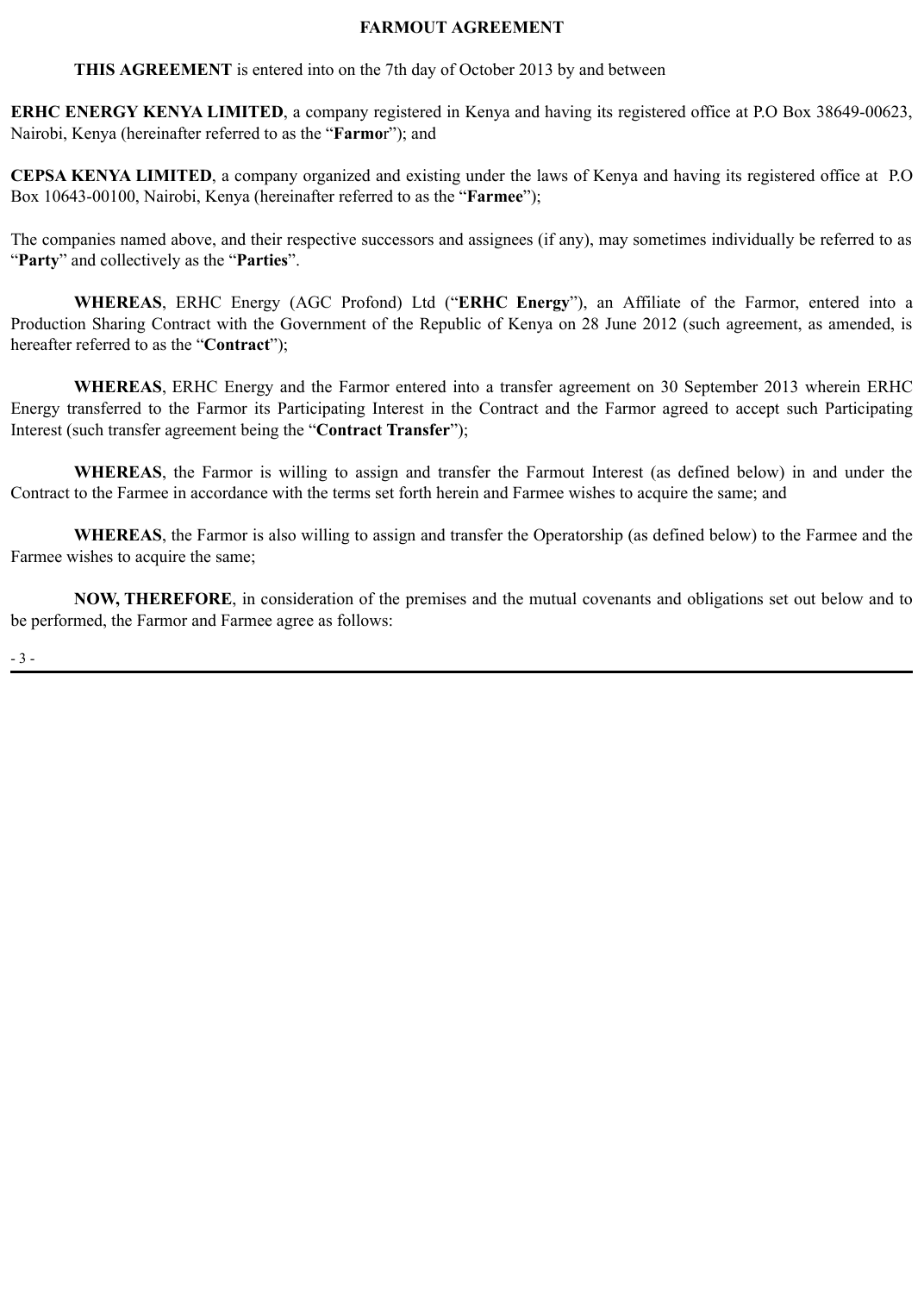# **CLAUSE 1 DEFINITIONS**

As used in this Agreement, the following capitalized words and terms shall have the meaning ascribed to them below. Any capitalized term used in this Agreement and not specifically defined in this Agreement shall have the same meaning as in the Contract.

- 1.1 *Affiliate* means a legal entity which Controls, or is Controlled by, or which is Controlled by an entity which Controls, a Party; where "Control" means the ownership directly or indirectly of more than fifty percent (50%) of the voting rights in a legal entity or the power, by contract or otherwise, to direct or cause the direction of the management or policies of a legal entity, and "Controls" and "Controlled by" shall be construed accordingly.
- 1.2 *Agreed Interest Rate* means interest compounded on a monthly basis, at the rate per annum equal to the one (1) month term, London Interbank Offered Rate (LIBOR rate) for U.S. dollar deposits, as published in London by the Financial Times or if not published, then by The Wall Street Journal, plus one percent (1%), applicable on the first Working Day prior to the due date of payment and thereafter on the first Working Day of each succeeding calendar month. If the aforesaid rate is contrary to any applicable usury law, the rate of interest to be charged shall be the maximum rate permitted by such applicable law.
- 1.3 *Agreement* means this Farmout Agreement together with the Exhibits, schedules and other attachments hereto, and any extension, renewal or amendment hereof agreed to in writing by the Parties.
- 1.4 *Appraisal Well* has the meaning given to it in Clause 4.1(iii)(b).
- 1.5 *Attributable Costs* has the meaning given to it in Clause 4.1(vi).
- 1.6 *Bank Guarantee* has the meaning given to it in Clause 4.1(v).
- 1.7 *Carry Obligation* has the meaning given to it in Clause 4.1(ii).
- 1.8 *Closing Date* has the meaning given to it in Clause 3.4.
- 1.9 *Conditions* has the meaning given to it in Clause 3.1.
- 1.10 *Consent* means the prior written consent of the Government Representative to the transfer of the Farmout Interest and the Operatorship, in accordance with Clause 35(2) of the Contract.

- 4 -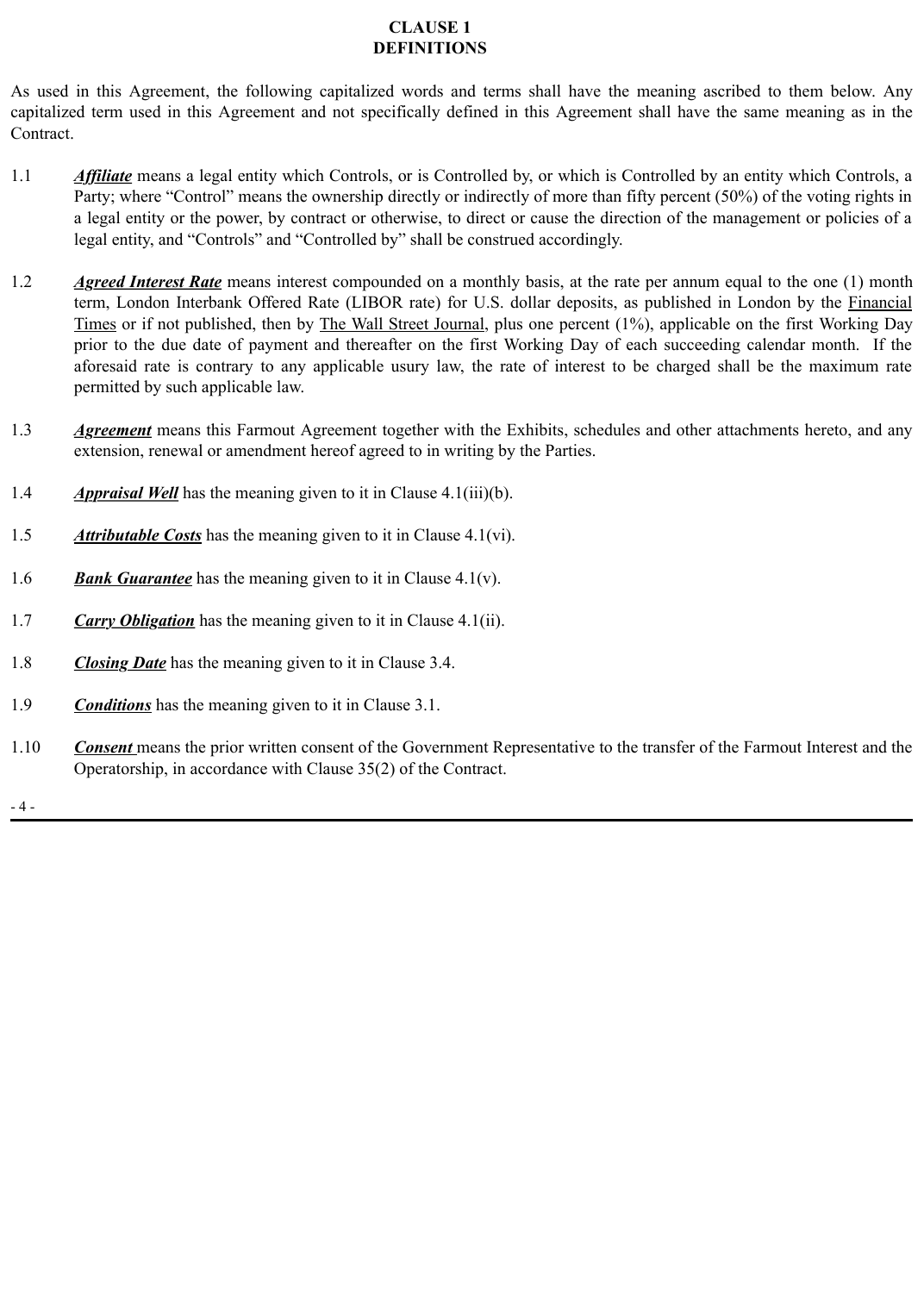- 1.11 *Consent Date* means the date on which the Government Representative provides its Consent.
- 1.12 *Contract* has the meaning given to it in the Recitals hereto. A copy of the Contract is attached hereto as Exhibit C.
- 1.13 *Contract Area* means the area of Petroleum Operations more particularly described in Appendix A to the Contract, as the same may be amended following any relinquishments thereunder or any other amendments thereto.
- 1.14 *Contract Transfer* has the meaning given to it in the Recitals hereto.
- 1.15 *Consent Period* has the meaning given to it in Clause 3.3(i).
- 1.16 *Consideration* has the meaning given to it in Clause 4.1.
- 1.17 *Deed of Novation* means the document to be entered into between ERHC Energy and the Farmor wherein ERHC Energy shall transfer by way of novation all its liabilities and obligations pursuant to and in respect of the Contract to the Farmor and the Farmor agrees to accept such liabilities and obligations.
- 1.18 *Deed of Transfer* means the document by which the Farmout Interest and the Operatorship is transferred and conveyed to the Farmee or one of its Affiliates by the Farmor as provided hereunder. The Deed of Transfer Model Form is attached hereto as Exhibit D.
- 1.19 *Defaulting Party* has the meaning given to it in Clause 3.3(ii)
- 1.20 *Effective Date* means the date of execution of this Agreement.
- 1.21 *EIA Project Report* means the environmental impact assessment project report to be carried out by or on behalf of ERHC for the Block and to be submitted to NEMA for NEMA's approval.
- 1.22 *ERHC Energy* has the meaning given to it in the Recitals hereto.
- 1.23 *Exploratory Well* has the meaning given to it in Clause 4.1(ii)(b)(1).
- 1.24 *Farm-in Fee* has the meaning given to it in Clause 4.1(i).
- 1.25 *Farmor's Guarantee* has the meaning given to it in Clause 2.6(c)
- 1.26 *Farmout Interest* means a fifty five percent (55%) Participating Interest in the Contract, representing sixty one point eleven percent (61.11%) of the Farmor's Participating Interest in the Contract.
- 1.27 *First Attributable Costs* has the meaning given to in Clause 4.1(vi).
- 1.28 *First Attributable Costs Letter of Credit* means the letter of credit to be provided by the Farmor or an Affiliate to the Farmee to guarantee the repayment to the Farmee of the First Attributable Costs pursuant to Clause 3.3(vi).

- 5 -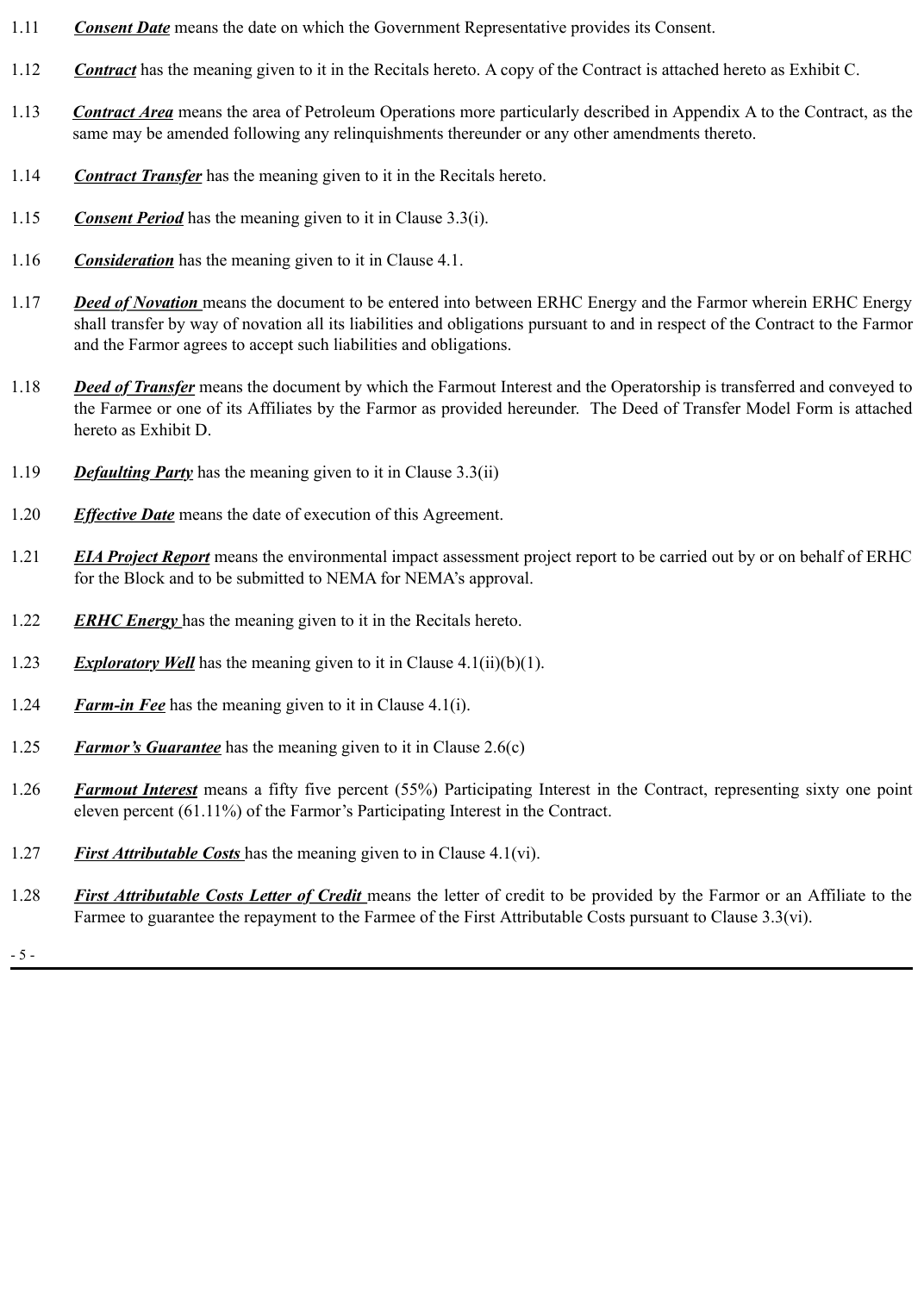- 1.29 *Force Majeure* has the meaning given to it in Clause 11.
- 1.30 *FTG Survey* has the meaning given to it in Clause 4.1(vi)(b).
- 1.31 *Government* means the Government of the Republic of Kenya and any political subdivision, agency or instrumentality thereof.
- 1.32 *Government Election* has the meaning given to it in Clause 13.1(iv).
- 1.33 *Government Representative* means the permanent secretary of the cabinet of the Minister of Energy of the Government or any other Government official authorised to approve the assignment of Farmout Interest under Clause 35(2) of the Contract.
- 1.34 *incurred* as used in this Agreement shall be interpreted in accordance with the provisions of the Accounting Procedure attached to the JOA.
- 1.35 *Interim Period* means the period commencing on the Effective Date and ending on the Closing Date or the date of the termination of this Agreement, whichever occurs sooner.
- 1.36 *JOA* means the Joint Operating Agreement to be entered into between the Parties based substantially on the 2012 AIPN Model Form Joint Operating Agreement and incorporating the JOA Main Principles.
- 1.37 *JOA Main Principles* means the main principles for the Joint Operating Agreement as attached hereto as Exhibit A.
- 1.38 *knowledge* of a Party refers to the actual knowledge of each of the individuals comprising the management of that Party.
- 1.39 *Laws/Regulations* means those laws, statutes, rules and regulations governing activities under the Contract.
- 1.40 *LCIA* has the meaning given to it in Clause 10.2(ii).
- 1.41 *Minimum Work and Expenditure Obligations* shall mean those work and expenditure obligations detailed in Clause 4 of the Contract.
- 1.42 *NEMA* means the National Environment Management Authority of the Government.
- 1.43 *Non-Transferring Party* has the meaning given to it in Clause 13.1(i).
- 1.44 *Operator* means the entity designated to conduct operations in the Contract Area in accordance with the terms of the JOA, as referred to in the Contract.

- 6 -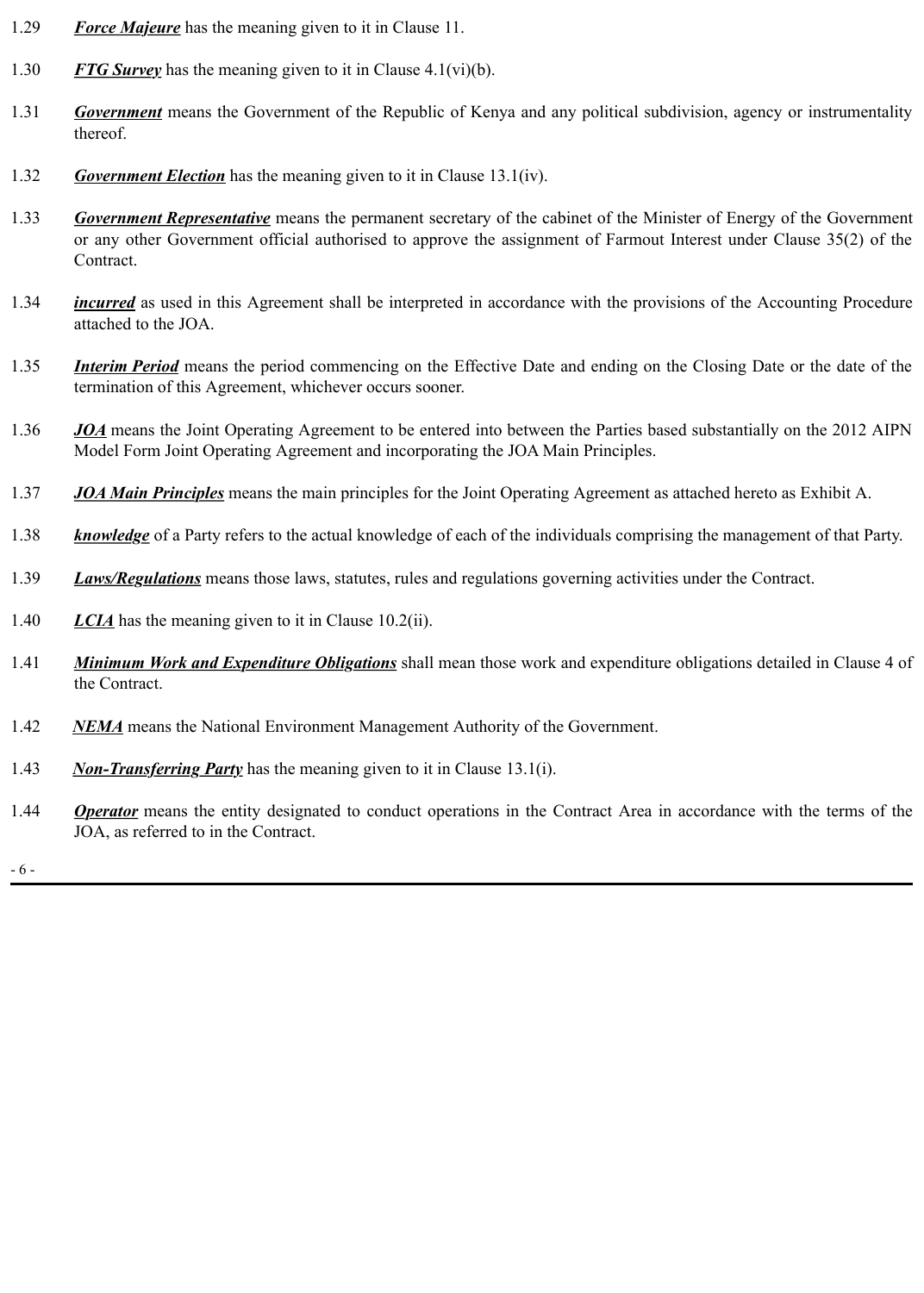- 1.45 *Operator Requirements* has the meaning given to it in Clause 2.4(ii).
- 1.46 *Operatorship* has the meaning given to it in Clause 2.1(ii).
- 1.47 *Participating Interest* means (i) in relation to the Contract, as to any Party that is a party under the Contract the undivided interest of such party expressed as a percentage of the total interest of all parties in the rights and obligations in and under from the Contract; and (ii) in relation to the JOA, as to any party to the JOA, the undivided interest of such party expressed as a percentage of the total interest of all parties in the rights and obligations in and under the JOA.
- 1.48 *Past Costs* has the meaning given to it in Clause 4.1(iv).
- 1.49 *Parent Company Guarantee* has the meaning given to it in Clause 4.1(v).
- 1.50 *Permits* means all easements, permits, licences, certificates, servitudes, surface leases, rights-of-way and other rights pertaining to, or used or held for use in connection with the Contract and operations under the JOA.
- 1.51 *Post Closing Termination Right* has the meaning given to it in Clause 4.3.
- 1.52 *Records* means all Kenyan accounting records, tax records, agreements, documents, computer files and tapes, maps, books, records, accounts, geological, geophysical, reservoir and engineering data, environmental reports, studies and all other files of Farmor relating to the Farmout Interest, the Operatorship and the Contract. This definition shall not include any information, over which legal privilege would extend, Farmor's interpretation of the Records or managerial reports and decision-making documents.
- 1.53 *Retained Interest* means the thirty five percent (35%) Participating Interest in the Contract, held by the Farmor after the transfer of the Farmout Interest.
- 1*.*54 *Rules* has the meaning given to it in Clause 10.2(iii).
- 1.55 *Security* means any parent company guarantee or any other guarantee which may be provided by a Party in favour of the Government, if so required by the Government, with respect to the discharge of its obligations under the Contract.
- 1.56 *Supplementary Attributable Costs* has the meaning given to in Clause 4.1(vi).
- 1.57 *Supplementary Attributable Costs Letter of Credit* means an letter of credit to be provided by the Farmor or an Affiliate to the Farmee to guarantee the repayment to the Farmee of any Supplementary Attributable Costs pursuant to Clause 3.3(vi).
- 1.58 *3D Acquisition* has the meaning given to it in Clause 4.1(ii)(b)(2).
- 7 -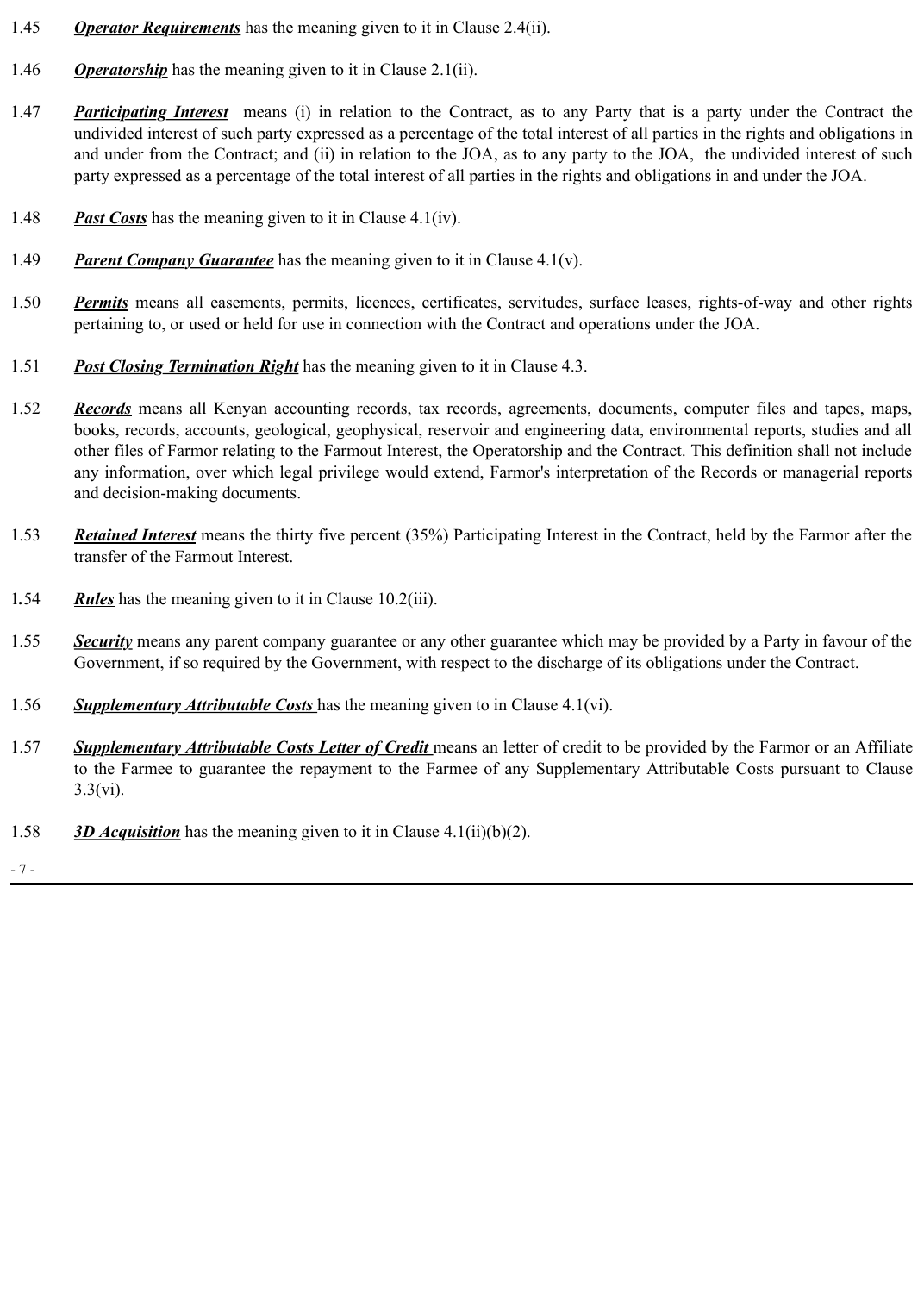- 1.59 *Transferring Party* has the meaning given to in Clause 13.1(iii).
- 1.60 *Transitional Agreement* means the agreement to be entered into between the Parties, based on the Transitional Agreement Main Principles that provides for the conduct of operations between the Closing Date and the end of the Transitional Period.
- 1.61 *Transitional Agreement Main Principles* means the main principles for the Transitional Agreement as attached hereto as Exhibit B
- 1.62 *Transitional Period* has the meaning set out in Clause 2.5.
- 1.63 *Working Day* means a day other than a Saturday, a Sunday or a day on which the banks are closed for business in (i) Nairobi, Kenya; (ii) Houston, Texas; or (iii) Madrid, Spain.

#### **CLAUSE 2 TRANSFER OF INTEREST**

# 2.1 *Grant*

Subject to the satisfaction of the Conditions, in exchange for the Consideration and pursuant to the terms and conditions of this Agreement, the Farmor shall assign and transfer to the Farmee, and the Farmee agrees to accept:

- (i) the Farmout Interest; and
- (ii) the character, rights and obligations of the Operator (such character, rights and obligations being the "**Operatorship**").

# 2.2 *Binding Effect*

The Farmor and the Farmee shall be bound by this Agreement on and from the Effective Date and shall fully perform all of their respective obligations under this Agreement.

## 2.3 *Ownership*

After the transfer of the Farmout Interest, the Participating Interests in the Contract and the JOA shall be:

| <b>FARMEE</b>  |      | <b>55% FARMOUT INTEREST</b>  |
|----------------|------|------------------------------|
| (CEPSA)        |      |                              |
| <b>FARMOR</b>  |      | <b>35% RETAINED INTEREST</b> |
| (ERHC)         |      |                              |
| GOVERNMENT 10% |      |                              |
| <b>TOTAL</b>   | 100% |                              |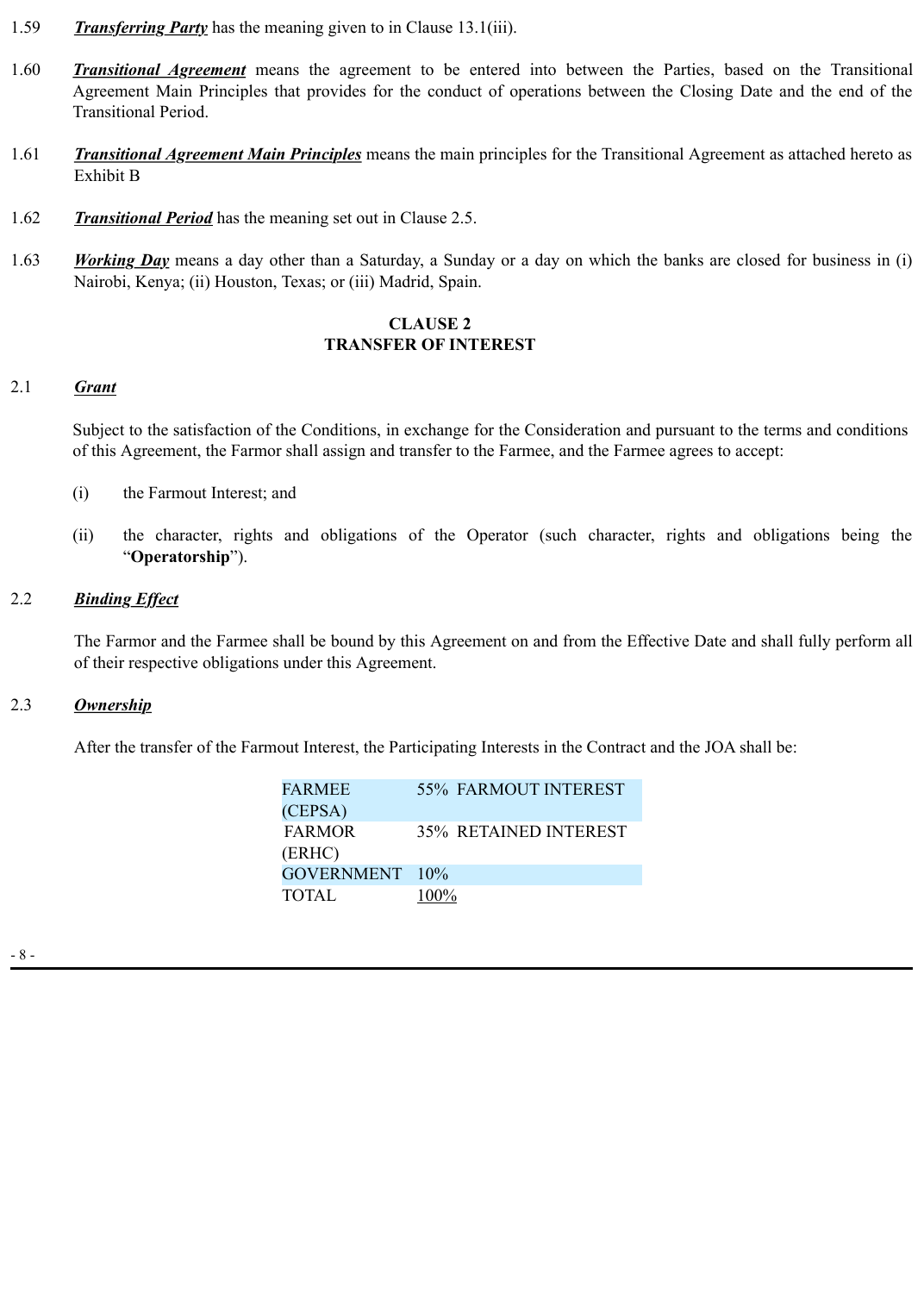# 2.4 *Operatorship*

- (i) After the transfer of the Operatorship in accordance with this Agreement, Farmee shall act as the Operator during each Exploration Period under the Contract.
- (ii) The Parties acknowledge that whereas the formal transfer of the Operatorship would be made effective upon the Farmee complying with all of the requirements of Kenyan Laws/Regulations or of the Government to establish a local presence in Kenya to enable it to be the Operator (the "**Operator Requirements**"), the full transition of the Operatorship to the Farmee and the responsibility for carrying out or directing the exploration work program in the Contract Area would only be complete at the end of the Transitional Period.

# 2.5 *Transitional Period*

The Parties agree that there will be a period from and including the Closing Date until a date to be agreed between the Parties to allow for the smooth transition of the Operatorship from the Farmor to the Farmee (the "**Transitional Period**"). The relationship between the Parties concerning the Block and the Petroleum Operations during the Transitional Period and the duration of such Transitional Period shall be governed by the Transitional Agreement.

# 2.6 *Effective Date and Interim Period*

Notwithstanding the Consent Date and the Transitional Period, as of the Effective Date and during the Interim Period:

- (a) the Farmee shall pay the Past Costs and the Attributable Costs in the manner described in Clause 4;
- (b) the Farmee shall be deemed to own beneficially the fruits deriving from the Farmout Interest and the Operatorship in the same manner and with all of the same economic and legal rights, attributes and benefits, as if the Deed of Transfer had been executed and delivered. The Farmor shall hold such Farmout Interest and the Operatorship in trust for the exclusive benefit of the Farmee until the end of the Transitional Period, and shall exercise due diligence and good faith in taking all reasonable measures necessary to insure that the Farmee receives all economic and legal rights, benefits and attributes to which the Farmee is entitled;

- 9 -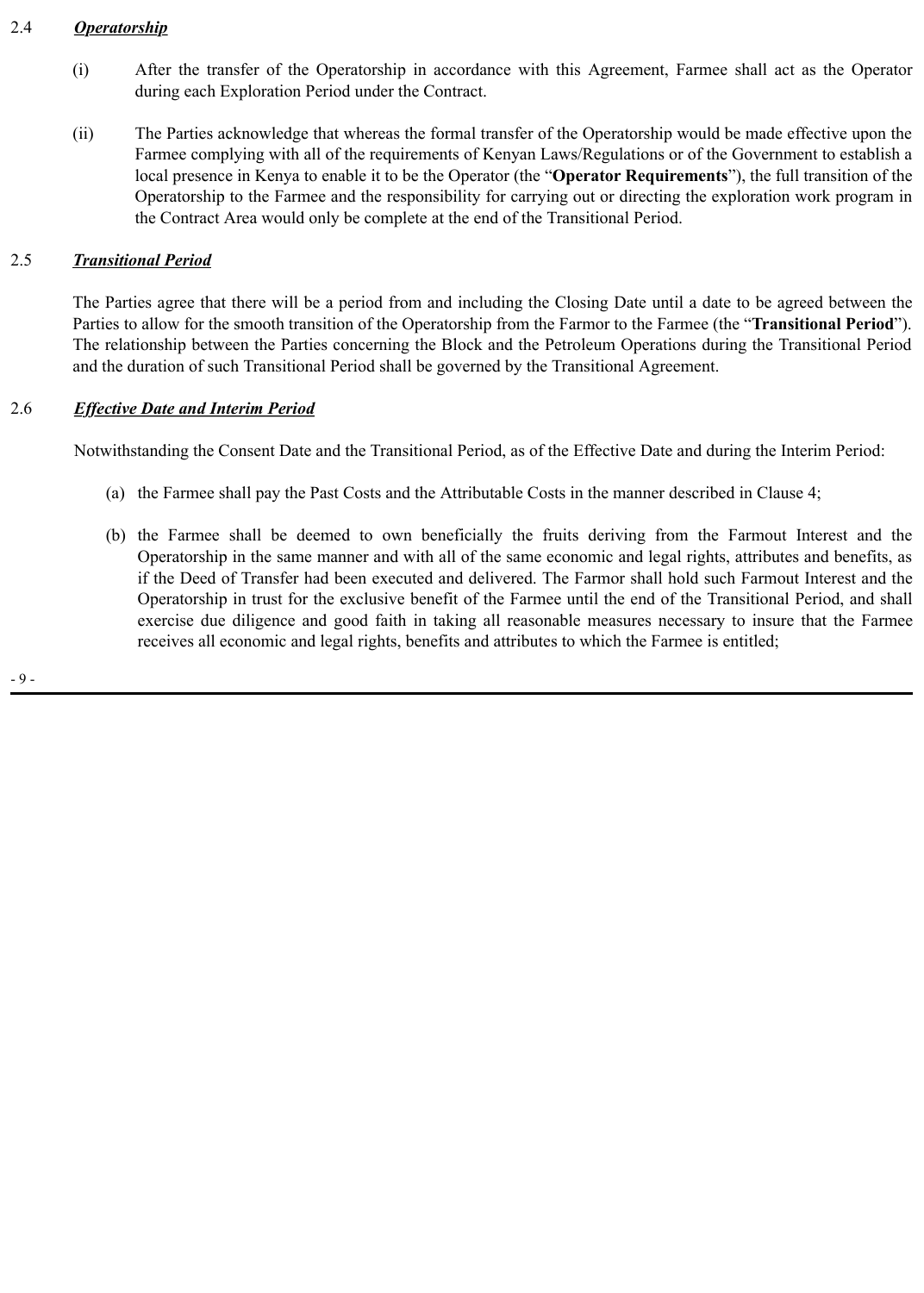- (c) upon receipt of the Consent the Farmee shall provide, to the Government, the Bank Guarantee and the Parent Company Guarantee (as referred to in Clause 4(7) of the Contract) provided that where the Farmor or an Affiliate has previously provided any such guarantee ("**Farmor's Guarantee**") the guarantees provided pursuant hereto by the Farmee shall replace the Farmor's Guarantee which the Farmor shall then withdraw from the Government; and
- (d) Operations in the Contract Area shall be carried out in the manner provided for in Article 5.

### **CLAUSE 3 CONDITIONS TO TRANSFER**

## 3.1 *Conditions*

The transfer of the Farmout Interest and the Operatorship is subject to the following conditions:

- (i) the Parties having obtained the Consent;
- (ii) the Parties having obtained the written consent of the Competition Authority of Kenya to the transfer of the Farmout Interest and the Operatorship;
- (iii) the EIA Project Report having been approved by NEMA and written evidence of such approval having been received by ERHC and provided to CEPSA;
- (iv) the Farmor having provided the Farmee with a full and complete copy of the Deed of Novation; and
- (v) the Farmor having obtained from the Government and provided to the Farmee either:
	- (a) a letter addressed to ERHC from the Government providing that the Contract is in full force and effect and that there has been no breach of applicable Kenyan Laws/Regulations resulting from the Contract having been in the name of a non-Kenyan registered entity prior to the Contract Transfer or, alternatively, if such breach of applicable Kenyan Laws/Regulations is outstanding that (1) the breach can be remedied or (2) that the Government will waive any further rights of enforcement with regard to such breach; or

- 10 -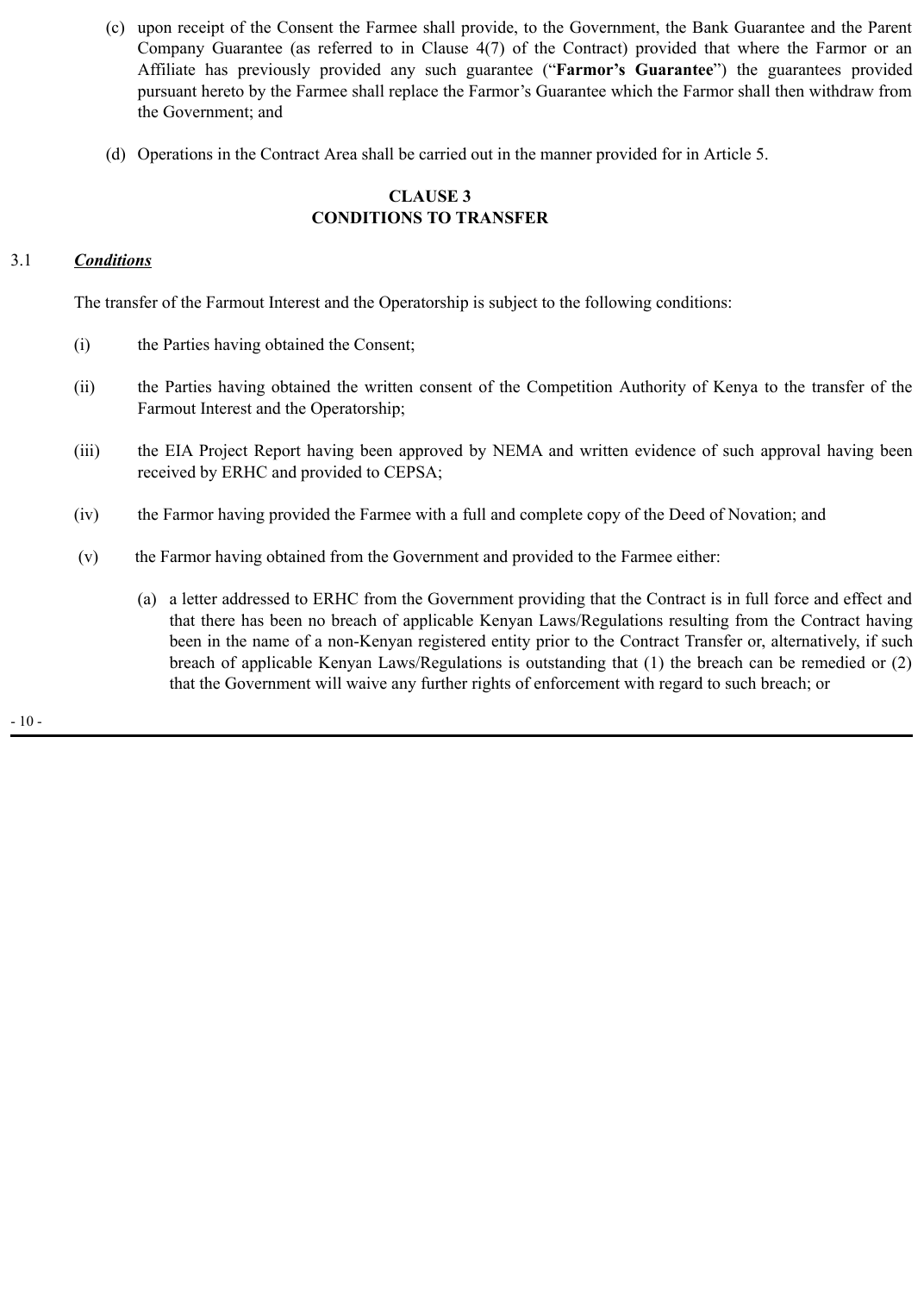(b) a Certificate of Compliance from the Government confirming that as of the date of the Agreement the Farmor has complied with all applicable Kenyan Laws/Regulations with regard to the Contract and that there is no outstanding breach thereof,

provided that any such document obtained by the Farmor shall be reasonably satisfactory to CEPSA, with CEPSA acting reasonably at all times,

with each of the above being a "**Condition**" and together being the "**Conditions**".

Subject to such terms, conditions, and obligations herein as are contingent upon the fulfillment of the Conditions, this Agreement and all the obligations of the Parties hereunder shall be effective as from the Effective Date, including but not limited to (a) the Farmor's obligation to proceed with the transfer of the Farmout Interest and the Operatorship and (b) the Farmee's obligation to pay the Past Costs and Attributable Costs as provided herein.

# 3.2 *Acts to be Performed*

- (i) Each Party shall use best endeavours to execute all documents, and do and procure to be done all such acts and things as are reasonably within its power, to ensure the Conditions are satisfied as soon as is reasonably practicable after the Effective Date, provided that with regard to the Condition referred to in Clause 3.1(v) the primary responsibility for obtaining either of the documents referred to therein shall be for the Farmor, subject at all times to the Farmee using its reasonable efforts to cooperate with the Farmor to ensure that the relevant document is received if the Farmor requests such cooperation from the Farmee.
- (ii) As soon as practicably possible after the Effective Date, the Farmor and the Farmee shall duly execute as required under Kenyan Laws/Regulations those certificates and instruments necessary to formalize the transfer of both the Farmout Interest and the Operatorship, including but not limited to the Deed of Transfer, if required, and any Security, if required by the Government. The duly executed certificates and instruments shall be diligently submitted by the Farmor to the Government requesting the Consent.

- 11 -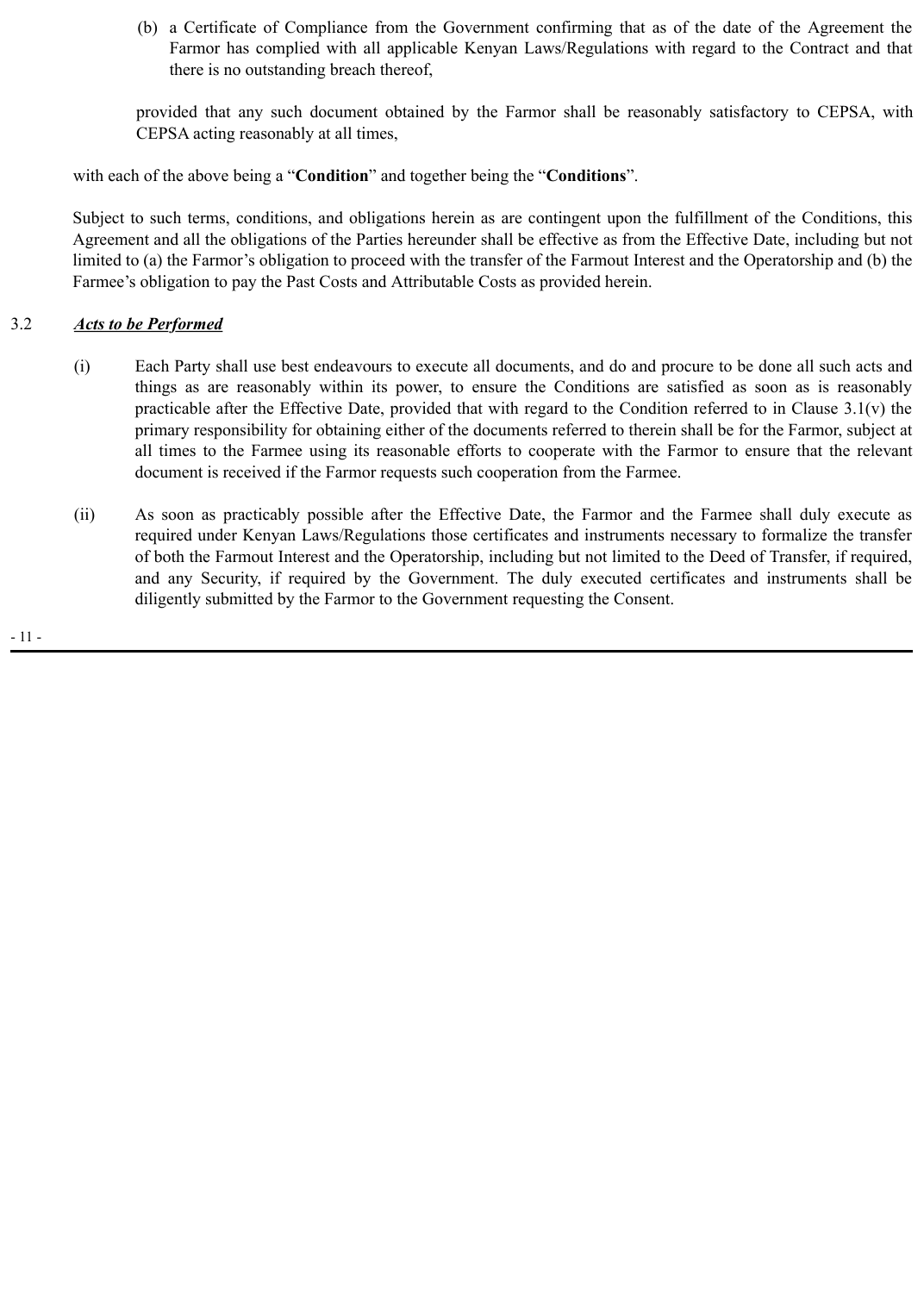- (iii) Promptly following the Effective Date the Farmor shall use commercially reasonable efforts to deliver to the Farmee all Records. The Farmor may retain copies of the Records. Use and disclosure of such Records by the Parties shall be subject to the confidentiality provisions set out under Clause 8 of this Agreement and under the JOA.
- (iv) Each Party shall notify the other immediately upon the satisfaction of any Condition.

## 3.3 *Termination*

- (i) If the Conditions are not satisfied or waived by both Parties within a period of ninety (90) days from the Effective Date, or such longer period as the Parties may mutually agree to (the "**Consent Period**"), then either Party has the right to terminate this Agreement by giving notice to the other Party, provided that at the end of the Consent Period if either Party is aware that any Condition which has not been granted by the end of the Consent Period is likely to be satisfied within thirty (30) days of the end of the Consent Period and can provide written justification of such to the other Party (including, where appropriate all relevant written correspondence with the Government) the right of termination included in this Clause 3.3(i) shall not apply.
- (ii) Notwithstanding the above, either Party may terminate this Agreement by notice to the other if the Conditions have not been satisfied as a result of the failure of that other Party (the "**Defaulting Party**") to fulfill in any material respect any undertaking or commitment given by the Defaulting Party in this Agreement, provided that such breach cannot be cured to the satisfaction of the non-defaulting party within a reasonable period from the date of the breach not to exceed forty five (45) days, or the Government has expressly denied Consent for any reason solely attributable to the Defaulting Party.

- 12 -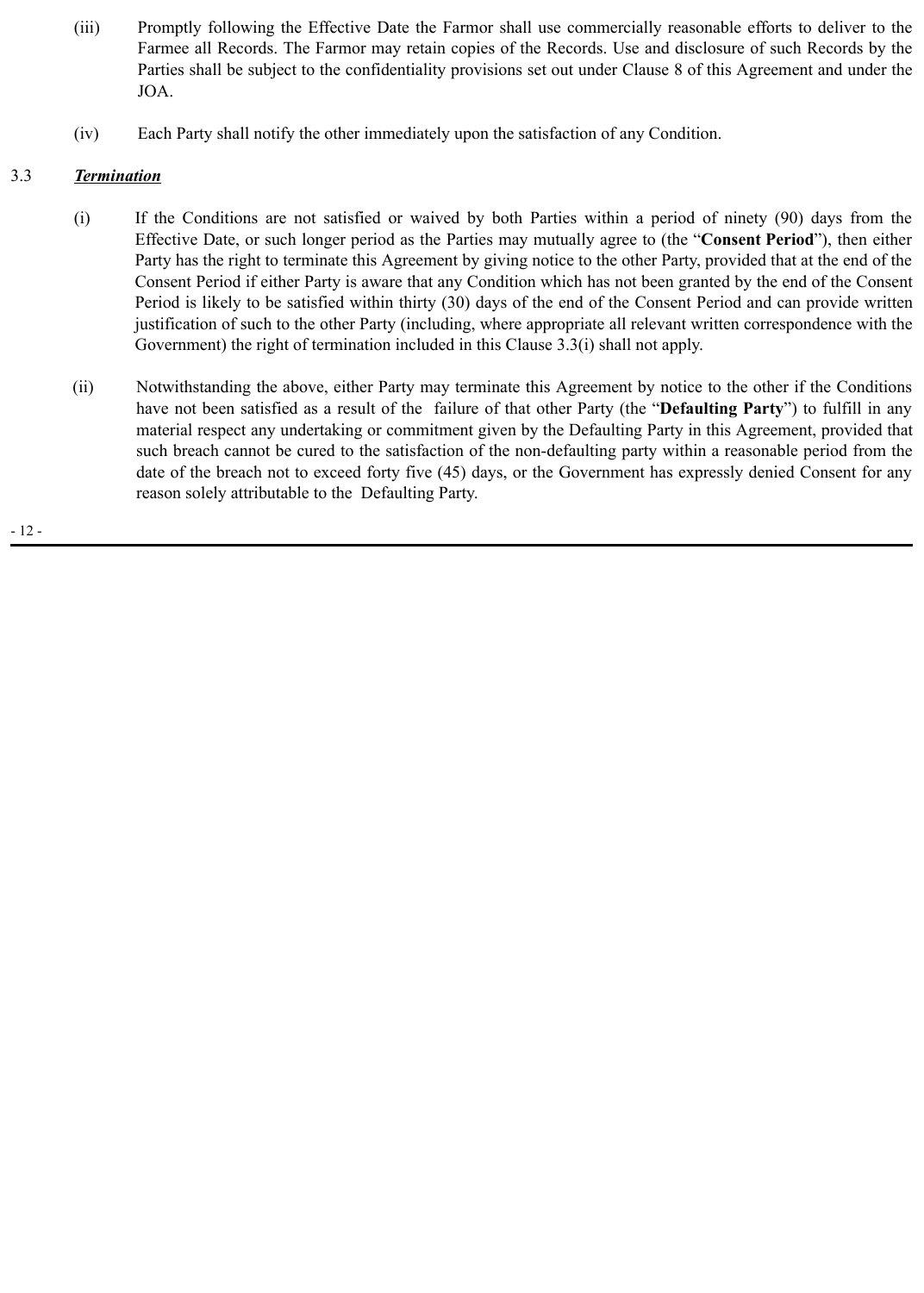- (iii) If the Government or any governmental authority imposes conditions for the Consent, including those imposing licence fees, transfer taxes/fees, royalties and bank guarantee requirements, in excess of those which are or have been usually imposed in similar circumstances or which Consent contains unusual or onerous conditions which either Party is not willing to accept, then the affected Party may terminate this Agreement on notice to the other Party without any further obligation or liability to the other Party.
- (iv) If there are any material changes to the Laws/Regulations prior to the granting of the Consent which would have a material effect on the business of either Party or the Petroleum Operations to be undertaken in the Contract Area, then either Party may terminate this Agreement on notice to the other Party without any further obligation or liability to the other Party.
- (v) In the event of any termination pursuant to this Clause 3.3 the proposed transfer of the Farmout Interest and the Operatorship shall terminate, shall be rendered void and shall have no force and effect and Farmee shall have no interest whatsoever in the Contract and neither the payment of the Farm-in Fee by the Farmee or the provision of the Bank Guarantee and the Parent Guarantee by the Farmee shall be due.
- (vi) Provided that upon either Party's termination of this Agreement in accordance with Clause 3.3 the Farmee is neither a Defaulting Party nor otherwise in breach of its material obligations under this Agreement, the Farmor shall repay both the Past Costs and any of the Attributable Costs paid by the Farmee to the Farmor as of the date of such termination. In addition to the above, in the event that the Farmor is the Defaulting Party and the Farmee exercises its rights to terminate this Agreement under Clause 3.3(ii), the Farmor shall repay both the Past Costs and any of the Attributable Costs paid by the Farmee to the Farmor as of the date of such termination plus any accrued interest thereon at the Agreed Interest Rate within thirty (30) days of the date of the termination right by wire transfer into the bank account notified in writing by the Farmee to the Farmor. The Parties agree that to guarantee the refund to the Farmee of the Atributable Costs , the Farmor or an Affiliate shall provide in accordance with Clause  $4.2(v)$ :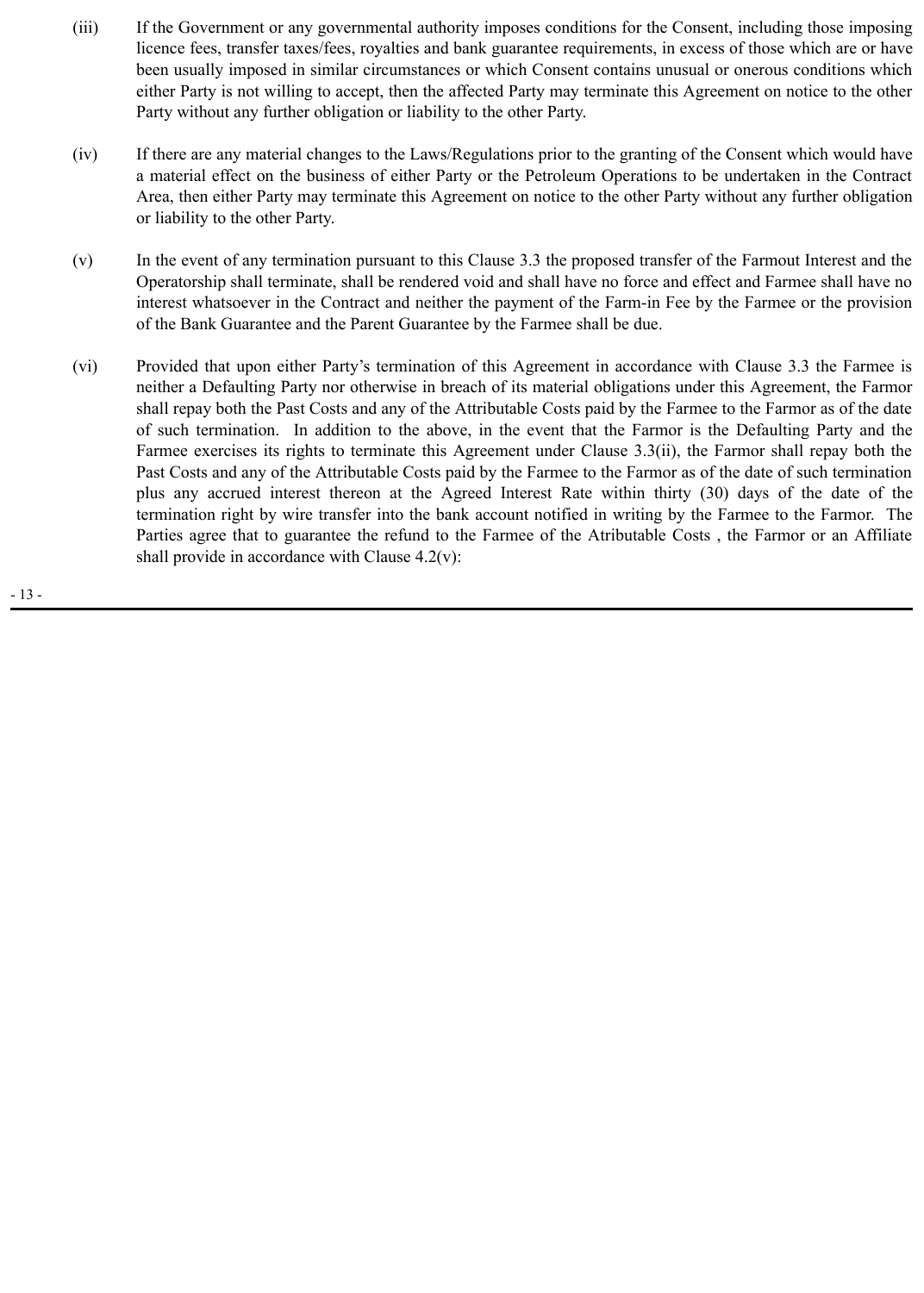- (a) the First Attributable Costs Letter of Credit for the repayment of the First Attributable Costs; and
- (b) for the repayment of any Supplementary Attributable Costs, a Supplementary Attributable Costs Letter of Credit.
- (vii) Notwithstanding the previous provisions of this Clause 3.3, in the event that any Condition is not satisfied or waived, prior to either Party exercising any right to terminate this Agreement, such Party shall provide the other Party an opportunity within forty-five (45) days of receiving such notice of termination to remedy the matter or circumstance being the cause of such non-satisfaction or non-waiver, if such matter or circumstance is capable of such remedy.

## 3.4 *Satisfaction of Conditions and Closing Date*

Within five (5) Working Days of the date on which all of the Conditions have been satisfied or waived, the closing of the transfer of the Farmout Interest shall occur at a location to be agreed between the Parties (the date of such closing being the "**Closing Date**"). At the Closing Date:

- (i) the Parties shall execute the Deed of Transfer; and
- (ii) the Farmee shall make the payments of the Farm-in Fee.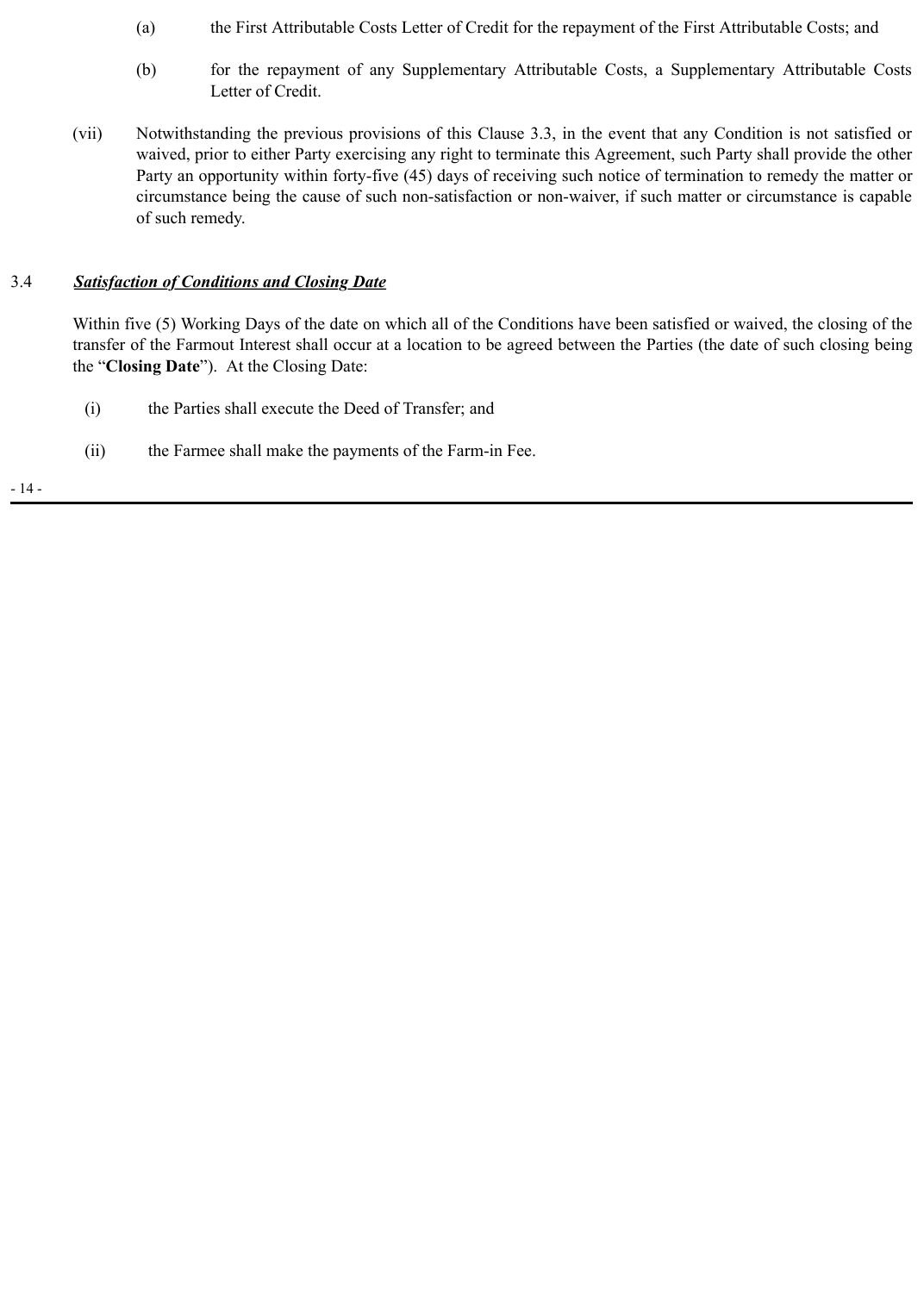# **CLAUSE 4 CONSIDERATION**

## 4.1 *Consideration*

As total consideration (the "**Consideration**") for the transfer of the Farmout Interest and the Operatorship, the Farmee agrees to bear and pay the following:

(i) Farm-in Fee

The Farmee shall pay to the Farmor or an Affiliate a one-off payment in cash as a farm-in fee in the amount of two million United States Dollars (US\$2,000,000) net of any documentary stamp tax, sales, use, real property, goods and services or value added registration taxes, withholding tax or any transfer tax/fees (the "**Farm-in Fee**").

(ii) Carry Obligation

The Farmee shall pay and bear a carry obligation (the "**Carry Obligation**") of:

- (a) one hundred percent (100%) of the Farmor's costs, expenses, expenditure and liabilities during the Initial Exploration Period chargeable to the joint account under the JOA whether subject to the Contract or otherwise which is attributable to Farmor's Retained Interest;
- (b) provided that by the end of the Initial Exploration Period the Farmee has neither exercised its Post Closing Termination Right nor any termination right pursuant to the Contract, seventy five percent (75%) of the costs incurred by the Farmor either to:
	- (1) drill one (1) exploration well to a depth of 3,000m (an "**Exploratory Well**"); or
	- (2) acquire seven hundred and fifty square kilometres (750km2) of 3D seismic data (the "**3D Acquisition**"),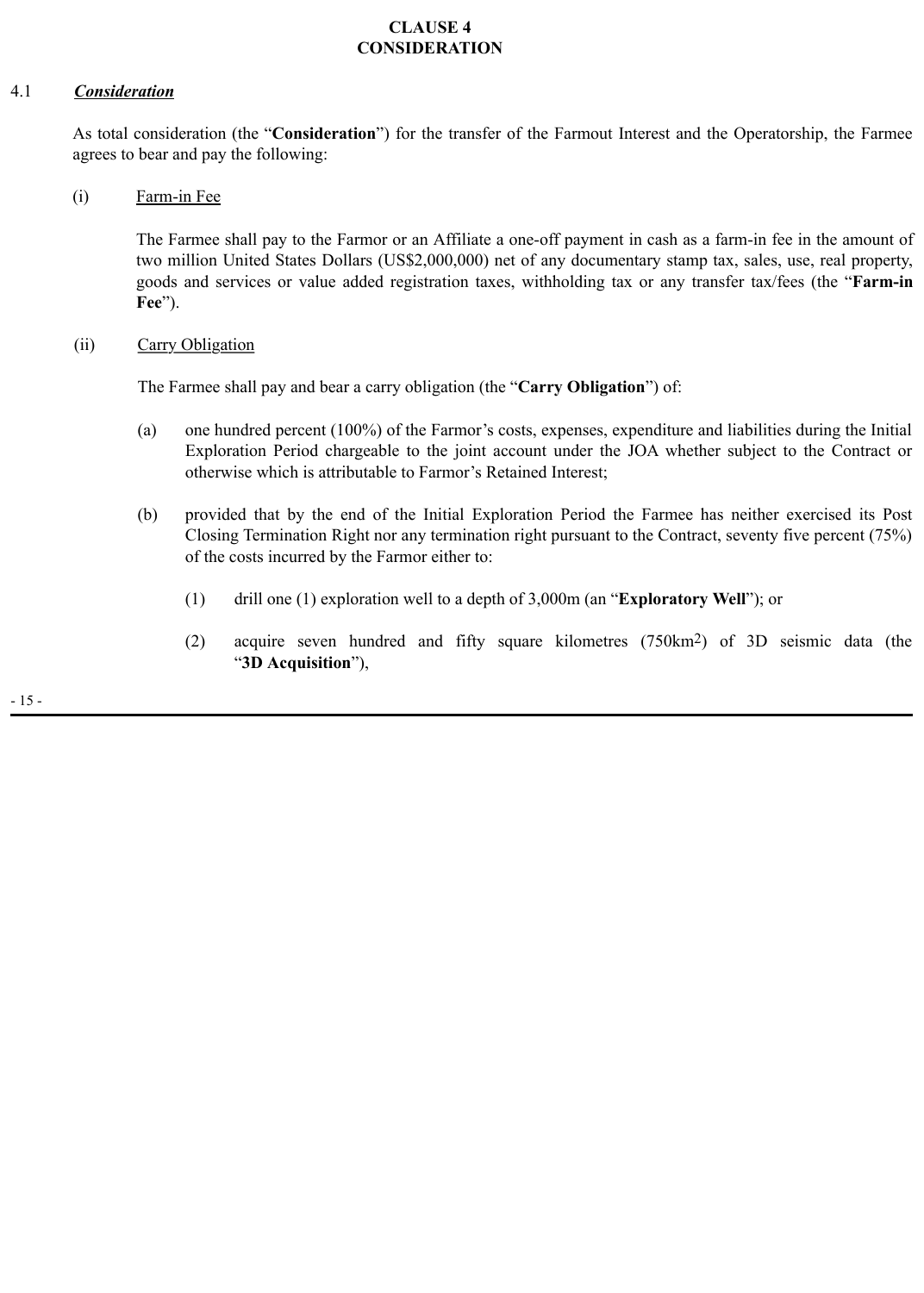during the First Additional Exploration Period in accordance with Clause 4(1)(b) of the Contract;

- (c) provided that (1) no Exploratory Well has been drilled during the First Additional Exploration Period and (2) the Parties have agreed to proceed to a Second Additional Exploration Period, hundred percent (100%) of the costs incurred by Farmor for any Exploratory Well drilled by the Parties during any such Second Additional Exploration Period; and
- (d) the Farmor's carry obligations to the Government pursuant to the Contract with regard to the activities referred to in sub-clauses (a) to (c) of this Clause 4.1(ii).

For the avoidance of doubt, the Carry Obligation:

- (1) shall be nominated only to the Farmor, borne by the Farmee for the Farmor's costs, expenses, expenditures, liabilities and obligations referred to in paragraphs (a) to (d) of this Clause 4.1(ii) and shall not be borne by the Farmee for costs, expenses, expenditures, liabilities and obligations of any third party, including any third party transferee to whom the Farmor transfer any portion of its Retained Interest;
- (2) shall only apply to activities during the Initial Exploration Period and the First Additional Exploration Period as listed in sub-clauses (a) to (d) of this Clause 4.1(ii); and
- (3) shall not exceed twenty million five hundred thousand United States Dollars (US\$20,500,000).
- (iii) Costs of the Appraisal Well

Provided that the Farmee decides at its own discretion, following its analysis and evaluation of the Exploratory Well or the 3D Acquisition, that sufficient hydrocarbons exist to justify: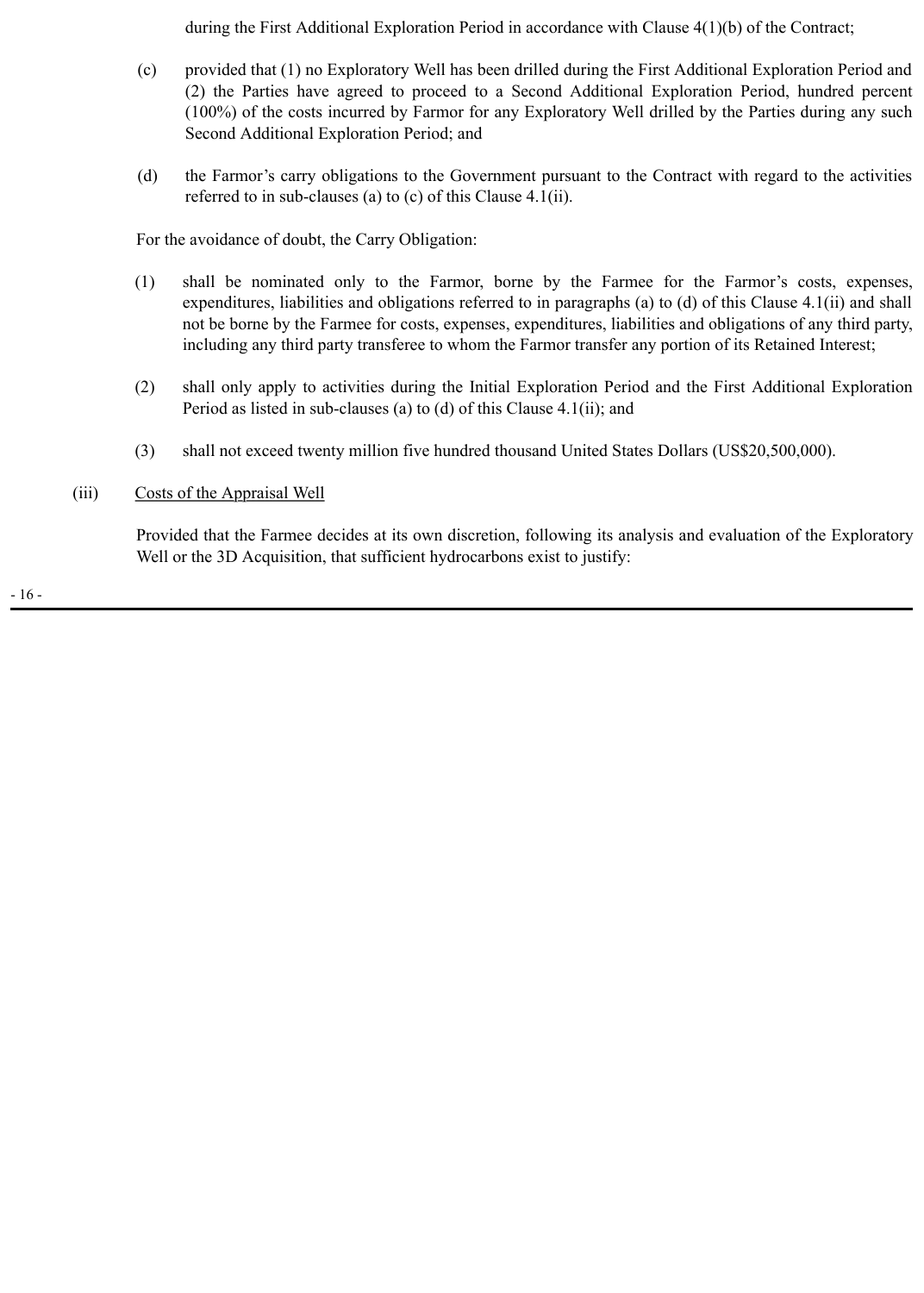- (a) the declaration of a commercial project pursuant to the Contract; and
- (b) the drilling of an appraisal well (the "**Appraisal Well**"),

the Farmee shall pay one hundred percent (100%) of the costs, expenses, expenditure and liabilities incurred by the Parties for such Appraisal Well.

(iv) Past Costs:

The Farmee, either directly or through an Affiliate, shall pay to the Farmor or an Affiliate:

- (a) three hundred and ten thousand United States Dollars (US\$310,000) representing a refund of the Signature Bonus as referred to in Clause 5(1) of the Contract paid by the Farmor to the Government on the signature of the Contract;
- (b) sixteen thousand and seventy three United States Dollars (US\$16,073) representing a refund of the costs of data acquisition incurred by the Farmor prior to the Effective Date;
- (c) fifty four thousand five hundred and sixty nine United States Dollars (US\$54,569) representing a refund of the costs for the surface fees incurred by the Farmor pursuant to Clause 5(2) of the Contract prior to the Effective Date; and
- (d) one hundred and seventy five thousand United States Dollars (US\$175,000) representing a refund of the costs for the Ministry Training Fund incurred by the Contractor under Clause 13(2) of the Contract prior to the Effective Date.

The costs referred to in sub-paragraphs (a) to (d) of this Clause 4.1(iv) shall be the "**Past Costs**".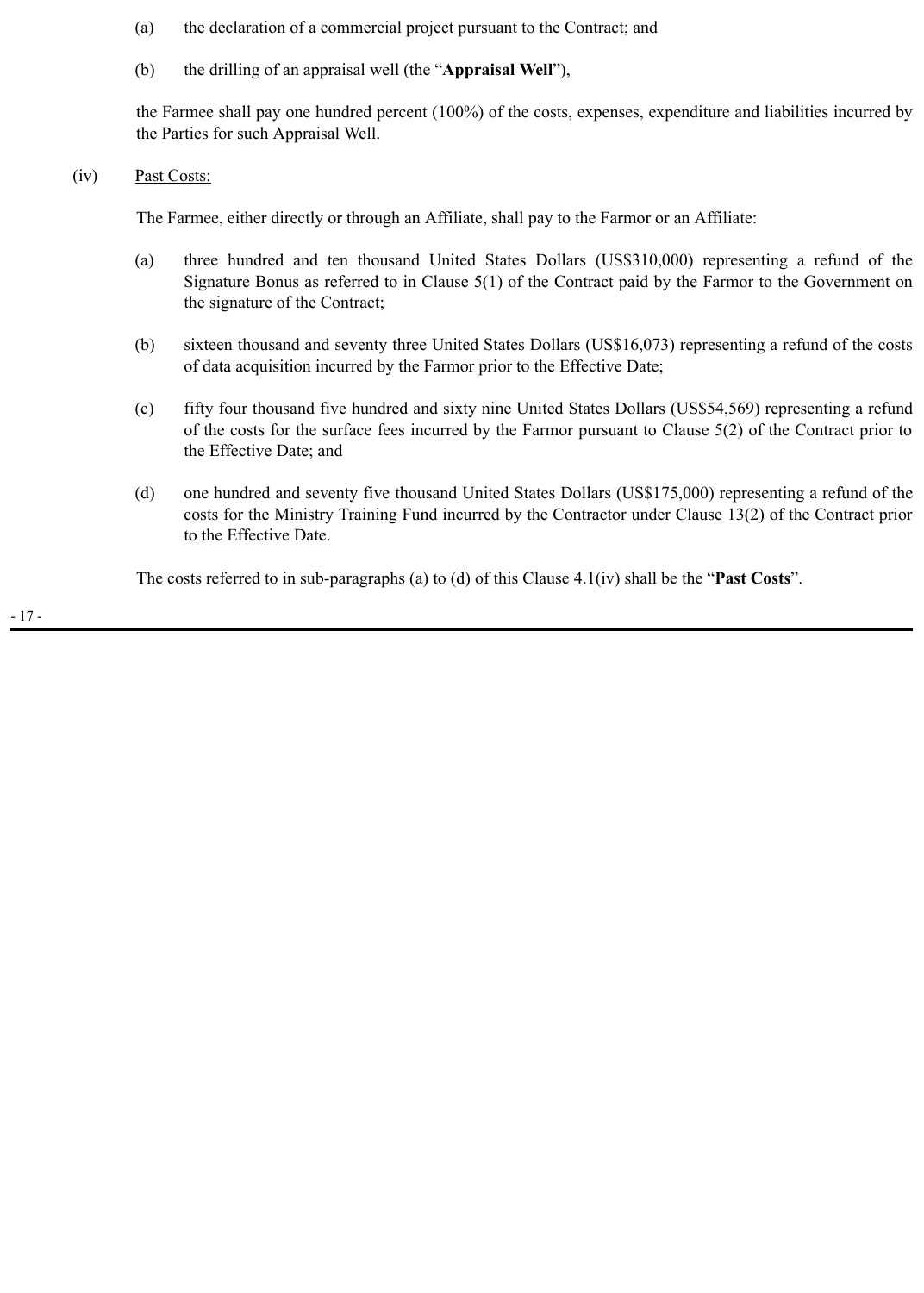#### (v) Provision of a Bank Guarantee and Parent Company Guarantee

The Farmee shall provide the bank guarantee to the Government referred to in Clause 4(7) of the Contract covering fifty percent (50%) of the minimum work and expenditures described in sub-clause 4(1) of the Contract (the "**Bank Guarantee**"), and provide the parent company guarantee to the Government referred to in Clause 4(7) of the Contract covering fifty percent (50%) of the minimum work and expenditures described in sub-clause 4(1) of the Contract (the "**Parent Company Guarantee**").

#### (vi) Payment of Attributable Costs

Subject at all times to the provisions of Clause 3.3(vi), upon the receipt of the appropriate invoices from the Farmor, the Farmee, either directly or through an Affiliate, shall pay the following to the Farmor or an Affiliate in accordance with Clause 4.2(v):

- (a) One hundred and five thousand one hundred and eighty-six United States Dollars (US\$105,186) representing the payments for the EIA Project Report, including the costs associated with the commissioning of such EIA Project Report, its submission to NEMA, the NEMA license fee, the advertisement to be placed in a Kenyan newspaper notifying the start of the EIA and the stakeholders' meeting or meetings;
- (b) Two million twenty four thousand four hundred and sixty United States Dollars (US\$2,024,460) representing the costs associated with the contract for the FTG Airborne Geophysical Survey (the "**FTG Survey**") for the Block signed with Bellgeo Enterprises Limited;
- (c) Forty six thousand three hundred and twenty United States Dollars (US\$46,320) representing the costs associated with the quality control services for the FTG Survey to be provided by Bridgeporth Limited; and

- 18 -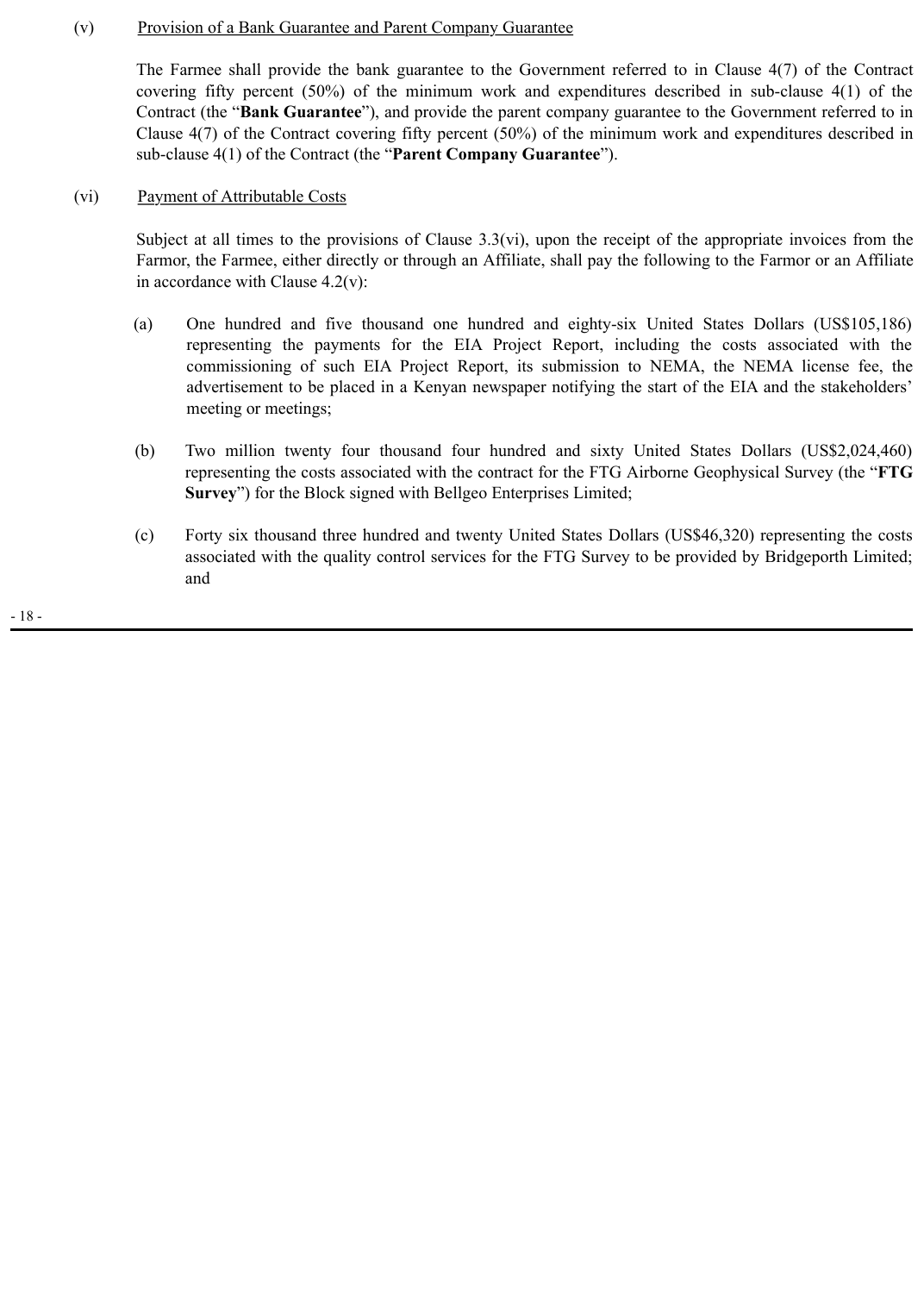(d) all costs preapproved by the Farmee and incurred by the Farmor attributable to or arising in carrying out the Contract's work programme and performing the Contractor's obligations under the Contract, including the Minimum Work Obligations, provided that the Farmor delivers to the Farmee's satisfaction, with the Farmee acting reasonably at all times, all of the appropriate documentation justifying the payment of such costs.

In this Clause 4.1(vi):

- (i) the costs referred to in sub-paragraphs (a) to (c) shall be the "**First Attributable Costs**"; and
- (ii) the costs referred to in sub-paragraph (d) shall be the "**Supplementary Attributable Costs**",

with the First Attributable Costs and the Supplementary Attributable Costs together being the "**Attributable Costs**".

# 4.2 *Payments*

 (i) Upon the JOAbecoming effective, the Farmor shall pay or bear the Carry Obligation on the basis of periodic computations of expenditure under the Carry Obligation expressed in cash calls issued by the Farmee to the Farmor according to the procedures established in the JOA. Upon the Farmee becoming the Operator, the Farmee shall periodically issue and send to both Parties the necessary cash calls as required for Joint Operations under the JOA. The cash calls will be borne one hundred percent (100%) by the Farmee, until the Farmee's obligations with regard to the Carry Obligation have been satisfied. Thereafter, cash calls will be borne by each Party in proportion to their Participating Interest. Without prejudice to the foregoing, the Party who is the Operator for the time being shall provide the other Party (the **"Other Party"**), within thirty (30) days of demand by the Other Party, an account of actual expenditure made with regard to the Carry Obligation.

- 19 -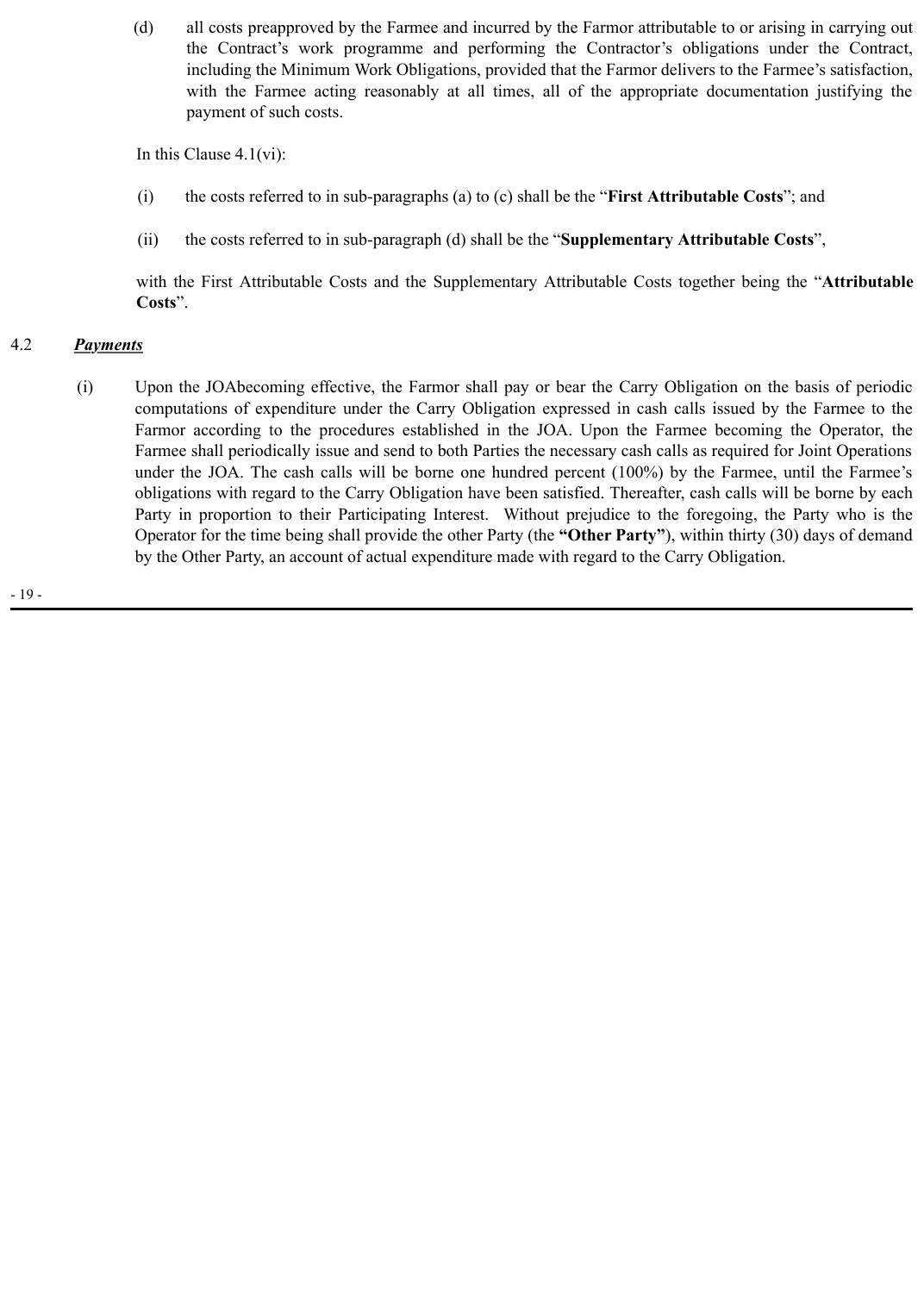- (ii) Payment of the Past Costs shall be made on the Effective Date by wire transfer into the bank account notified in writing by the Farmor to the Farmee.
- (iii) Payment of the First Attributable Costs shall be made on the Effective Date by wire transfer into the bank account notified in writing by the Farmor to the Farmee.
- (iv) Payment of the Supplementary Attributable Costs shall be made within ten (10) Working Days of the receipt by the Farmee of the appropriate invoices for such Supplementary Attributable Costs and any other documentation as reasonably requested by the Farmee to the bank account notified in writing by the Farmor to the Farmee, provided that the payment by the Farmee of any Supplementary Attributable Costs, shall be subject to the Farmor or an Affiliate providing to the Farmee a Supplementary Attributable Costs Letter of Credit in accordance with Clause 4.2(v).
- (v) Payment of the Farm-in Fee shall be made on the Closing Date by wire transfer into the bank account notified in writing by the Farmor to Farmee.
- (vi) The Farmor or an Affiliate shall provide:
	- (a) the First Attributable Costs Letter of Credit to the Farmee on the Effective Date.
	- (b) for any Supplementary Attributable Costs, a Supplementary Attributable Costs Letter of Credit to the Farmee on the same date that the Farmor provides to the Farmee all appropriate invoices for such Supplementary Attributable Costs and any other documentation as reasonably requested by the Farmee.

- 20 -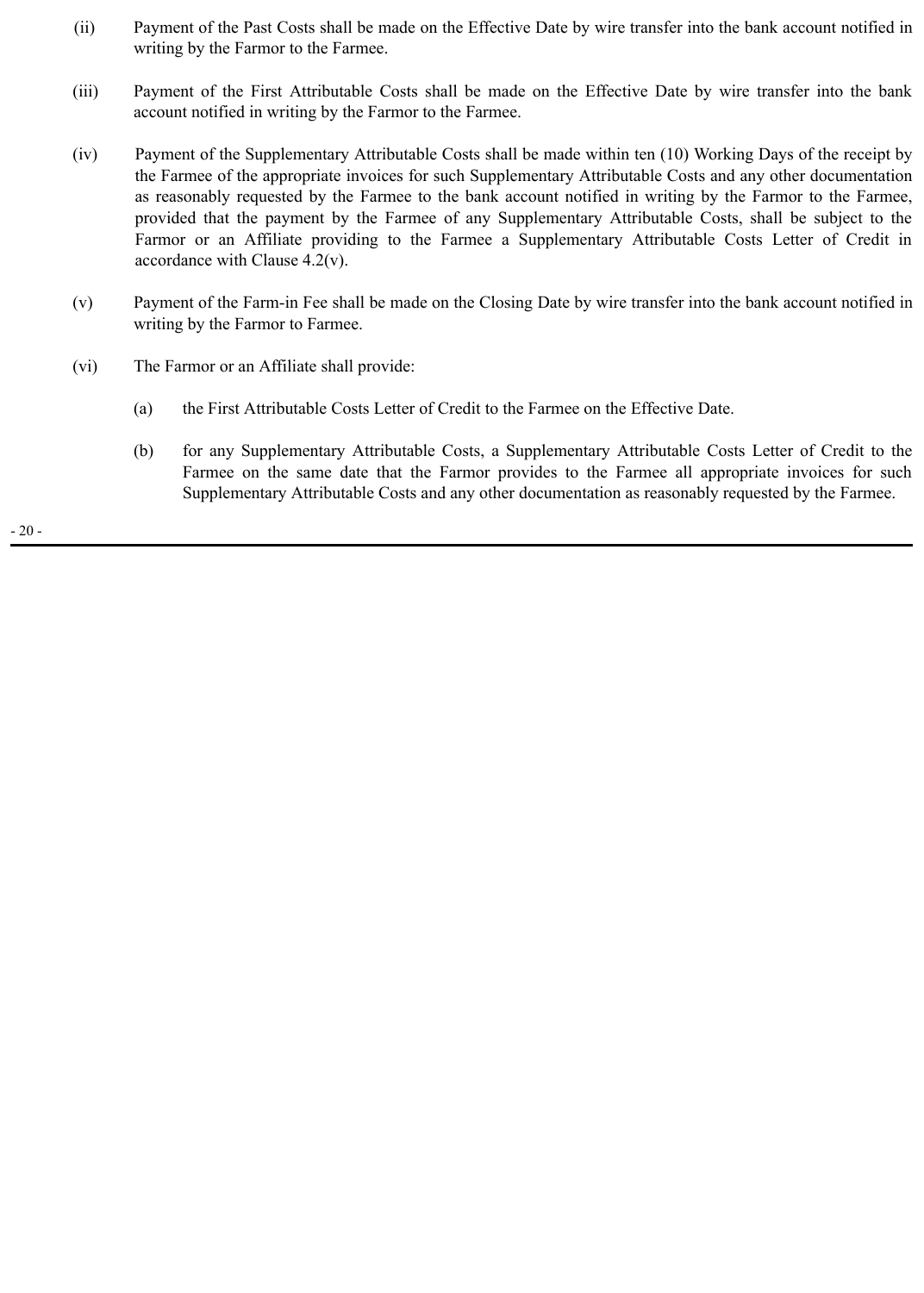# 4.3 *Termination Right*

- (i) Following the Consent Date, the Farmee shall retain a right, to be exercised at its sole discretion and considering the results of the Petroleum Operations carried out during the Initial Exploration Period to terminate the Agreement at the end of the Initial Exploration Period (the "**Post Closing Termination Right**").
- (ii) If the Farmee exercises its Post Closing Termination Right, or any other right pursuant to the Contract Farmor agrees to repurchase from Farmee, and Farmee agrees to sell, assign, and transfer re-sell to the Farmor the Farmout Interest free of all costs and encumbrances and the Operatorship for US\$1. The Farmee shall bear all income, profits, capital gains, withholding or transfer taxes/fees imposed with regard to the transfer pursuant to this Clause 4.3 of the Farmout Interest and/or the Operatorship. The Parties further agree that if Farmee elects to exercise its Post Closing Termination Right and re-sells to Farmor the Farmout Interest and the Operatorship and withdraw entirely from the this Agreement and the JOA after the completion of the Initial Exploration Period, any preemption rights, preferential purchase rights, or similar provisions shall not apply to the Farmout Interest. Provided that the Farmee has by the date of the exercise of the Post Closing Termination Right complied with the Minimum Work and Expenditure Obligations the Farmee shall have no further liability to the Farmor, and the Farmee shall have no interest whatsoever in the Contract and shall be deemed to have transferred to the Farmor any rights or equitable interest it may have acquired under this Agreement. If the Farmee has not complied with the Minimum Work and Expenditure Obligations at the date of the exercise of the Post Closing Termination Right than it shall indemnify the Farmor for any costs, expenditures, and legal fees that the Farmor may incur to comply with the Minimum Work and Expenditure Obligations pursuant to Clause 4 of the Contract.

# 4.4 *Apportionment of Liability*

Except as otherwise provided in this Agreement: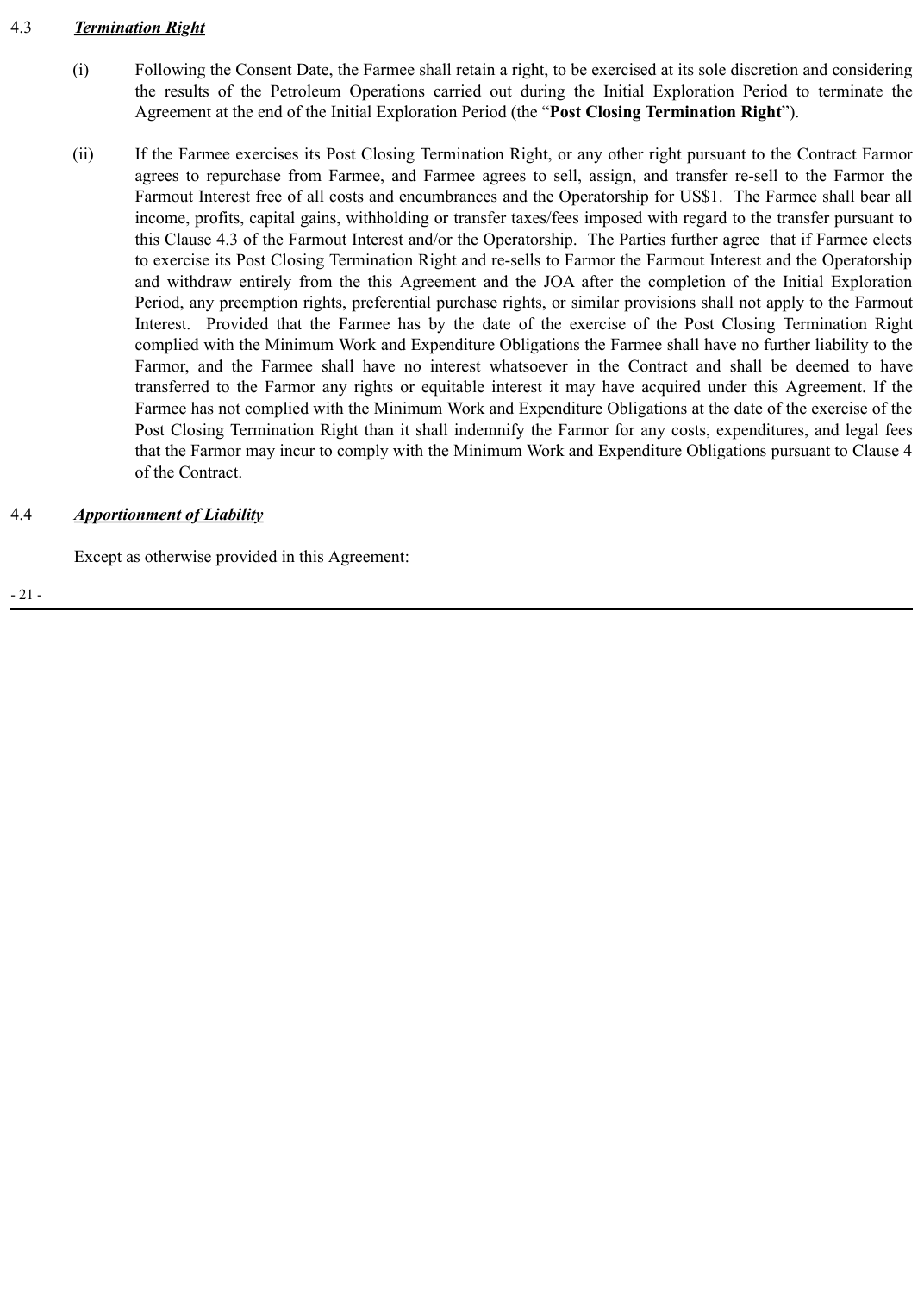- (i) Subject to the Farmee's obligations under Clause 4, the Farmor shall be liable for all damages, losses, costs, claims, expenses, liabilities and obligations attributable to the Farmout Interest in respect of all periods prior to the Effective Date and the Farmee shall be liable for all such damages, losses, costs, claims, expenses, liabilities and obligations so attributable thereafter, all in accordance with the provisions of the JOA and this Agreement.
- (ii) Subject to the Farmee's obligations under Clause 4, the Farmor shall be entitled to all income, receipts, rebates and other amounts attributable to the Farmout Interest in respect of the period prior to the Effective Date and the Farmee shall be entitled to all income, receipts, rebates and other amounts so attributable thereafter, all in accordance with the provisions of the JOA and this Agreement.

# **CLAUSE 5 INTERIM PERIOD**

#### 5.1 *Farmor Obligations*

During the Interim Period, the Farmor shall continue to meet all of its material obligations under the Contract, agree to be bound by the terms of the JOA as if the same were in effect and shall comply with the following:

## (i) Material Developments

The Farmor shall promptly notify the Farmee and provide details upon the occurrence of: (a) any written notice of default or termination received or given by the Farmor with respect to the Contract, (b) any written notice of any pending or threatened claim, demand, action, suit, inquiry or proceeding related to the Farmor or the Contract, or (c) any event or condition between the Effective Date and the Consent Date that (i) would have a material adverse effect on the business, operations, financial condition or results of operations under the Contract, taken as a whole, or (ii) would render impossible the Farmee's right to the transfer contemplated herein.

- 22 -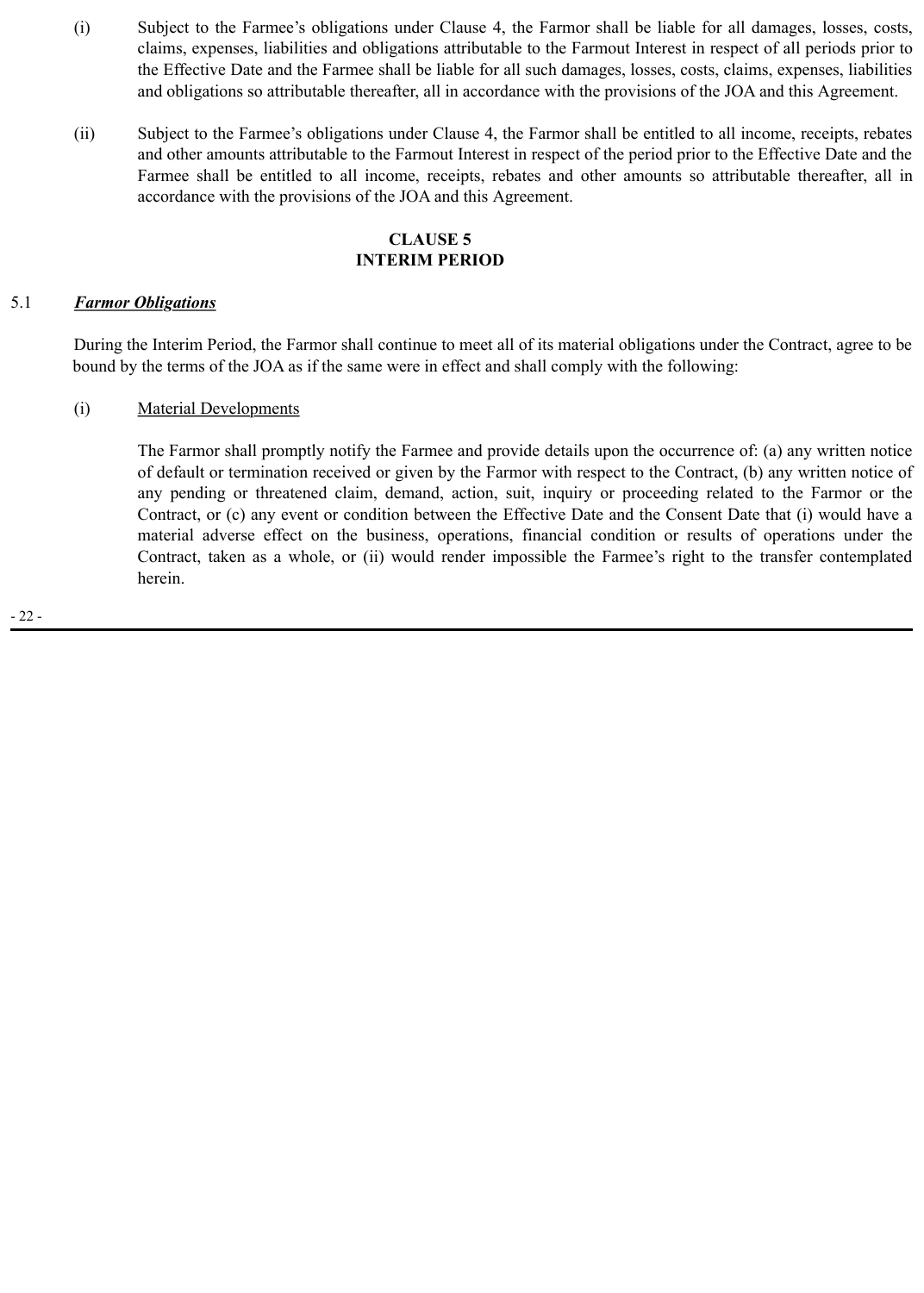#### (ii) Material Decisions

The Farmor agrees to consult with the Farmee before the taking of any material decisions under the Contract until the end of the Transitional Period.

#### (iii) Contract

The Farmor agrees to maintain in full force and effect the Contract, comply fully with its obligations under the Contract and not amend or waive any material rights thereunder without the Farmee's consent.

#### 5.2 *Mutual Obligations*

During the Interim Period the Farmee and the Farmor shall comply with each of the following undertakings:

- (i) Each Party, as applicable, agrees to use reasonable endeavors to satisfy, in an expeditious manner, the Conditions.
- (ii) The Parties shall not take any action nor fail to take any action prior to the Consent Date that would result in a breach of any of its representations and warranties under this Agreement.

#### 5.3 *Interim Period Committee*

During the Interim Period, the Parties shall establish an Interim Period coordination committee, with a maximum of three (3) representatives from each of the Farmor and the Farmee, to coordinate the activities of both Parties hereto in relation to the Contract, the Contract Area and the Operations to be carried out thereon.

#### 5.4 *JOA*

During the Interim Period, the Parties agree to negotiate in good faith and execute the JOA.

- 23 -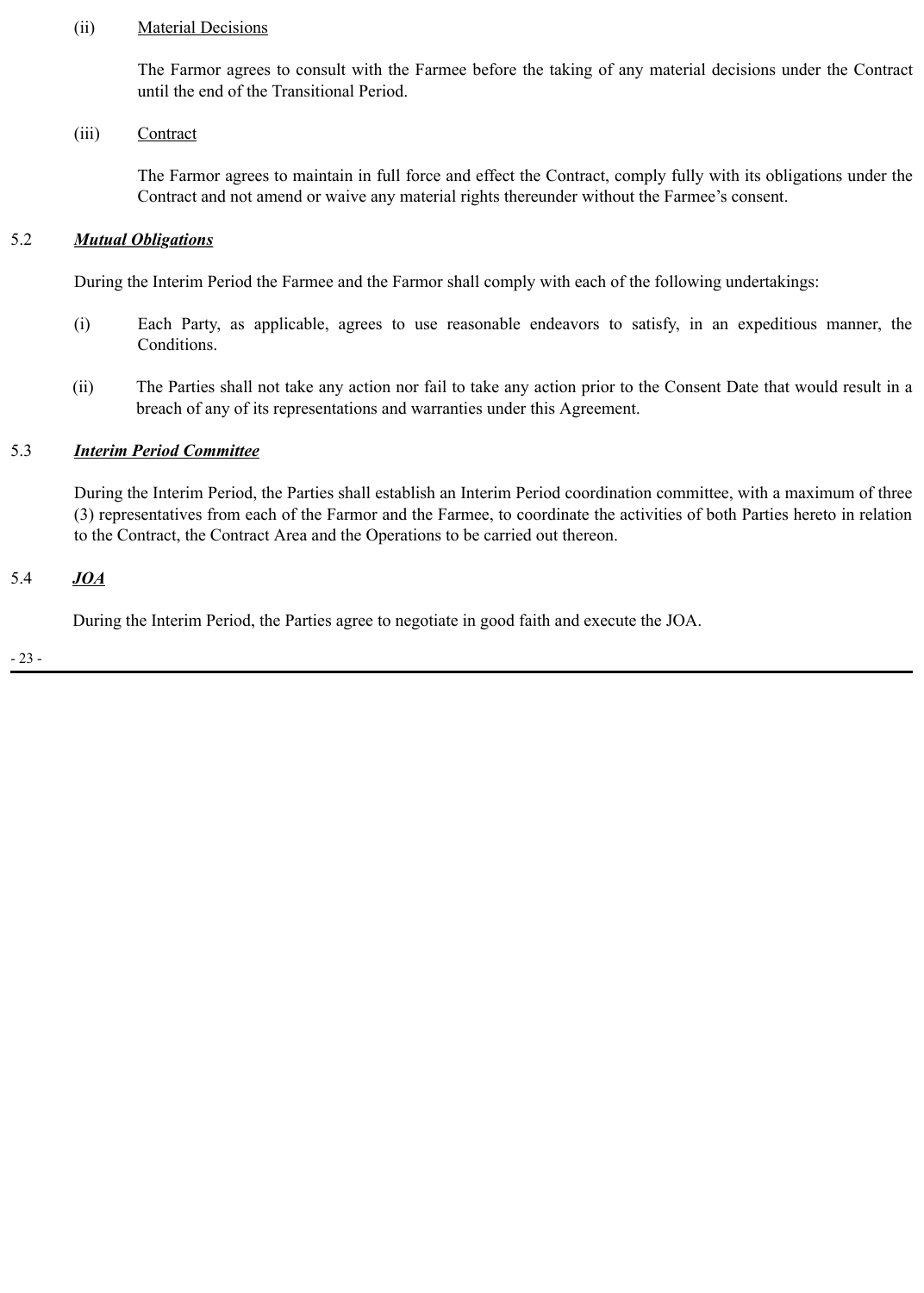#### 5.5 *Transitional Agreement*

During the Interim Period, the Parties agree to negotiate in good faith and execute the Transitional Agreement based upon the Transitional Agreement Main Principles listed in Exhbit B hereto not later than the Closing Date. Until the execution of the Transitional Agreement, the Parties shall comply with the Transitional Agreement Main Principles.

#### **CLAUSE 6**

# **REPRESENTATIONS AND WARRANTIES OF THE PARTIES**

## 6.1 *Farmor's Representations and Warranties*

The Farmor makes the following representations and warranties to the Farmee as of the Effective Date:

#### (i) Farmor's Rights

The Farmor holds the rights to a ninety percent (90%) undivided Participating Interest in the Contract, free and clear of any liens, claims, burdens or encumbrances, other than the liens, claims, burdens or encumbrances in favour of the Government or according to the terms of the Contract, and applicable Laws/Regulations. The Contract is in full force and effect and no notice of default, termination, or breach under the Contract has been received by the Farmor or, to the knowledge of the Farmor, any other party to the Contract. No event has occurred or failed to occur which constitutes, or which, with the giving of notice or the passage of time or both, would constitute a material default, violation or breach under the Contract. To the knowledge of the Farmor, no other party to the Contract has given or threatened to give notice of any action to alter, terminate or rescind such Contract or to procure a judicial reformation thereof. The Contract, the Security, relevant Permits, together with applicable Laws/Regulations, contain the entirety of the obligation of the Farmor to the Government, and no other understanding or agreement exists between the Farmor and the Government in relation to the subject matter of the Contract except as otherwise disclosed under this Agreement.

- 24 -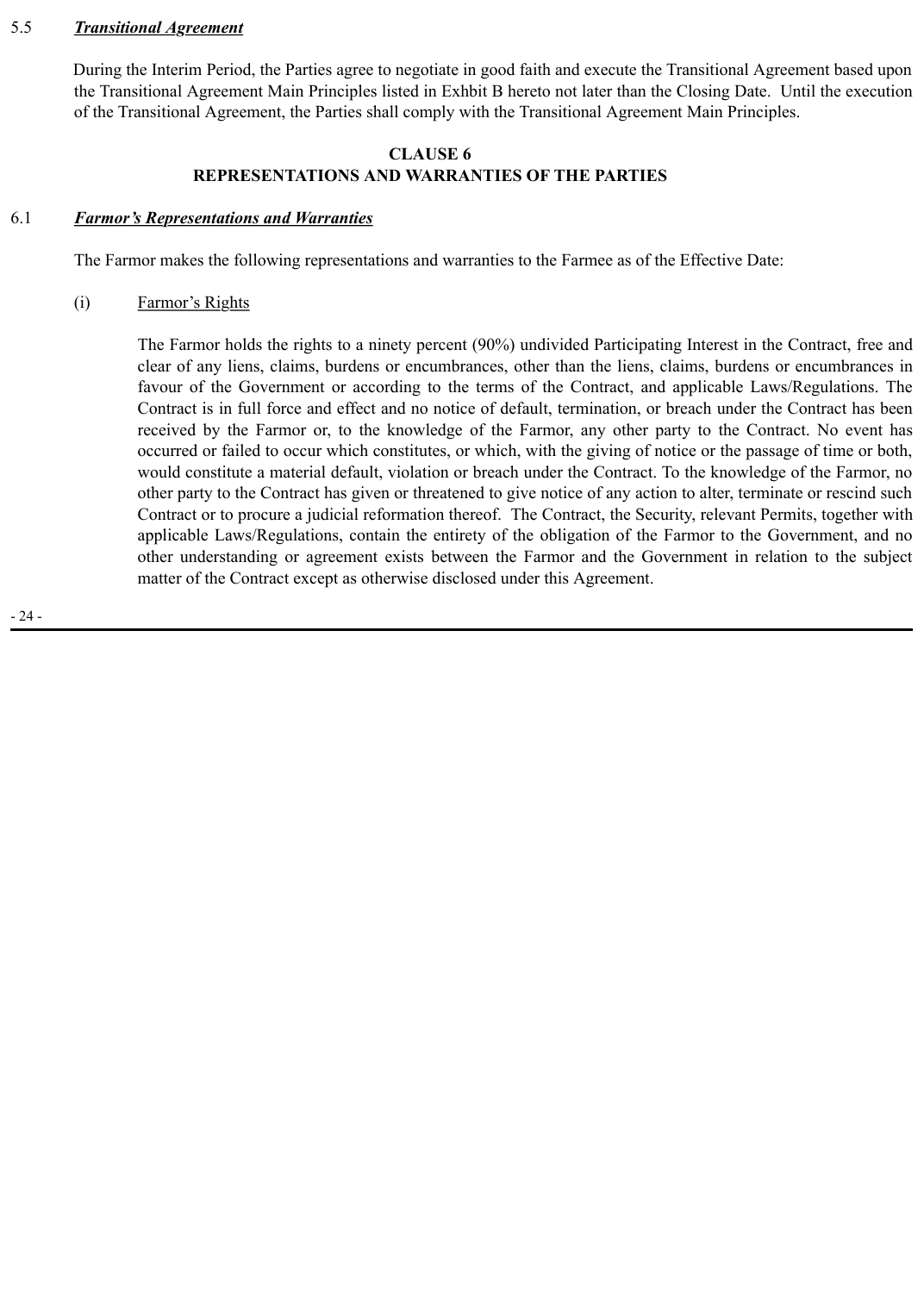#### (ii) Documents

The Farmor has provided the Farmee with complete and correct copy of the Contract and its appendices. Where the Farmor has provided any translation of a document, the Farmor has done so as a courtesy to the Farmee and the Farmor makes no representation or warranty as to the accuracy of the translation.

#### (iii) Claims and Litigation

There are no claims, demands (including any demand under the Security), actions, suits, governmental inquiries, or proceedings pending or to the Farmor's knowledge threatened in connection with the Contract, which would have an adverse effect upon the consummation of the transactions contemplated by this Agreement.

#### (iv) Broker Fees and Payments

The Farmee shall not directly or indirectly have any responsibility, liability, or expense as a result of undertakings or agreements of the Farmor for fees, finder's fees, agent's commissions, performance payments or other similar forms of compensation in connection with this Agreement.

## (v) Financial and Accounting

All books of account and other Records of the Farmor related to the Contract, whether of a financial or accounting nature, have been maintained in accordance with generally accepted accounting principles, procedures and methods.

#### (vi) Business

To the best of the Farmor's knowledge, the Farmor's business with respect to the Contract has been conducted, operated and maintained, in compliance in all material respects with all applicable Laws/Regulations (including those relating to the protection of the environment) and the Contract.

- 25 -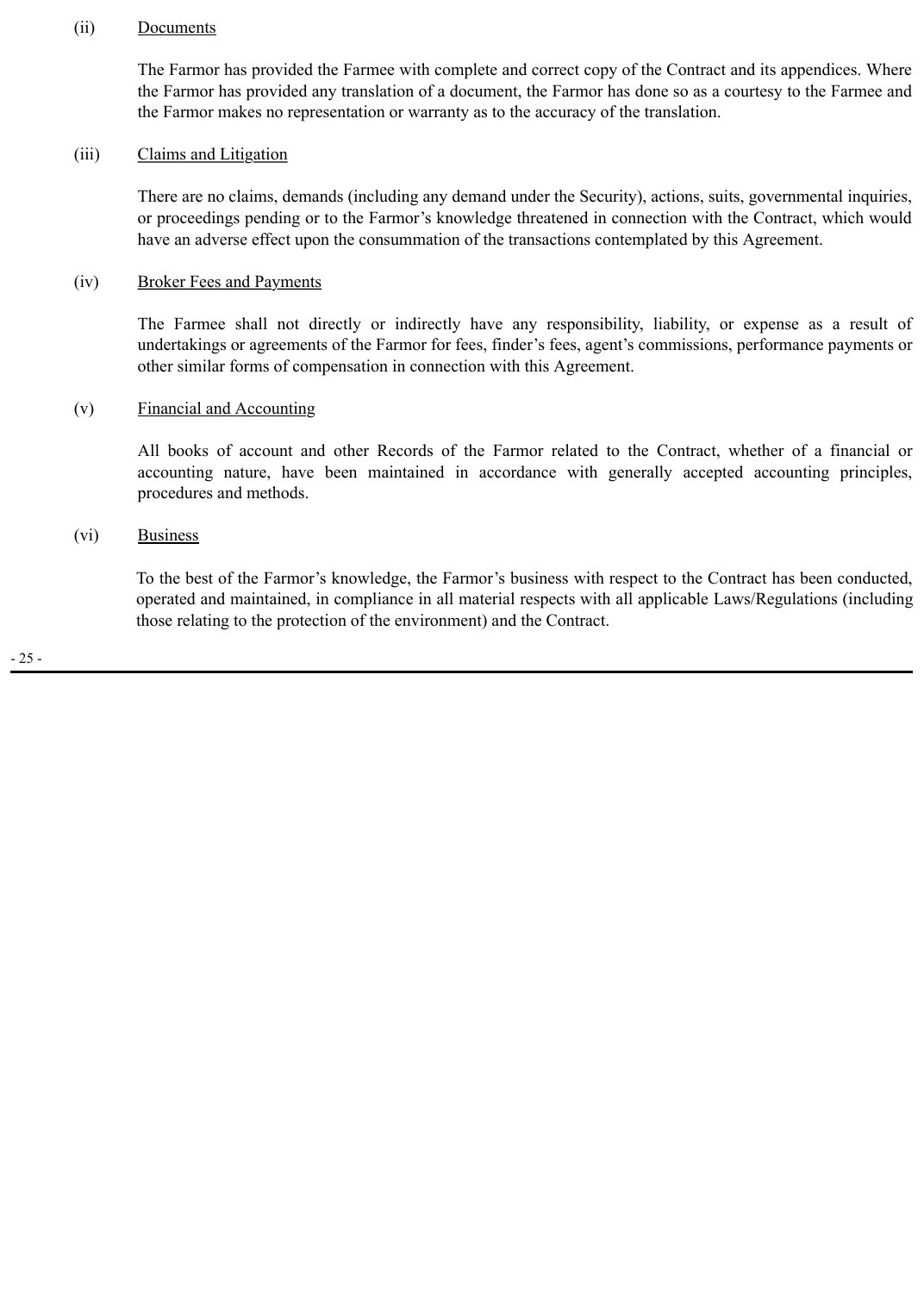#### (vii) Authorizations

To the best of the Farmor's knowledge, the Farmor has obtained and is maintaining all authorizations of the Government that are necessary or required in connection with operations under the Contract and the JOA and the Contract has been operated in accordance with the conditions and provisions of all such authorizations and in compliance with all obligations thereunder or imposed thereby, and no notices of violation have been received by the Farmor or, to the Farmor's knowledge, any third party, and no proceedings are pending or, to the Farmor's knowledge, threatened that might result in any modification, revocation, termination, or suspension of any such authorizations of the Government or which would require any corrective or remediation action by the Farmor.

### (viii) Intellectual Property

The Farmor possesses all necessary rights or licenses to with respect to any intellectual property used by it in operations under the Contract. The execution of this Agreement and consummation of the transactions contemplated by this Agreement will not affect the validity, continuation, or effectiveness of any such rights or licenses on their present terms. The Farmor has received no notice, and has no knowledge of, any infringements or unauthorized or unlawful use of such intellectual property by the Farmor or any allegation that the Farmor's use of such intellectual property has infringed similar properties of others.

#### (ix) Force Majeure

There is no event, condition, or circumstance currently ongoing or present, or reasonably expected, with respect to performance of rights or obligations which constitutes Force Majeure under the Contract.

#### (x) No Option or Pre-emption Rights

No person has any call upon, option to purchase, or similar right to obtain production from or attributable to the Contract, or to acquire any of the assets which are subject to the Contract from the Farmor, other than such rights as the Government may have pursuant to the Contract and/or Laws/Regulations and the rights of the Farmee pursuant to this Agreement.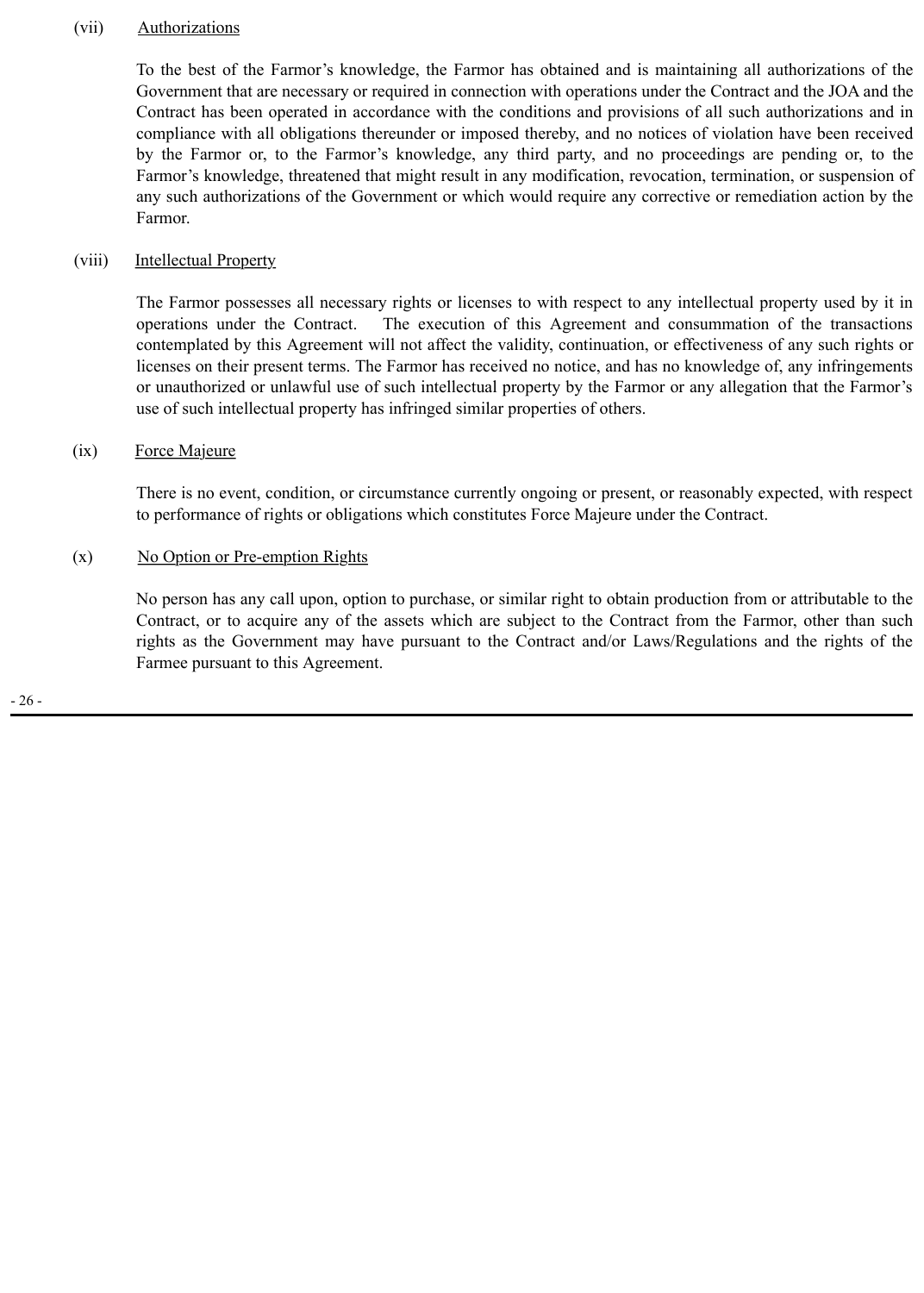#### (xi) Payments and filings under the Contract

All payments, costs and fees required to be paid by the Farmor under the Contract have been made by the Farmor and all regulatory filings and registrations required under the Contract have been made correctly by the Farmor as and when due under the Contract.

#### (xii) Tax and customs exemptions

To the best of the Farmor's knowledge, each of the tax and customs exemptions referred to in the letter from the Minister of Finance of the Government to the Minister of Energy of the Government dated 24 December 2012 have been obtained validly and that there are no other tax or customs exemptions to which the Farmor may benefit and any tax due and payable by the Farmor as at the Effective Date has been paid by the Farmor.

(xiii) Security

To the best of the Farmor's knowledge, no event, condition or circumstances incorporating any threats to the security of the Contract Area, the Operations to be undertaken at the Contract Area, the Farmor's employees, the Farmor's consultants, the Farmor's representative office in Kenya or the equipment or assets at the Contract Area or the Farmor's representative office has occurred, is currently ongoing or is reasonably likely to occur.

#### (xiv) Land

To the best of the Farmor's knowledge, no private land owners have any rights over any part of the Contract Area, no claims exist or are likely to be brought by any third parties with regard to any part of the Contract Area and the Contractor will not need to enter into agreements with private land owners to allow the Petroleum Operations to be undertaken on the Contract Area.

## 6.2 *Farmee's Representations and Warranties*

The Farmee makes the following representations and warranties to the Farmor as of the Effective Date:

- 27 -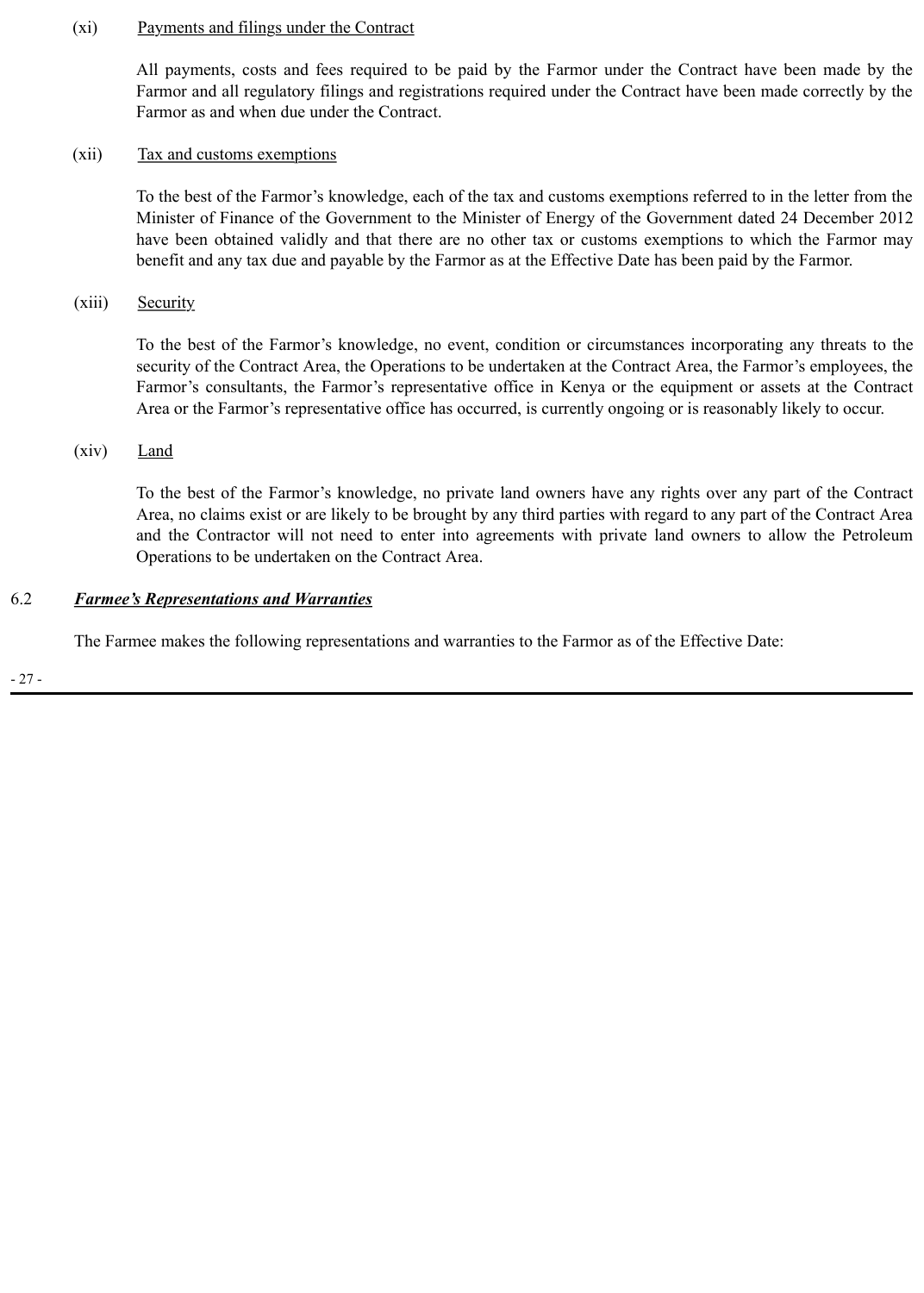### (i) Claims and Litigation

There are no claims, demands, actions, suits, governmental inquiries, or proceedings pending, or to the Farmee's knowledge, threatened, against the Farmee which would have an adverse effect upon the consummation of the transactions contemplated by this Agreement.

## (ii) Financing

The Farmee has sufficient cash, available lines of credit or other sources of immediately available funds to enable it to fulfill all of its obligations under this Agreement, including its payment obligations under Clause 4.1 hereof, as well as its obligations as a party under the Contract and as a party under the JOA.

## (iii) Technical Capability

The Farmee has the technical capability, personnel and resources to fulfill its obligations as Operator.

# 6.3 *Mutual Representations and Warranties*

The Parties make the following representations and warranties to each other as of the Effective Date:

# (i) Corporate Authority

Each Party is duly organized and validly existing under the laws of the country where it is organized. To the extent required, each Party is qualified to conduct business in the jurisdiction as necessary to perform the Contract and the JOA. Each Party has all requisite corporate power and authority to enter into this Agreement, to perform its obligations hereunder, and to consummate the transactions contemplated hereby. This Agreement has been duly executed and delivered by each Party and constitutes a legal, valid and binding obligation of each Party, enforceable against each Party in accordance with its terms.

- 28 -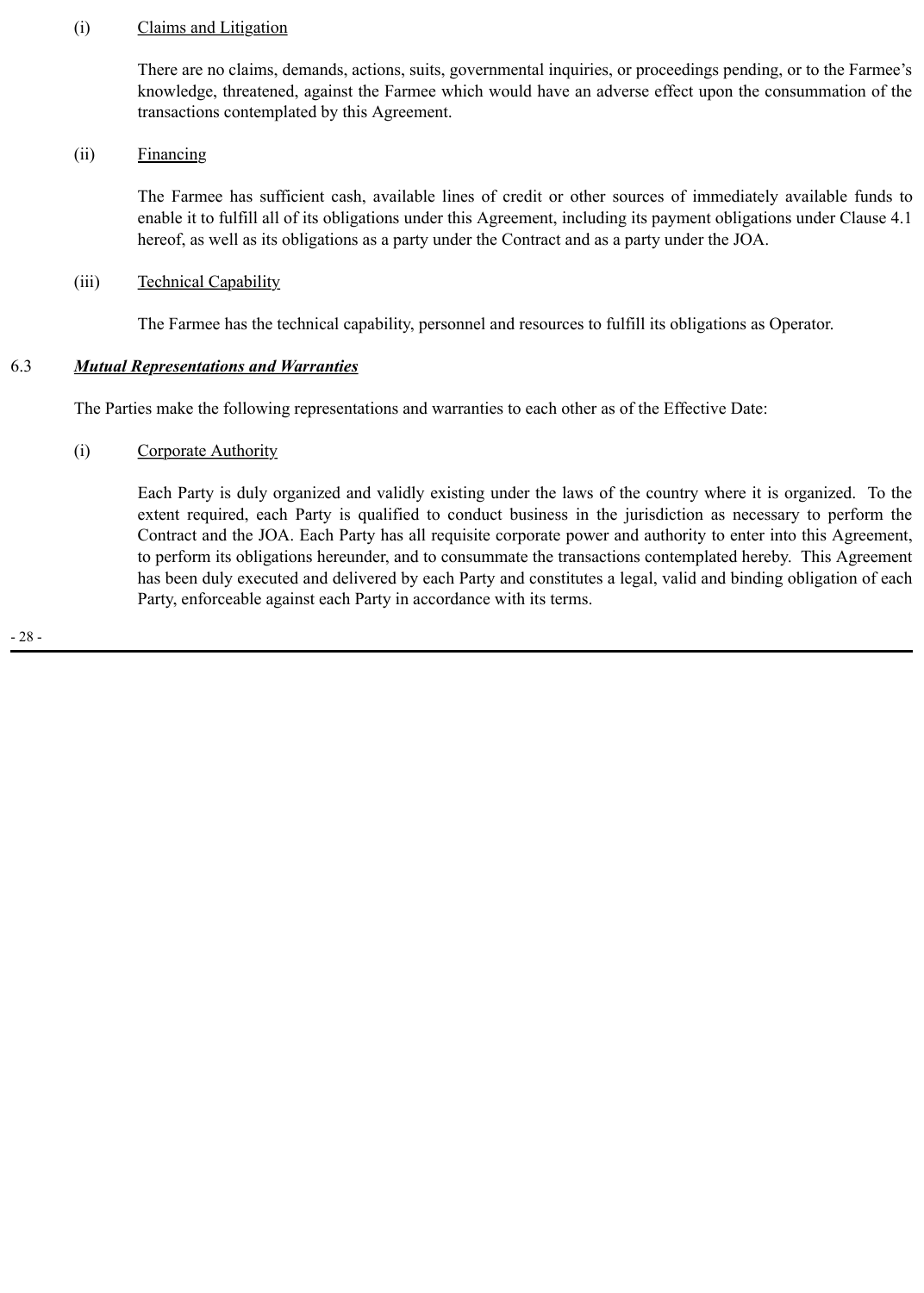#### (ii) Improper Payments

Each Party warrants that it and its Affiliates and any of their respective directors, officers, employees or agents acting on behalf of such Party have not made, offered, or authorized and will not make, offer, or authorize with respect to the matters which are the subject of this Agreement, any payment, gift, promise or other advantage, whether directly or through any other person or entity, to or for the use or benefit of any public official (i.e., any person holding a legislative, administrative or judicial office, including any person employed by or acting on behalf of a public agency, a public enterprise or a public international organization) or any political party or political party official or candidate for office, where such payment, gift, promise or advantage would violate (i) the applicable laws of the United States of America, Spain, and Kenya (ii) the laws of the country of incorporation of such Party or such Party's ultimate parent company and of the principal place of business of such ultimate parent company; or (iii) the principles described in the Convention on Combating Bribery of Foreign Public Officials in International Business Transactions, signed in Paris on December 17, 1997, which entered into force on February 15, 1999, and the Convention's Commentaries. Each Party agrees to (i) maintain adequate internal controls, (ii) properly record and report all transactions, (iii) comply with the laws applicable to it and (iv) respond in reasonable detail to any written notice from the other Party reasonably connected with the above-stated warranty. No Party is in any way authorized to take any action on behalf of another Party that would result in an inadequate or inaccurate recording and reporting of assets, liabilities or any other transaction, or which would put such Party in violation of its obligations under the laws applicable to the operations under this Agreement.

#### (iii) Other Representations and Warranties

The execution, delivery, and performance of this Agreement by each Party, the consummation of the transactions contemplated hereby, and the compliance with the provisions hereof will not, to the best of each Party's knowledge and belief:

- (a) Violate any applicable Laws/Regulations, judgment, decree or award;
- (b) Contravene the organization documents of a Party; or

(c) Result in a violation of a term or provision, or constitute a default or accelerate the performance of an obligation under any contract or agreement executed by a Party hereto.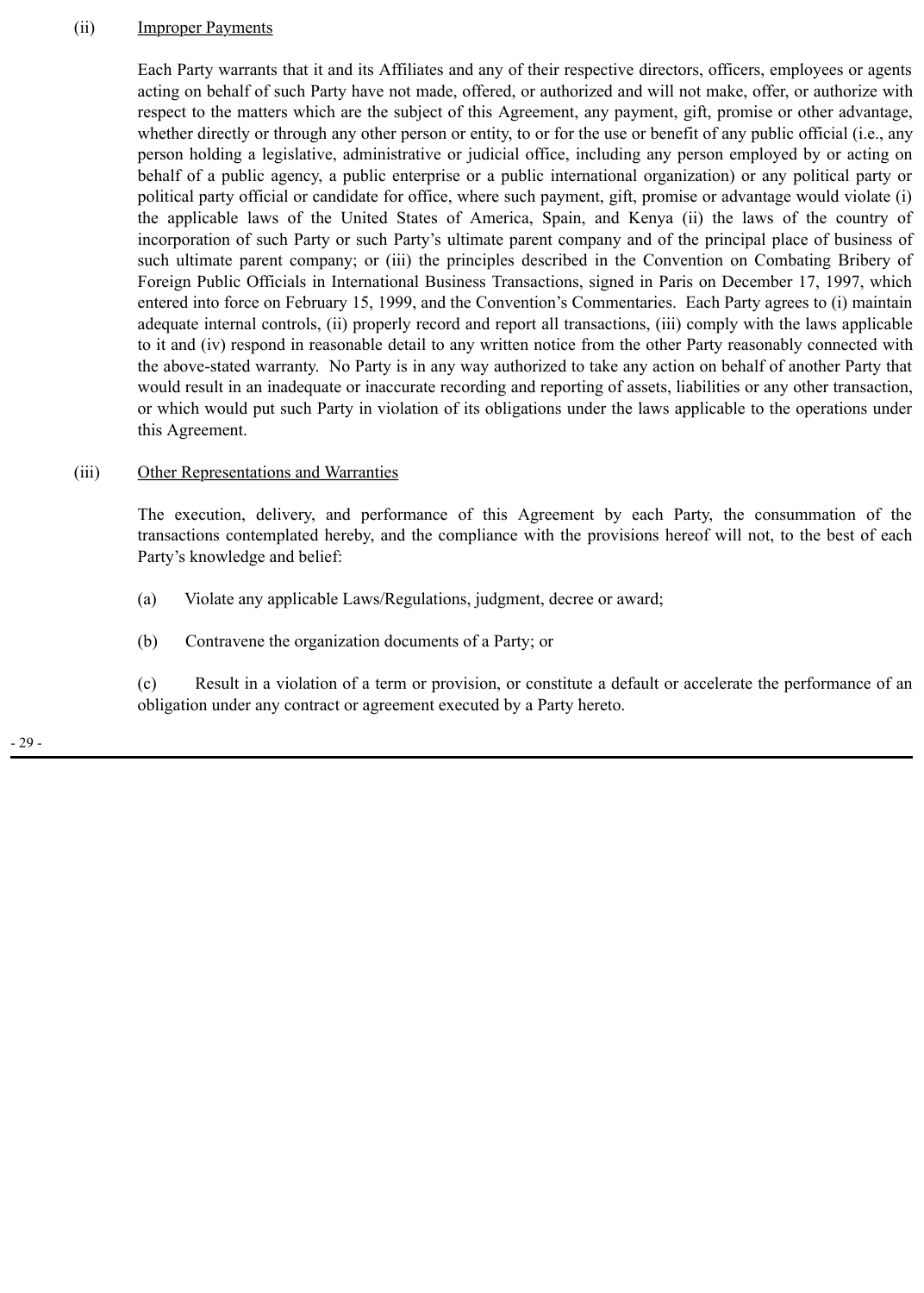## 6.4 *Repetition of Representations and Warranties*

All representations and warranties given under this Clause 6 shall be deemed repeated and valid, true and correct as of the Closing Date, and each Party agrees to inform the other Party of any material changes to the facts in the representations and warranties prior to the Closing Date.

#### 6.5 *Disclaimer of Other Representations and Warranties*

Except for the representations and warranties provided in this Clause, the Farmor and the Farmee make no, and disclaim all liability for any, warranty or representation of any kind, either express, implied, statutory, or otherwise, including, without limitation, any warranty or representation with respect to:

- (i) the accuracy or completeness of any data, reports, Records, projections, information, or materials now, heretofore, or hereafter furnished or made available to the Farmee in connection with this Agreement, and
- (ii) the existence of prospects or their geographical, geological or geophysical characteristics, the existence, quality or recovery rate of hydrocarbons or the future investments, costs and revenues for the development or exploitation of reserves.

Furthermore, the Parties acknowledge that the transfer of the Farmout Interest and the Operatorship and the payment of the Consideration are not subject to the results of operations to be carried out during the Interim Period.

## 6.6 *Limitations*

The representations and warranties made in Clause 6.1 to Clause 6.3 inclusive shall:

(i) survive until the expiry of twelve (12) months after the Consent Date and shall thereafter be of no further force and effect except with respect to matters that have been the subject of a bona fide written claim asserted pursuant to this Agreement prior to the expiry of the said twelve (12) month period; and

- 30 -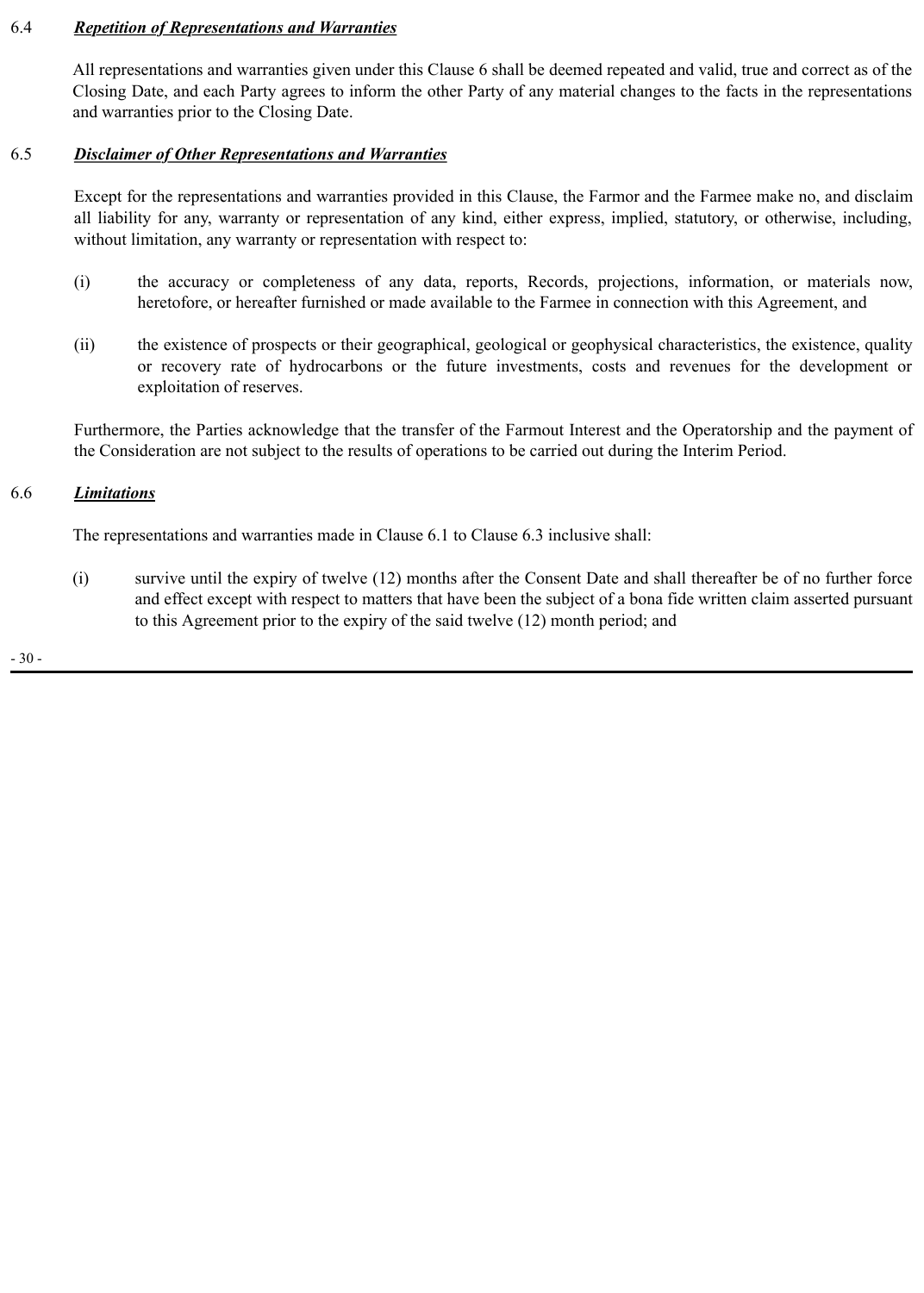(ii) not give rise to any claim or claims for damages by a Party except to the extent the aggregate amount of damages claimed by that Party pursuant to this Clause 6.6 exceeds one million United States Dollars (US\$1,000,000) and provided that neither Party shall in any circumstances have any liability to the other Party for damages in excess of a sum equal to one hundred percent (100%) of the amount of the Consideration.

# 6.7 *General Indemnity*

Subject to Clause 6.5:

- (i) Each Party shall defend, indemnify and hold the other Parties harmless from any and all claims, damages, losses, penalties, costs and expenses arising from or related to, any breach by such Party in respect of the warranties made in Clause 6.3(ii) hereof. Such indemnity obligation shall survive termination or expiration of this Agreement.
- (ii) The Farmor:
	- (A) shall be liable to the Farmee for the Farmee's losses; and
	- (B) as a separate covenant shall indemnify and save Farmee harmless from and against all losses that may be brought against it or which it may otherwise suffer, sustain, pay or incur;

as a direct result of or arising out of, resulting from, attributable to, or connected with:

(A) any misrepresentation or breach of a representation, warranty or covenant of the Farmor contained herein; provided, however, that nothing in this Clause 6.7 shall be construed so as to cause the Farmor to be liable to the Farmee or to indemnify the Farmee or its representatives in connection with any misrepresentation or breach of any such representation, warranty or covenant if and to the extent that the Farmee or its representatives had express knowledge thereof prior to the Closing Date; or

- 31 -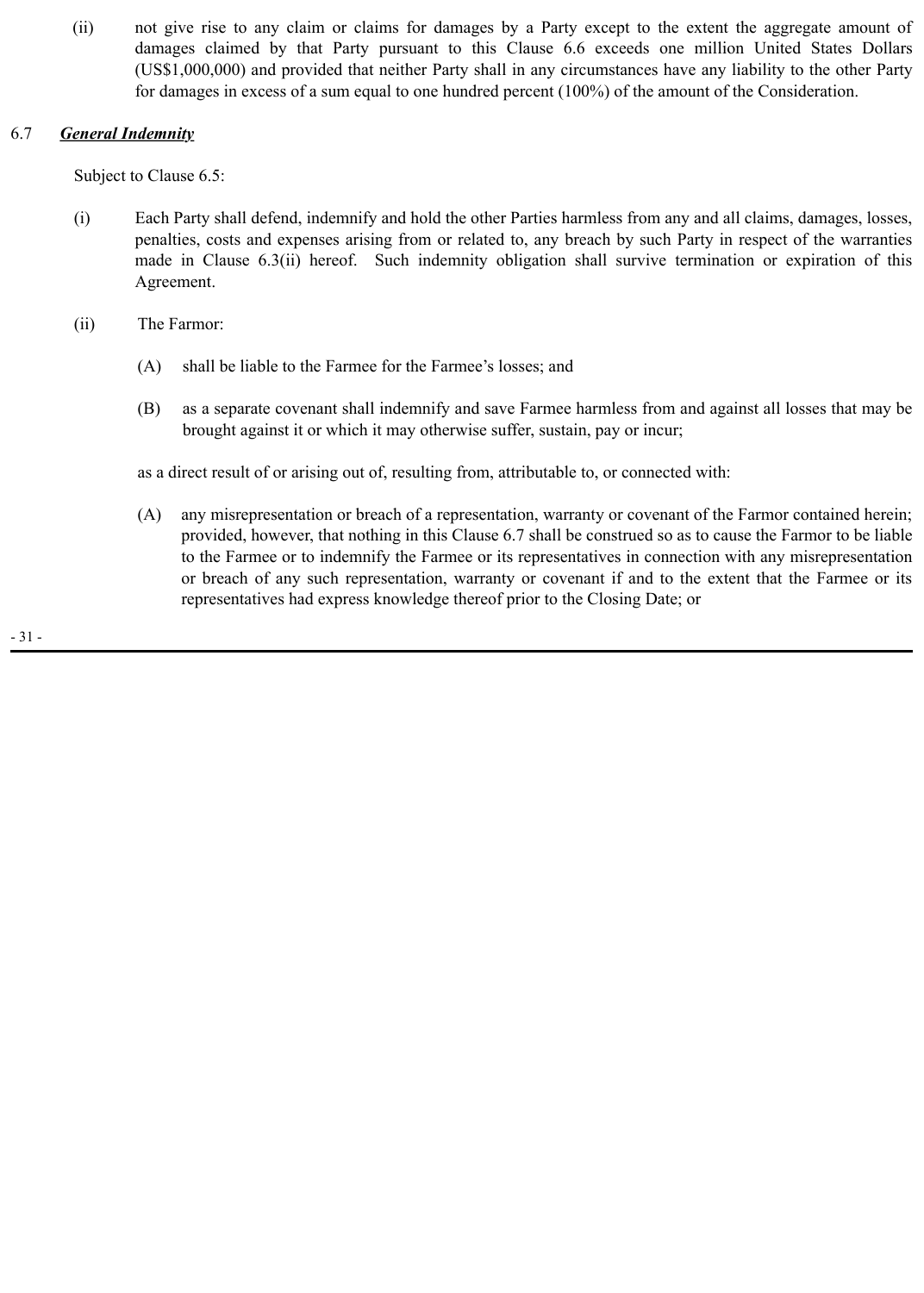(B) any event of fraud by the Farmor in connection with the transaction;

except any losses insofar as they are caused by a breach of the Farmee`s representations, warranties or covenants contained herein for which the Farmee is liable to indemnify the Farmor or by the gross negligence, fraud or wilful misconduct of either the Farmee or any of its representatives.

#### (iii) The Farmee:

- (A) shall be liable to the Farmor for the Farmor's losses; and
- (B) as a separate covenant shall indemnify and save the Farmor harmless from and against all losses that may be brought against it or which it may otherwise suffer, sustain, pay or incur;

as a direct result of or arising out of, resulting from, attributable to, or connected with:

- (A) any misrepresentation or breach of a representation, warranty or covenant of the Farmee contained herein, provided, however, that nothing in this Clause 6.7 shall be construed so as to cause the Farmee to be liable to the Farmor or to indemnify the Farmor or its representatives in connection with any misrepresentation or breach of such representation, warranty or covenant if and to the extent that the Farmor or its representatives had express knowledge thereof prior to the Closing Date;
- (B) any event of fraud by Farmee in connection with the transaction; and
- (C) the assets, but only to the extent arising or accruing from and after the Closing Date;

- 32 -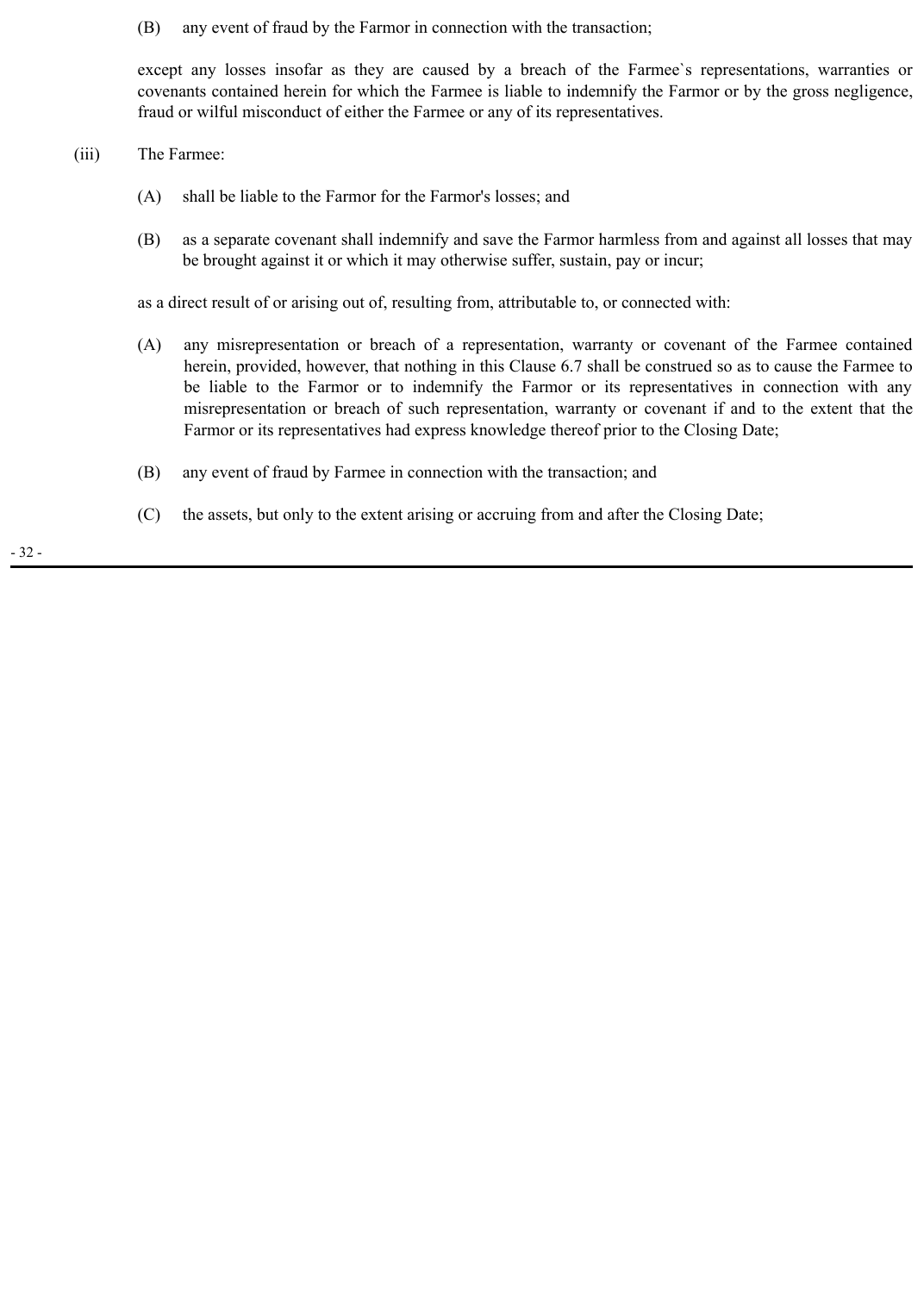except any losses insofar as they are caused by a breach of the Farmor's representations, warranties or covenants contained herein for which the Farmor is liable to indemnify the Farmee, or by the gross negligence, fraud or wilful misconduct of either the Farmor or its representatives.

- (iv) Except as otherwise provided in Clause 6.7(i), from and after the Consent Date, this Clause 6.7 contains the Parties' exclusive remedy against each other with respect to breaches of the representations, warranties, covenants, and agreements of the Parties that occur prior to the Consent Date. Except with regard to the warranties in Clause 6.3(ii), any claim for indemnity hereunder must be made prior to the expiry of twelve (12) months from the Consent Date.
- (v) The indemnity to which each Party is entitled under this Clause 6.7 shall be for the benefit of and extend to such Party's present and former Affiliates, and its and their respective directors, officers, employees and agents. Any claim for indemnity under this Clause 6.7 by any such Affiliate, director, officer, employee or agent must be brought and administered by the applicable Party to this Agreement.

## **CLAUSE 7 TAX**

## 7.1 *Tax Obligations*

- (i) The Farmee shall bear all documentary stamp tax, sales, use, real property, goods and services or value added registration taxes or any transfer tax/fees imposed on the transfer of the Farmout Interest and/or the Operatorship which are not levied on the income, capital gain or profit resulting from the transfer of the Farmout Interest and/or the Operatorship.
- (ii) With the exception of any income, profits, capital gains or withholding taxes imposed on the Farm-in Fee which shall be borne by the Farmee, the Farmor shall bear all income, profits, capital gains or withholding taxes imposed with regard to the transfer of the Farmout Interest and/or the Operatorship.
- (iii) All sums referred to in this Agreement, in whatever currency, are stated exclusive of any taxes.

- 33 -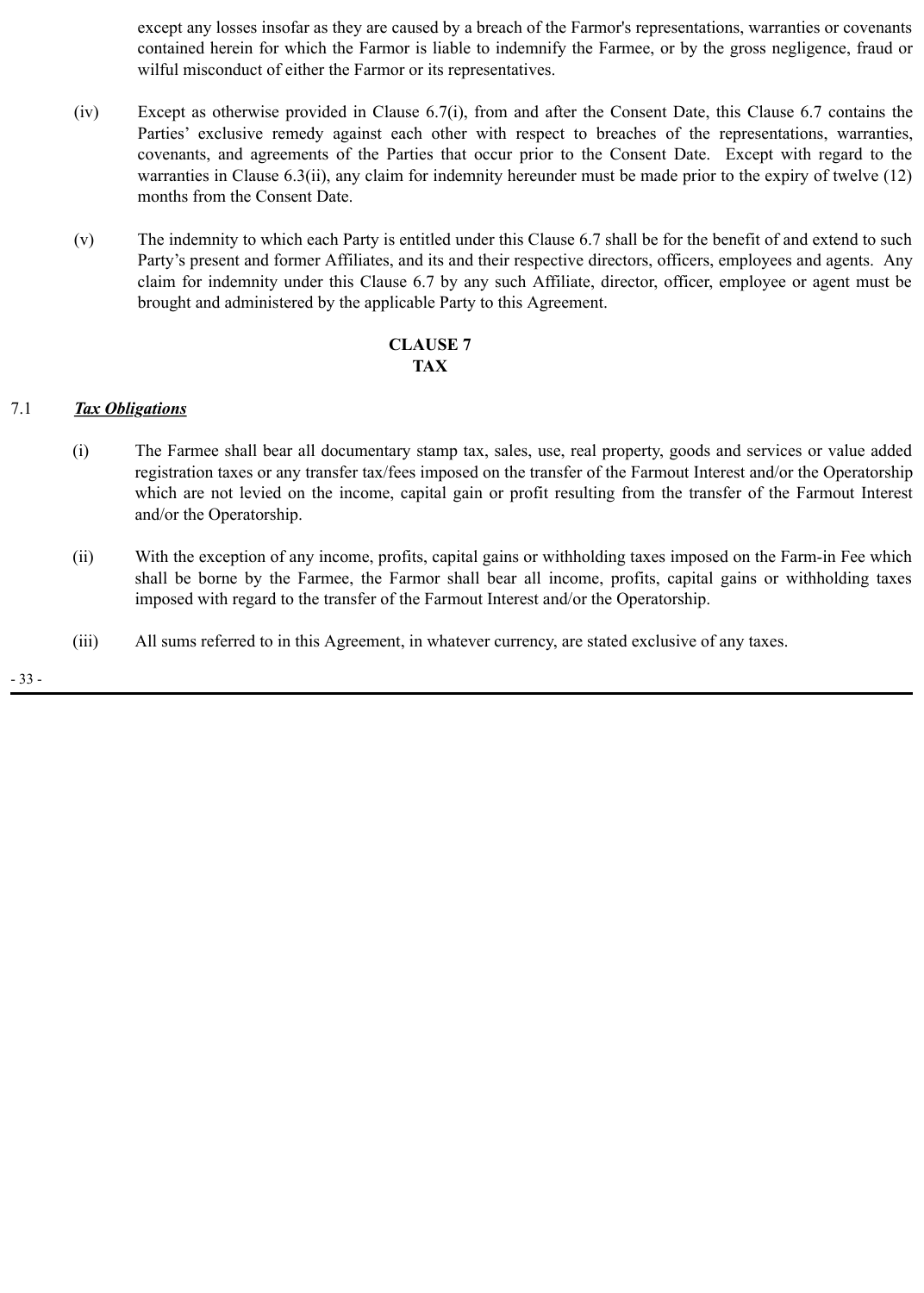- (iv) Each Party shall be responsible for reporting and discharging its own tax measured by its own profit or income of the Party and the satisfaction of such Party's share of all contract obligations under the Contract, the JOA and under this Agreement. Each Party shall protect, defend and indemnify the other Party from any and all loss, cost or liability arising from the indemnifying Party's failure to report and discharge such taxes or satisfy such obligations. The Parties intend that all income and all tax benefits (including deductions, depreciation, credits and capitalization) with respect to the expenditures made by the Parties hereunder will be allocated to the Parties based on the share of each tax item actually received or borne by each Party. If such allocation is not accomplished due to the application of the Laws/Regulations or other Government action, the Parties shall attempt to adopt mutually agreeable arrangements that will allow the Parties to achieve the financial results intended. The Parties (where one is the Operator) shall, or (where neither is Operator) shall seek to procure that Operator shall, provide each Party, in a timely manner and at such Party's sole expense, with such information with respect to Joint Operations as such Party may reasonably request for preparation of its tax returns or responding to any audit or other tax proceedings.
- (v) United States Tax Election. If, for United States federal income tax purposes, this Agreement and the operations under this Agreement are regarded as a partnership, the Parties have agreed not to form a tax partnership. Each Party elects to be excluded from the application of all of the provisions of Subchapter "K", Chapter 1, Subtitle "A" of the United States Internal Revenue Code of 1986, as amended (the "Code"), to the extent permitted and authorized by Section 761(a) of the Code and the regulations promulgated under the Code. Operator, if it is a U.S. Party, is authorized and directed to execute and file for each Party such evidence of this election as may be required by the Internal Revenue Service, including all of the returns, statements, and data required by United States Treasury Regulations Sections 1.761-2 and 1.6031(a)-1(b)(5) and shall provide a copy thereof to each U.S. Party. However, if Operator is not a U.S. Party, the Party who holds the greatest Participating Interest among the U.S. Parties shall fulfill the obligations of Operator under this Article. Should there be any requirement that either Party give further evidence of this election, each Party shall execute such documents and furnish such other evidence as may be required by the Internal Revenue Service or as may be necessary to evidence this election. Neither Party shall give any notice or take any other action inconsistent with the foregoing election. If any income tax laws of any state or other political subdivision of the United States or any future income tax laws of the United States or any such political subdivision contain provisions similar to those in Subchapter "K", Chapter 1, Subtitle "A" of the Code, under which an election similar to that provided by Section 761(a) of the Code is permitted, each Party shall make such election as may be permitted or required by such laws. In making the foregoing election or elections, each U.S. Party states that the income derived by it from operations under this Agreement can be adequately determined without the computation of partnership taxable income. Unless approved by every Non-U.S. Party, no activity shall be conducted under this Agreement that would cause any Non-U.S. Party to be deemed to be engaged in a trade or business within the United States under United States income tax laws and regulations.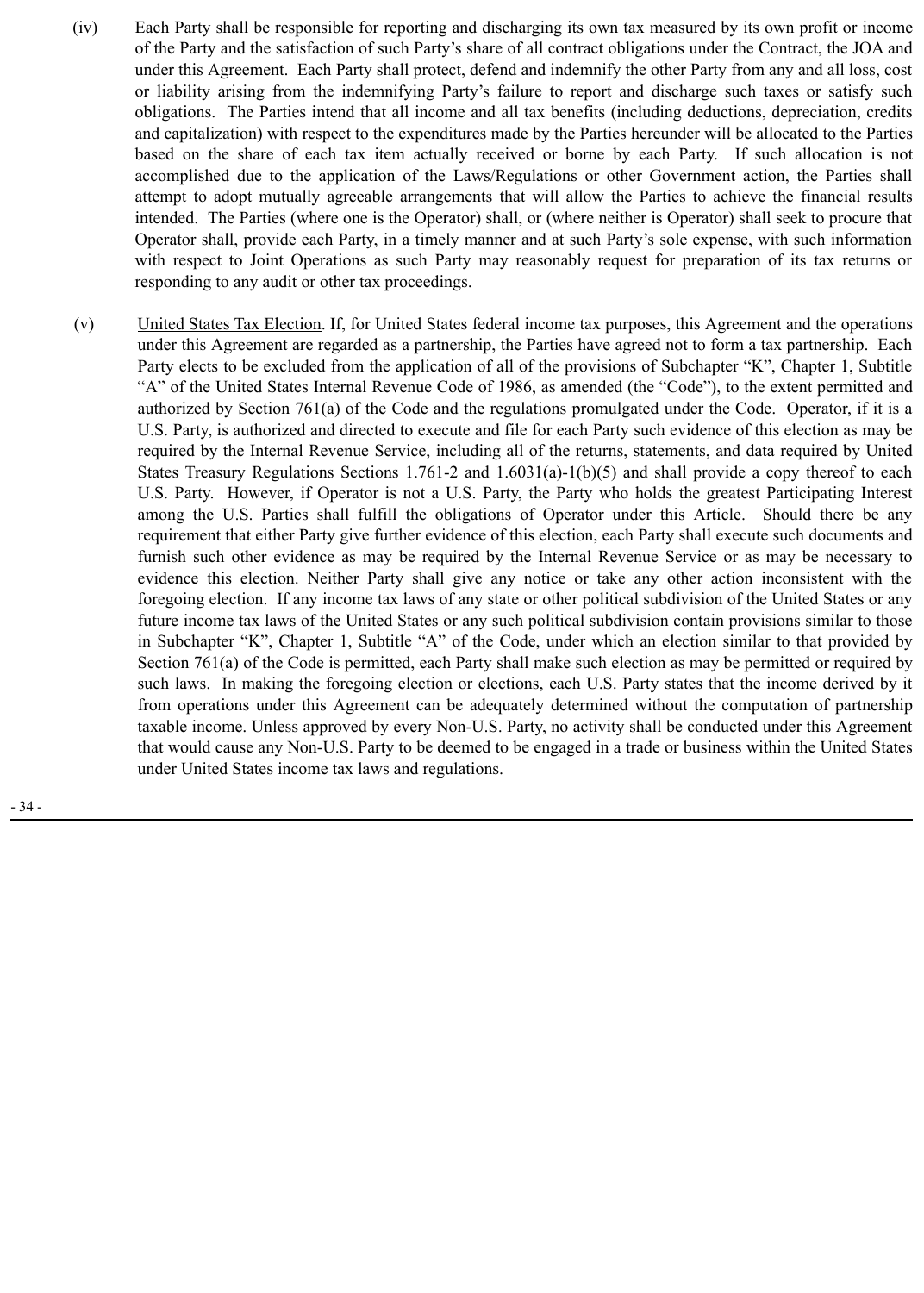# **CLAUSE 8 CONFIDENTIALITY**

- 8.1 Each Party agrees that the terms of this Agreement and all information disclosed under this Agreement, except information that is publicly available or lawfully in possession of a Party prior to the date of execution hereof, shall be considered confidential and shall be held confidential on the same terms and for the same period as set out in the JOA.
- 8.2 All data and information received by the Farmee under the Confidentiality Agreement between the Farmor and Farmee dated 10 October 2012 shall be held on the terms set out in this Clause 8.

- 35 -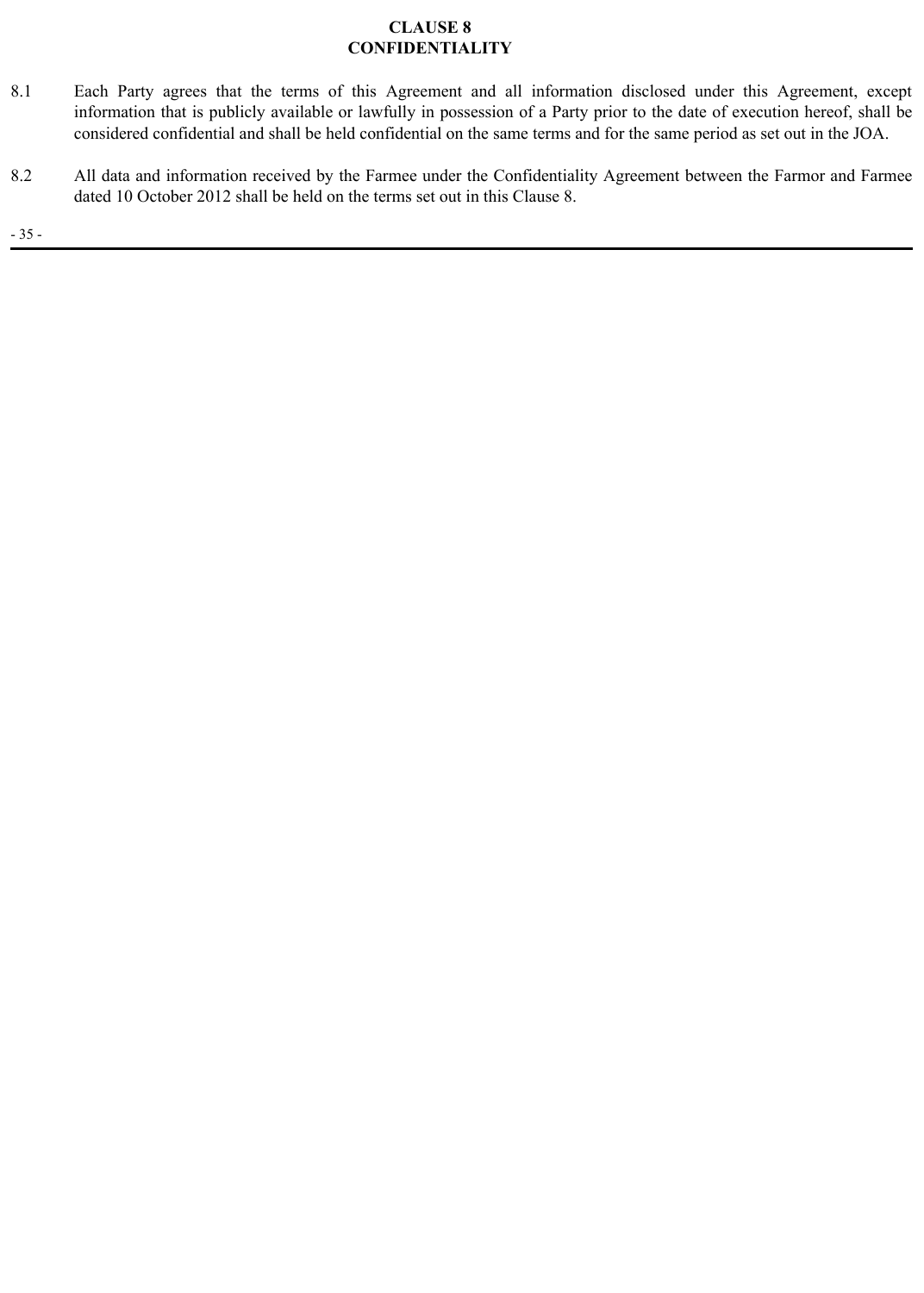#### **CLAUSE 9 NOTICES**

All notices authorized or required between the Parties by any of the provisions of this Agreement shall be in writing (in English) and delivered in person or by courier service or by any electronic means of transmitting written communications which provides written confirmation of complete transmission, and properly addressed to the other Party. Oral communication does not constitute notice for purposes of this Agreement, and, except as hereinabove provided for electronic transmission of written communications, e-mail addresses for the Parties are listed below as a matter of convenience only. A notice given under any provision of this Agreement shall be deemed delivered only when received by the Party to whom such notice is directed, and the time for such Party to deliver any notice in response to such originating notice shall run from the date the originating notice is received. *"Received"* for purposes of this Clause shall mean actual delivery of the notice to the address of the Party specified hereunder.

If to the Farmor:

Name: ERHC Energy Kenya Limited. Address: c/o ERHC Energy, Inc. c/5444 Westheimer Road, Ste. 1440 Houston, Texas 77056 USA Attention: Sylvan Odobulu Telephone: +713 554 3061 Email: slyodobulu@erhc.com

If to the Farmee:

Name: CEPSA Kenya Limited Address: c/o Compañía Española de Petróleos, S.A.U Ribera del Loira, 50 28042 Madrid, Spain Attention: Jagoba Cubes Telephone: +34 91 337 7355 E-Mail: jagoba.cubes@cepsa.com

- 36 -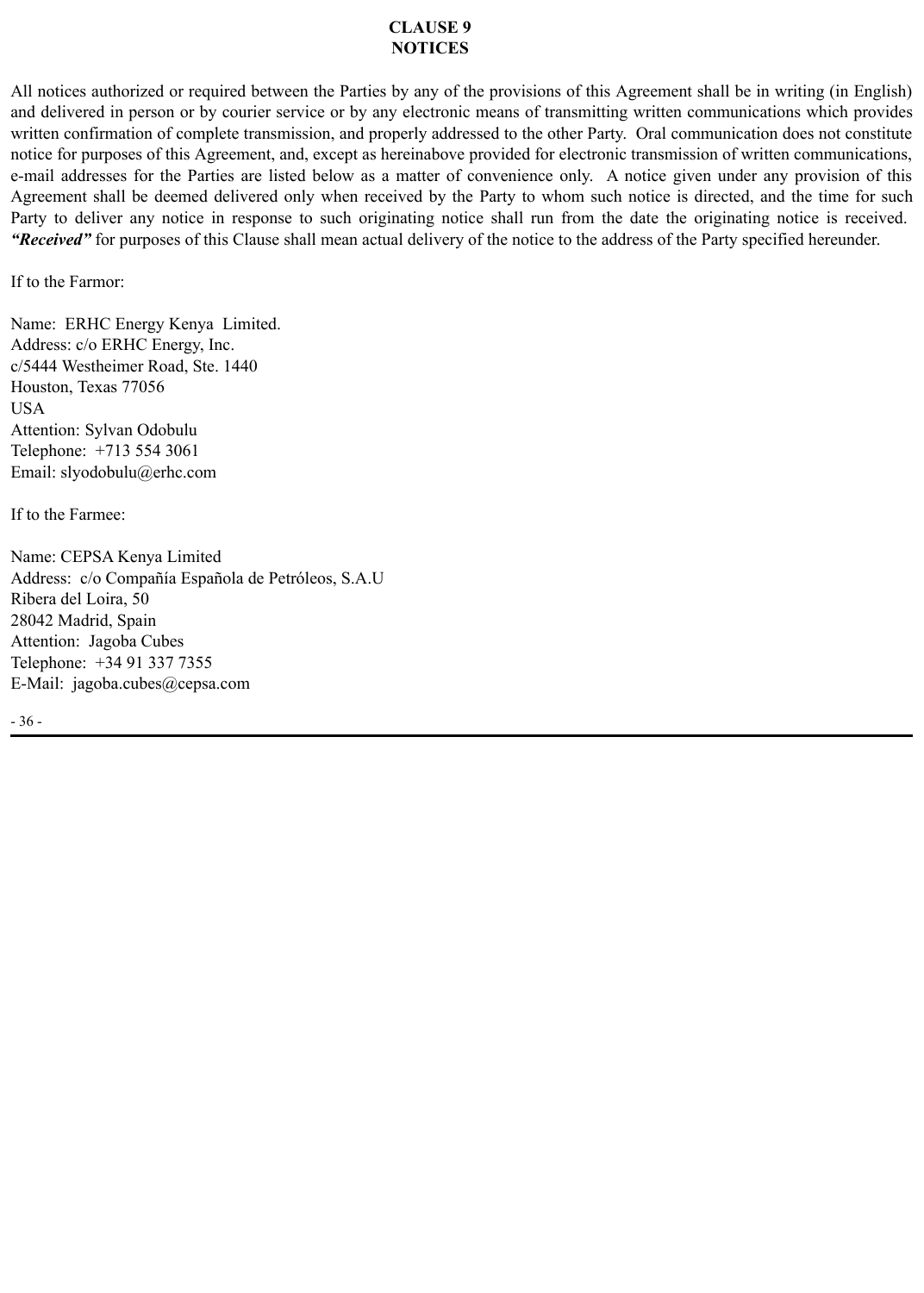### **CLAUSE 10 LAW AND DISPUTE RESOLUTION**

#### 10.1 *Governing Law*

The substantive laws of England and Wales, exclusive of any conflicts of laws principles that could require the application of any other law, shall govern this Agreement for all purposes, including the resolution of all disputes between or among Parties.

## 10.2 *Dispute Resolution*

- (i) The Parties agree, as a severable and independent arbitration agreement separately enforceable from the remainder of this Agreement, that any dispute, controversy or claim arising out of or in relation to or in connection with this Agreement, including, without limitation, any dispute as to the construction, validity, interpretation, enforceability, or breach of this Agreement, or of any guaranty issued pursuant to or in connection with this Agreement, that cannot be settled through good-faith discussions between the senior management of the Parties shall be exclusively and finally settled by arbitration in accordance with this Clause 10.2.
- (ii) Any Party may submit such a dispute, controversy, or claim to arbitration by notice to the other Party and the administrator for the London Court of International Arbitration ("**LCIA**").
- (iii) The arbitration proceedings shall be conducted in London, United Kingdom in the English language in accordance with the Rules of the LCIA as in effect on the date of this Agreement ("**Rules**"). The applicable authorities in respect to procedural matters, in order of precedence for purposes of the arbitration, shall be this Agreement, the Rules, and laws of England and Wales.
- (iv) The arbitration shall be heard and determined by three (3) arbitrators.
- (v) Each Party shall appoint an arbitrator of its choice within twenty (20) days of the submission of the notice of arbitration.
- (vi) The Party appointed arbitrators shall in turn appoint a presiding arbitrator for the tribunal within twenty (20) days following the appointment of the second Party appointed arbitrator.

- 37 -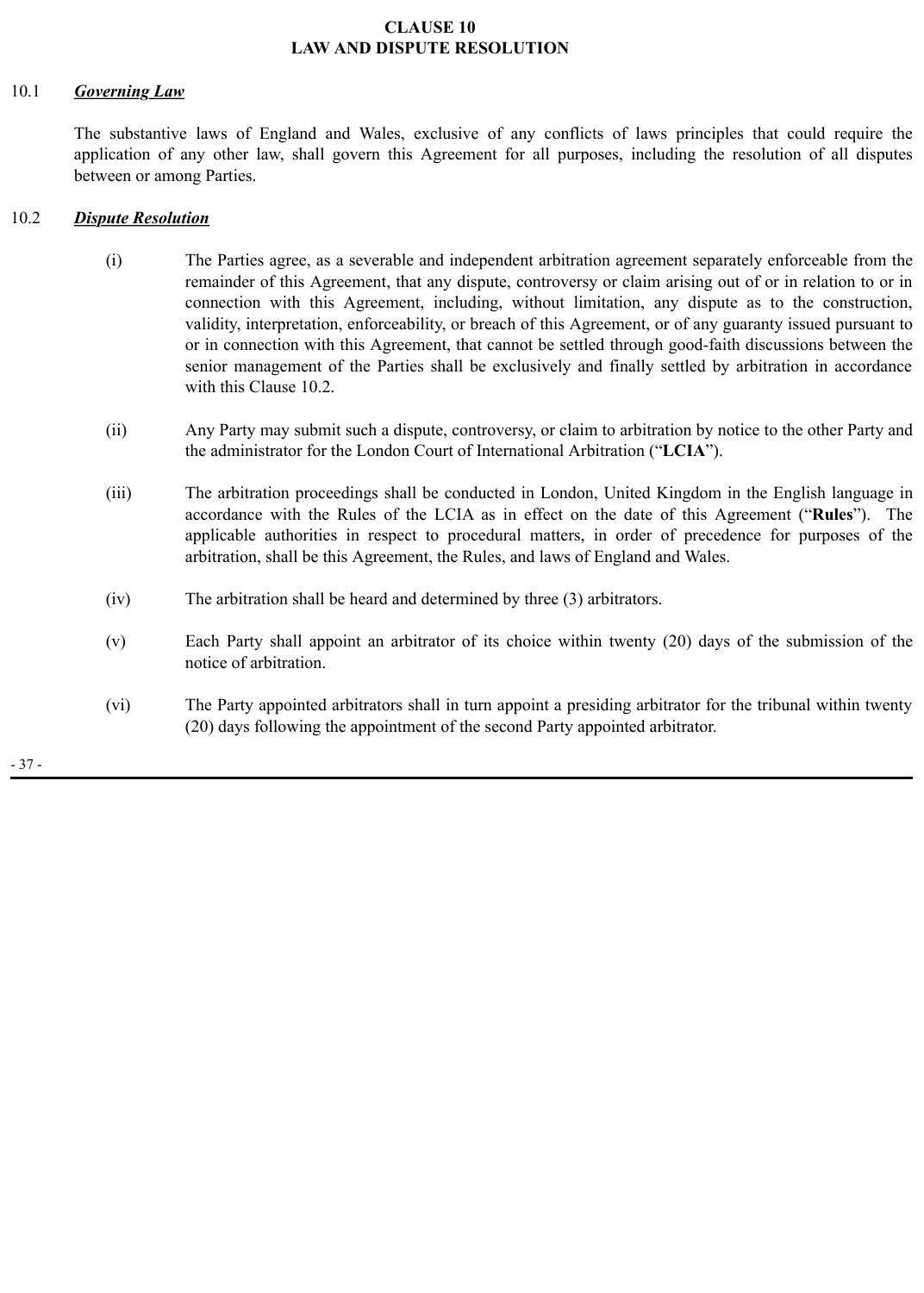- (vii) If any Party fails to appoint its Party appointed arbitrator and/or the Party appointed arbitrators cannot reach agreement on a presiding arbitrator for the tribunal within the applicable period, the LCIA shall act as appointing authority to appoint an independent arbitrator with at least ten (10) years (including at least five (5) years' experience international) experience in the legal and/or commercial aspects of the petroleum industry.
- (viii) None of the arbitrators shall have been an employee of or consultant to either Party to this Agreement or any of its Affiliates within the five (5) year period preceding the arbitration, or have any financial interest in the dispute, controversy, or claim.
- (ix) The arbitrators shall not be bound by the rules of evidence and civil procedure. If a Party fails or refuses to appear at and participate in an arbitration hearing after due notice, the arbitrators may hear and determine the dispute on evidence produced by the Party that does appear. The arbitrators shall be required to give written reasons for their decision.
- (x) The award shall be issued in writing within sixty (60) days after the later of the close of the hearing, or the last day for submittal of information or other documents as requested for submittal by the arbitrators.
- (xi) The decision of the majority of the arbitrators shall constitute an award and said award shall be final and binding upon the Parties, and shall be without right of appeal.
- (xii) The award of the arbitrators shall take the form of an order to pay money damages in US Dollars, shall not include consequential, punitive or other special damages, and shall include interest from the date of dispute until paid.
- (xiii) The fees of the arbitrators and costs incidental to arbitration proceedings, including legal expenses of the Parties, shall be borne in accordance with the award of the arbitrators.
- (xiv) Any arbitration award rendered pursuant to this Agreement shall be enforceable in accordance with the provisions of the 1958 Convention on the Enforcement of Foreign Arbitration Awards of the United Nations to which the United States of America and Spain are signatories, and may be entered and confirmed in any court having jurisdiction.
- (xv) Any governmental body, agency, or government-owned entity which is or becomes a Party to this Agreement agrees to waive all sovereign immunity by whatever name or title with respect to disputes, controversies or claims arising out of or in relation to or in connection with this Agreement, including without limitation, the jurisdiction of the arbitration panel, the enforcement and execution of any arbitration decision and award, and the issuance of any attachment or other interim remedy.

- 38 -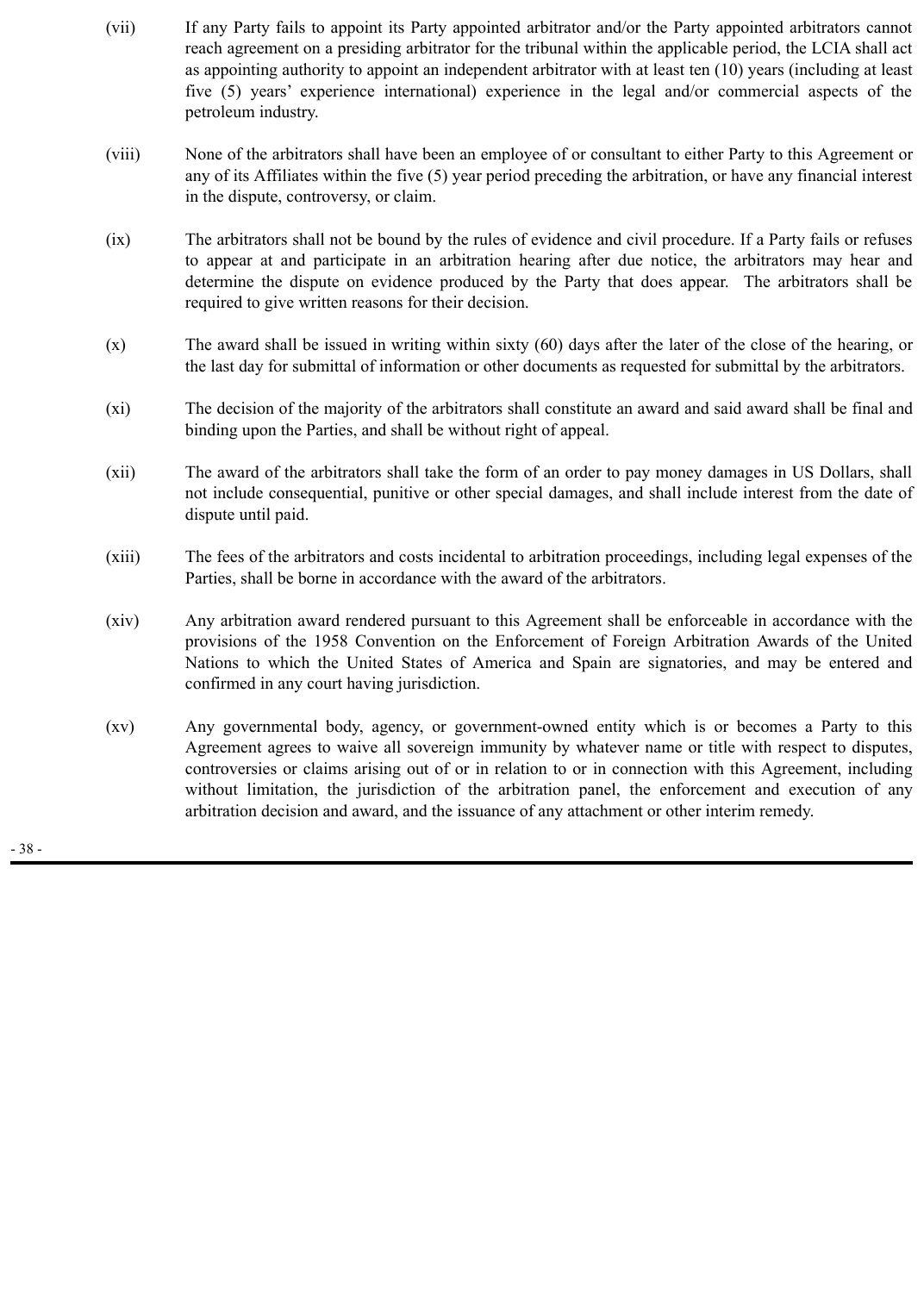(xvi) Privileges protecting attorney-client communications and attorney work product from compelled disclosure or use in evidence, as recognized by the jurisdiction in which each Party's parent is located, shall apply to and be binding in any arbitration proceeding conducted under this Clause 10.2.

## **CLAUSE 11 FORCE MAJEURE**

If as a result of Force Majeure, any Party is rendered unable, wholly or in part, to carry out its obligations under this Agreement, other than the obligation to pay any amounts due, then the obligations of the Party giving such notice, so far as and to the extent that the obligations are affected by such Force Majeure, shall be suspended during the continuance of any inability so caused and for such reasonable period thereafter as may be necessary for the Party to put itself in the same position that it occupied prior to the Force Majeure, but for no longer period. The Party claiming Force Majeure shall notify the other Parties of the Force Majeure within a reasonable time after the occurrence of the facts relied on and shall keep all Parties informed of all significant developments. Such notice shall give reasonably full particulars of the Force Majeure and also estimate the period of time which the Party will probably require to remedy the Force Majeure. The affected Party shall use all reasonable diligence to remove or overcome the Force Majeure situation as quickly as possible in a commercially reasonable manner but shall not be obliged to settle any labor dispute except on terms acceptable to it. All such disputes shall be handled within the sole discretion of the affected Party. For the purposes of this Agreement, "**Force Majeure**" shall have the same meaning as given to in the Contract.

## **CLAUSE 12 DEFAULT**

#### 12.1 *Default*

(i) If (a) the Farmee fails to pay in whole or in part the amounts due under Clause 4.1 of this Agreement to the Farmor by the applicable dates or (b) the Farmor fails to make the refund of any Past Costs or Attributable Costs to the Farmee pursuant to this Agreement, then either the Farmee or the Farmor as the case may be shall be in default and such amounts so due and payable shall accrue interest from the time of default at the Agreed Interest Rate. At any time after a default, the Party not in default shall have the right to send the Party in default a written notice stating the amount and cause of such default and the Party in default shall have no more than fifteen (15) days after receiving such notice to remedy such default or send a written counter-notice to the Party not in default stating the reasons why it disputes such default. If the Parties do not reach agreement on the resolution of the default within thirty (30) days after receipt of either such notice, then either Party may refer the dispute to arbitration in accordance with Clause 10.2 hereof. If the arbitrator determines the existence of the default but does not cause such Party in default to cure the default by payment of the amounts due, then the Party not in default shall be entitled to all remedies that would be available to a non-defaulting party under the JOA, applied *mutatis mutandis* to this Agreement.

- 39 -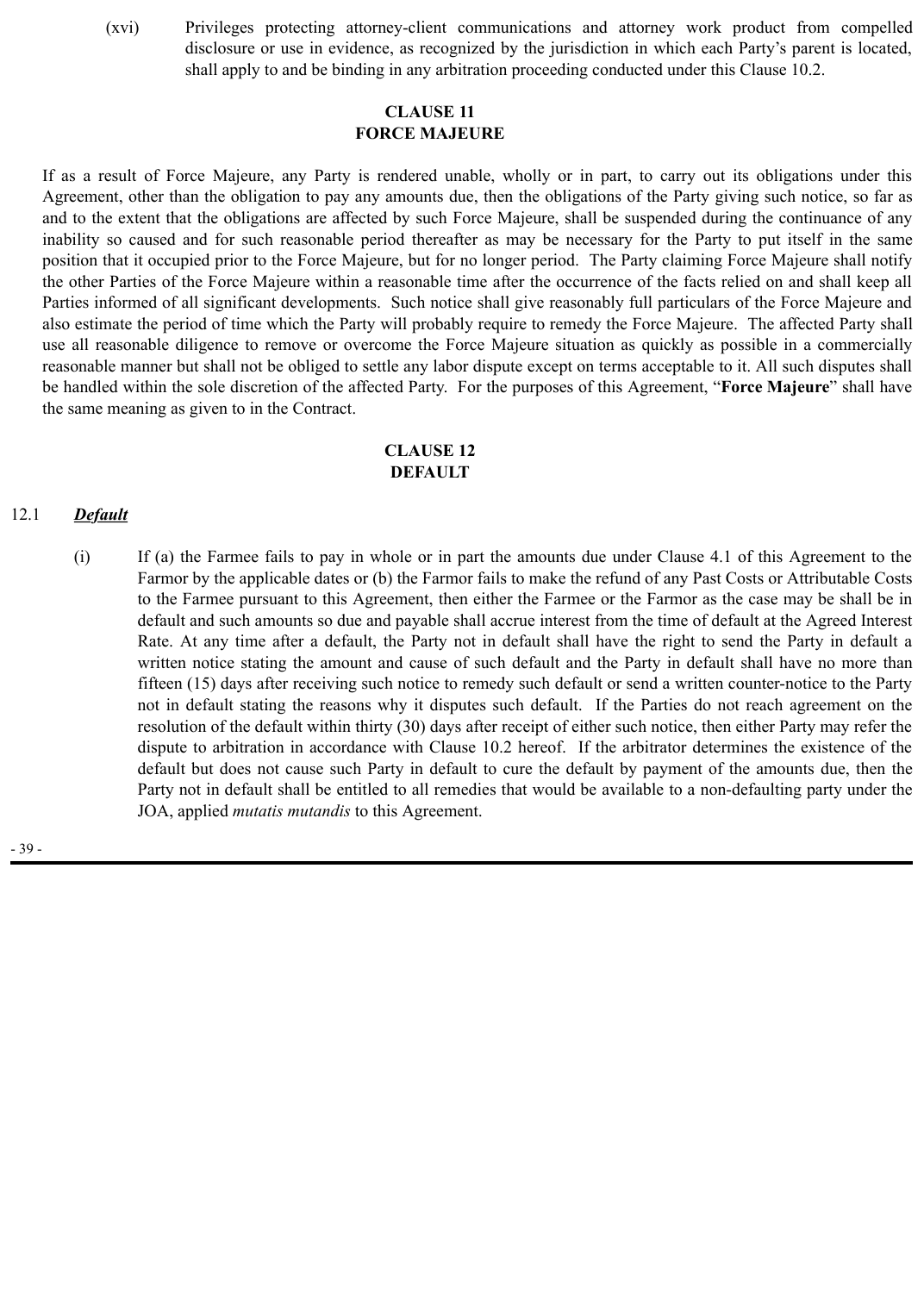(ii) Notwithstanding any other provisions of this Agreement, in no event shall anyParty be liable to the other Party for special, indirect or consequential damages inconnection with this Agreement or with respect to any operations related thereto

# 12.2 *Re-transfer*

Without prejudice to the JOA and any other rights available to the Farmor in this Agreement, in the event that the Farmee fails to perform its obligations under Clause 3 and/or 4 herein, the Farmee shall have a period of forty five (45) Working Days from receipt of the Farmor's written notice of default to cure such default. If the Farmee fails to timely cure the default, then the transfer of the Farmout Interest and the Operatorship pursuant to this Agreement shall not occur. In this event, the Farmee agrees to (a) execute any and all such documents as are necessary to be submitted to the Government in order to reflect the fact that, even if the Parties had previously submitted the request for Consent, the Farmout Interest and the Operatorship is not to be transferred to the Farmee; and (b) diligently undertake all necessary actions and requests to obtain any authorizations of the Government or any other governmental approval which may be required to ensure that the request for Consent is annulled and revoked and consequently have no effect as between the Parties and between the Parties and any third party.

- 40 -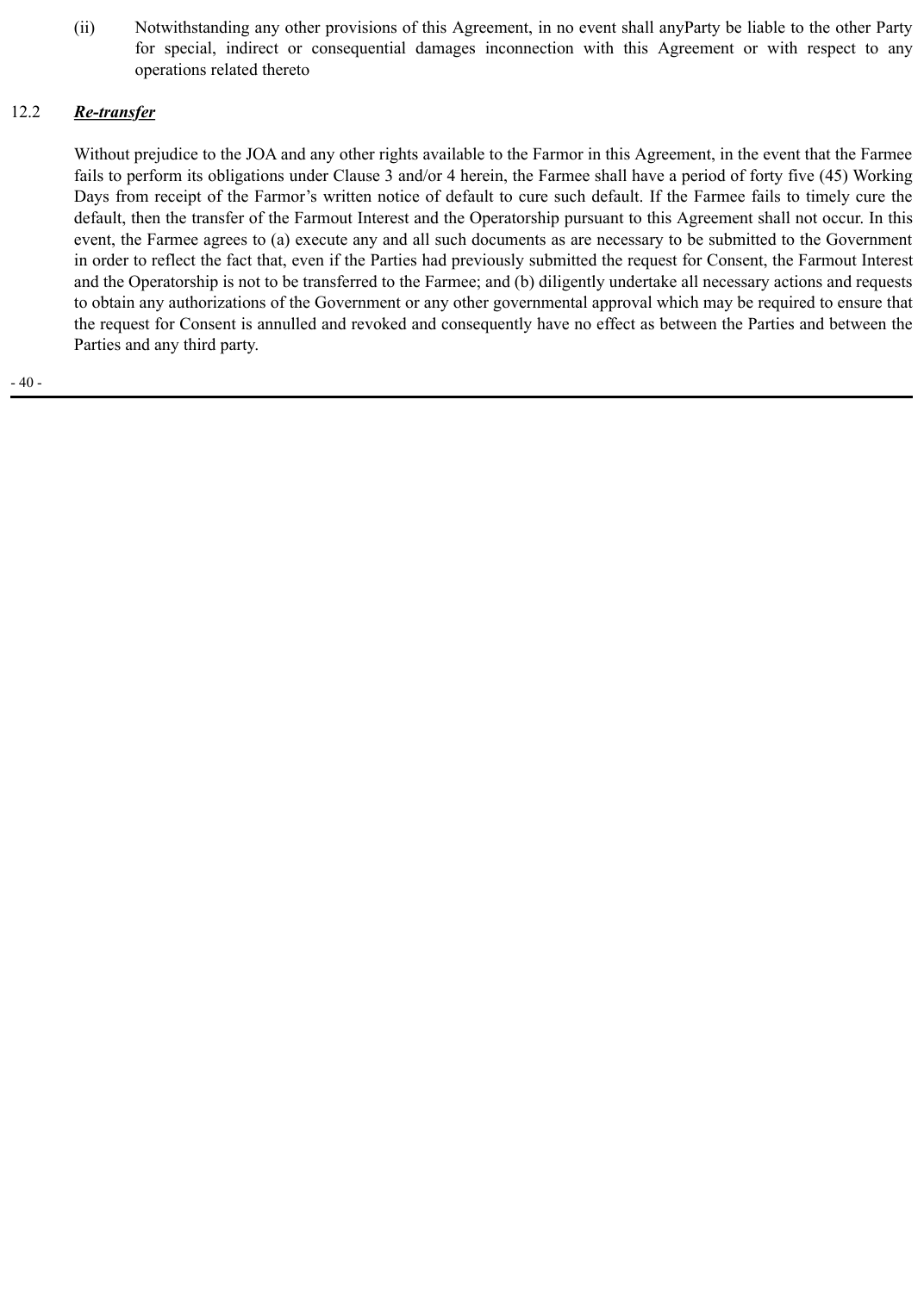#### **CLAUSE 13 GENERAL PROVISIONS**

# 13.1 *Transfer*

- (i) Prior to the Consent Date, other than to an Affiliate, neither Party may assign or transfer its interest and obligations in or under this Agreement without the prior written consent of the other Party (with such nontransferring Party being the "**Non-Transferring Party**").
- (ii) Prior to or following the Consent Date, neither Party may assign, transfer or otherwise dispose of, all or part of its Participating Interest to any third party (the "**Third Party Transferee**") without the prior written consent of the Non-Transferring Party, provided that:
	- (a) the Non-Transferring Party shall act reasonably at all times;
	- (b) such consent of the Non-Transferring Party shall not be refused if the proposed Third Party Transferee satisfies all technical, operational, regulatory (including financial and security regulators) and financial requirements to enable it to comply with its obligations as a Contractor under the Contract and the JOA.

Notwithstanding the above, if ERHC wishes to assign, transfer or otherwise dispose of, all or part of its Participating Interest to a Third Party Transferee that does not satisfy all technical, operational, regulatory (including financial and security regulators) and financial requirements to enable such Third Party Transferee to comply with its obligations as a Contractor under the Contract and the JOA, ERHC shall agree in a document reasonably satisfactory to CEPSA to remain liable for all of the Third Party Transferee's technical, operational, regulatory (including financial and security regulators) and financial obligations under the Contract and the JOA.

- 41 -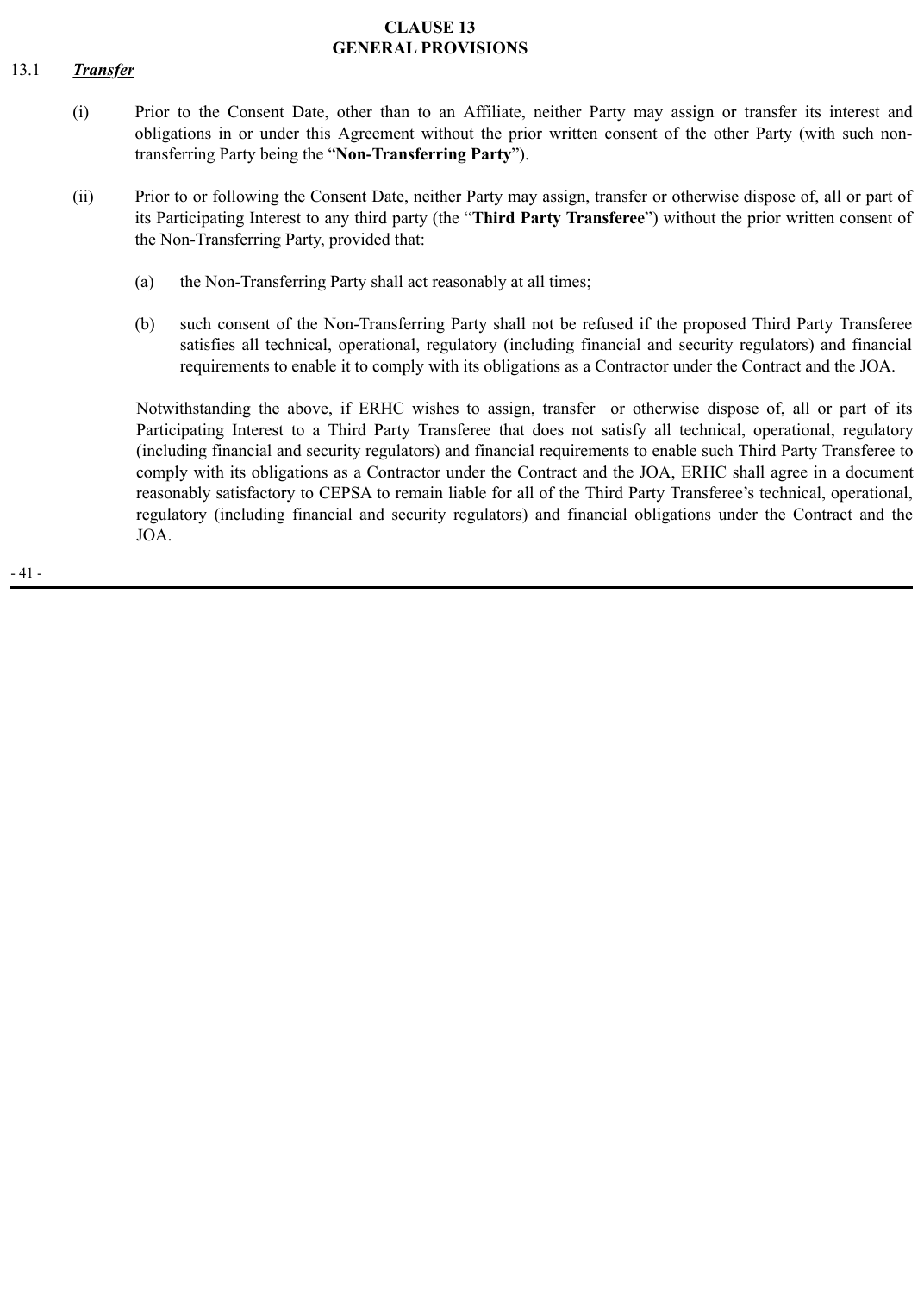- (iii) If either Party (the "**Transferring Party**") wishes to negotiate with or enter into any agreement with a Third Party Transferee for the assignment, transfer or otherwise disposal of all or part of its Participating Interest, the Non-Transferring Party shall have the right at all times to match any offer made by such Third Party Transferee for the relevant Participating Interest and to have a right of first refusal over the acquisition of such Participating Interest on the same terms as those proposed by the Third Party Transferee to the proposed Transferring Party. If a Transferring Party transfers any portion of its rights and obligations herein or under the Contract to a Third Party Transferee, any payment and other obligations of the Transferring Party in favour of the Non-Transferring Party shall remain the obligations of the Transferring Party unless the Transferring Party secures an undertaking from Third Party Transferee in favour of the Non-Transferring Party obliging the Third Party Transferee to make such payments and bear such obligations (or in the case of a partial transfer, a pro rata share of such payments and obligations) to the Non-Transferring Party in accordance with the terms of this Agreement.
- (iv) If the Government elects to acquire an additional interest in the Contract pursuant to Clause 28(1) of the Contract (the "**Government Election**"), the Parties agree that each Party will transfer a portion of their Participating Interest to the Government pro-rata to their Participating Interest as at the Consent Date to ensure that such quantum of additional interest acquired by the Government under the Government Election is satisfied. Each Party covenants and undertakes hereby that if it seeks to transfer any part of its interest in the Contract after the Consent Date, it will ensure that the transferee shall be bound by an identical provision to relinquish to the Government upon the Government Election such pro-rata portion of the transferred interest as will enable the Government to acquire the additional interest it elects to acquire.

- 42 -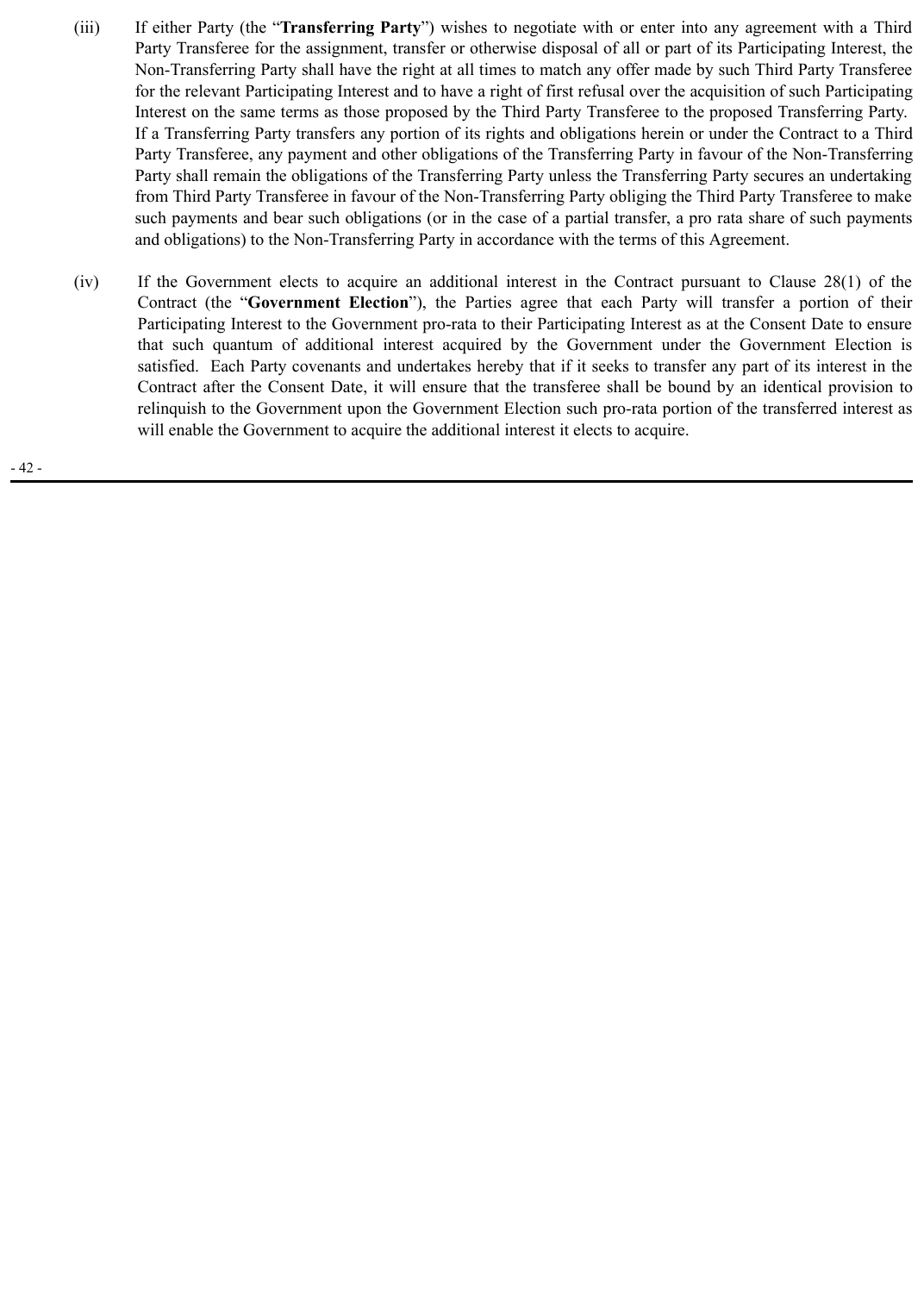### 13.2 *Relationship of Parties*

The rights, duties, obligations and liabilities of the Parties under this Agreement shall be individual, not joint or collective. It is not the intention of the Parties to create, nor shall this Agreement be deemed or construed to create, a mining or other partnership, joint venture or association or (except as explicitly provided in this Agreement) a trust. This Agreement shall not be deemed or construed to authorize either Party to act as an agent, servant or employee for the other Party for any purpose whatsoever except as explicitly set forth in this Agreement. In their relations with each other under this Agreement, the Parties shall not be considered fiduciaries except as expressly provided in this Agreement.

### 13.3 *Further Assurances*

Each of the Parties shall do all such acts and execute and deliver all such documents as shall be reasonably required in order to fully perform and carry out the terms of this Agreement.

#### 13.4 *Waiver*

No waiver by one Party of any one or more defaults by the other Party in the performance of any provision of this Agreement shall operate or be construed as a waiver of any future default or defaults by the same Party whether of a like or of a different character. Except as expressly provided in this Agreement, neither Party shall be deemed to have waived, released or modified any of its right under this Agreement unless such Party has expressly stated, in writing, that it does waive, release or modify such right.

#### 13.5 *Joint Preparation*

Each provision of this Agreement shall be construed as though both Parties participated equally in the drafting of the same. Consequently, the Parties acknowledge and agree that any rule of construction that a document is to be construed against the drafting party shall not be applicable to this Agreement.

#### 13.6 *Severance of Invalid Provisions*

If and for so long as any provision of this Agreement shall be deemed to be judged invalid for any reason whatsoever, such invalidity shall not affect the validity or operation of any other provision of this Agreement except only so far as shall be necessary to give effect to the construction of such invalidity, and any such invalid provision shall be deemed severed from this Agreement without affecting the validity of the balance of this Agreement.

- 43 -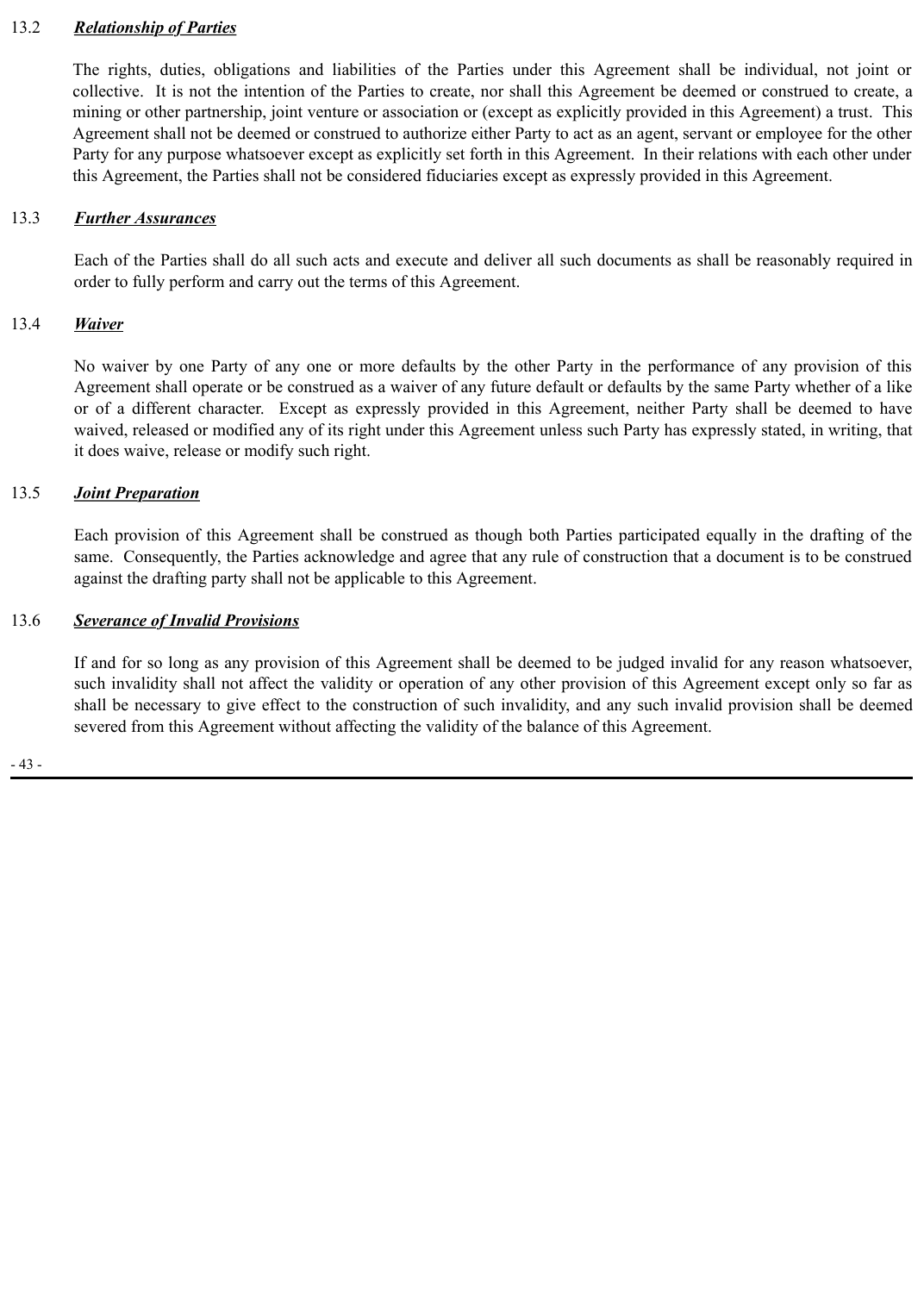## 13.7 *Modifications*

There shall be no modification of this Agreement except by written consent of the Parties.

### 13.8 *Priority of Agreement*

In the event of any conflict between the provisions of the main body of this Agreement and its Exhibits, the provisions of the main body of the Agreement shall prevail. In the event of any conflict between this Agreement and the JOA, this Agreement shall prevail. In the event of any conflict between this Agreement and the Contract, this Agreement shall prevail unless such would be in violation of the Laws/Regulations or the terms of the Contract.

### 13.9 *Damages*

Notwithstanding anything else to the contrary in this Agreement, neither Party shall be liable to the other Party for loss of profits, business interruption, or incidental, consequential, special, or punitive damages, regardless of negligence or fault.

#### 13.10 *Interpretation*

- (i) Headings. The topical headings used in this Agreement are for convenience only and shall not be construed as having any substantive significance or as indicating that all of the provisions of this Agreement relating to any topic are to be found in any particular Clause.
- (ii) Singular and Plural. Reference to the singular includes a reference to the plural and vice versa.
- (iii) Gender. Reference to any gender includes a reference to all other genders.
- (iv) Clause and Exhibit. Unless otherwise provided, reference to any Clause or any Exhibit is a reference to a Clause or Exhibit of this Agreement.
- (v) "include" and "including" shall be taken to be inclusive and without limiting the generality of the description preceding such term and are used in an illustrative sense and not a limiting sense.

#### 13.11 *Counterpart Execution*

This Agreement may be executed in any number of counterparts and each such counterpart shall be deemed an original Agreement for all purposes; provided that neither Party shall be bound by this Agreement unless and until both Parties have executed a counterpart. For purposes of assembling all counterparts into one document, the Farmor is authorized to detach the signature page from one or more counterparts and, after signature thereof by the respective Party, attach each signed signature page to a counterpart.

- 44 -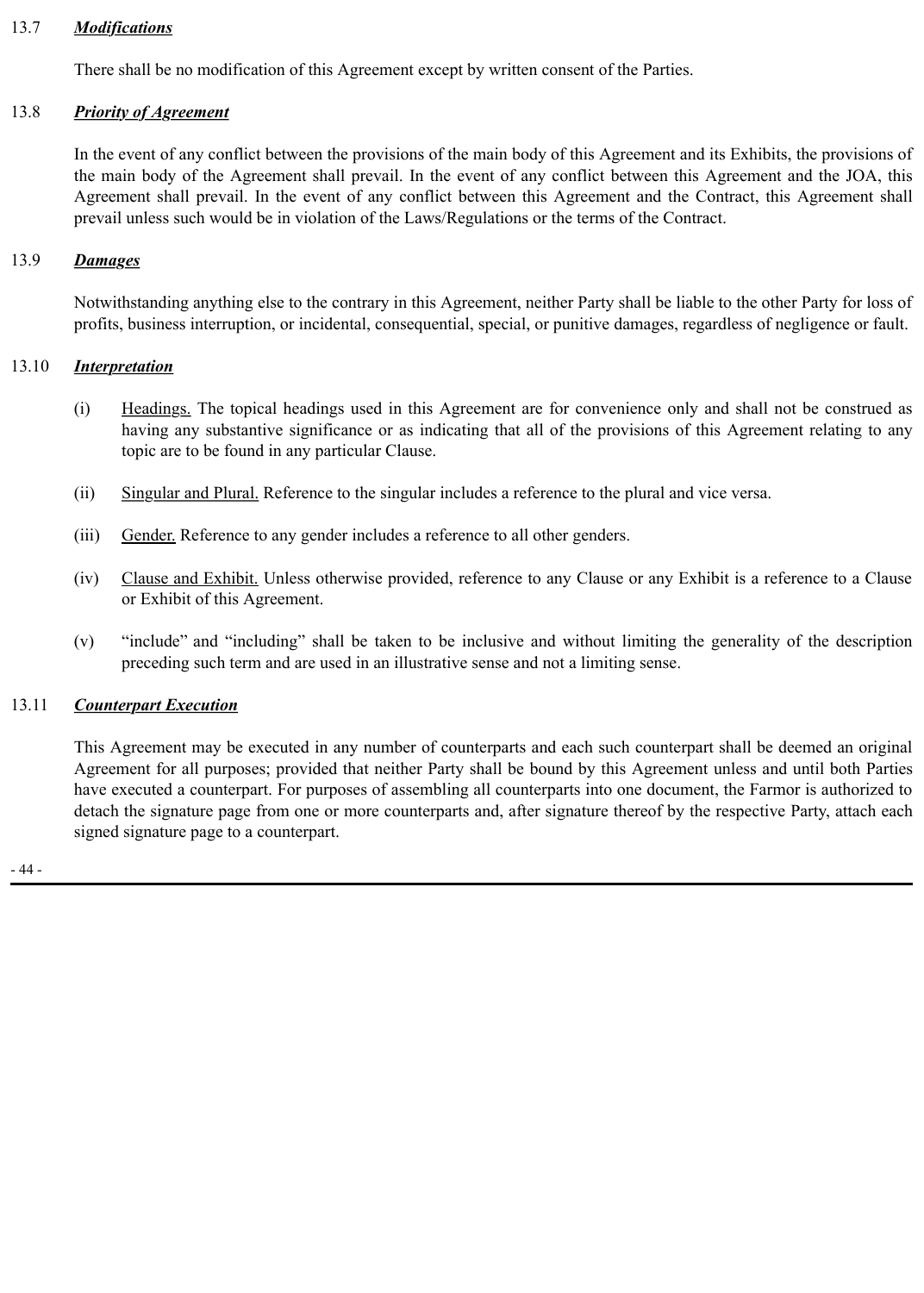#### 13.12 *Public Announcements*

No public announcement or statement regarding the terms or existence or this Agreement shall be made without prior written consent of both Parties; provided that, notwithstanding any failure to obtain such approval, neither Party shall be prohibited from issuing or making any such public announcement or statement to the extent it is necessary to do so in order to comply with the applicable laws, rules or regulations of any government, legal proceedings or stock exchange having jurisdiction over such Party or its Affiliates, however, any such required public announcement shall include only that portion of the information which the disclosing Party is advised by written opinion of counsel (including in-house counsel) is legally required to announce. Such opinion shall be delivered to the other Parties prior to any such public announcement.

## 13.13 *Entirety*

With respect to the subject matter contained herein, this Agreement (i) is the entire agreement of the Parties; and (ii) supersedes all prior understandings and negotiations of the Parties.

# 13.14 *Rights of Third Parties*

The Parties to this Agreement do not intend that any term of this Agreement should be enforceable, by virtue of the Contracts (Rights of Third Parties) Act 1999, by any person that is not a Party.

[signing blocks on next page]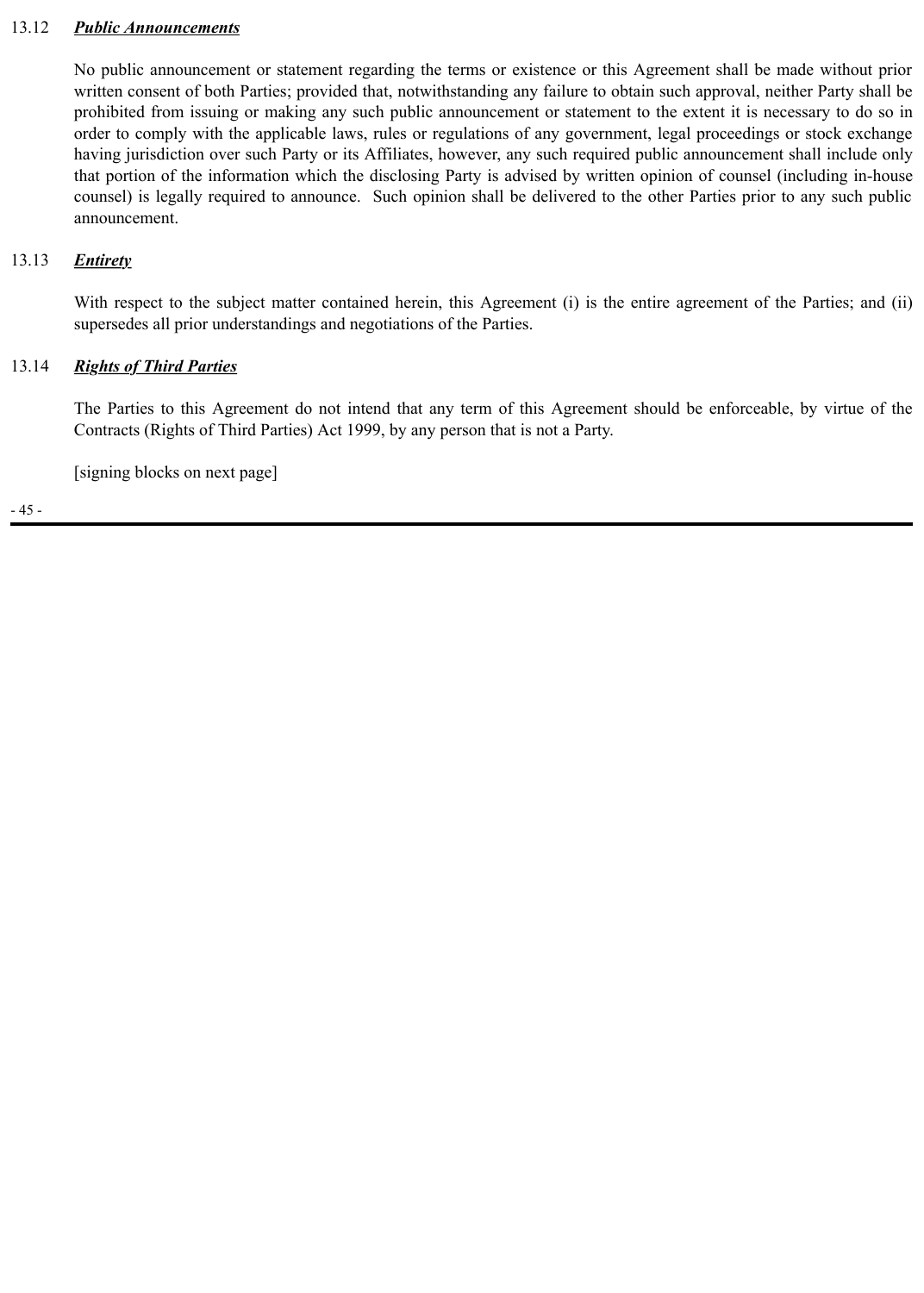**IN WITNESS** of their agreement, each Party has caused its duly authorized representative to sign this instrument on the date set out in the first sentence of this Agreement.

# **ERHC ENERGY KENYA LIMITED**

| BY: | /s/ Sylvan Odobulu                      |
|-----|-----------------------------------------|
|     | <b>NAME:</b> Sylvan Odobulu             |
|     | <b>TITLE:</b> Vice President/Controller |

## **CEPSA KENYA LIMITED**

| $/s$ (illegible)         |
|--------------------------|
| <b>NAME:</b> (illegible) |
| <b>TITLE:</b> Director   |
|                          |

- 46 -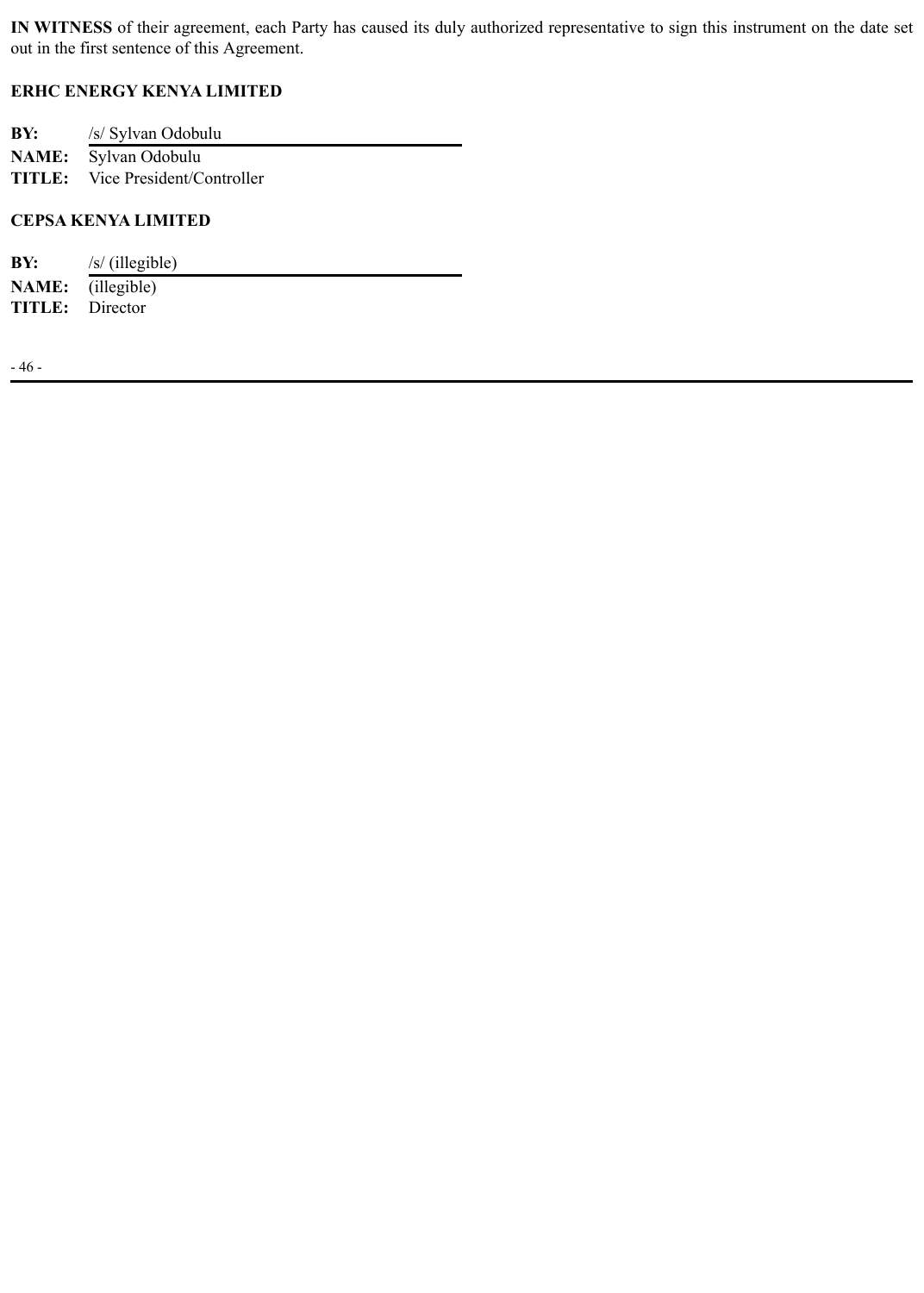#### **EXHIBIT A Joint Operating Agreement – Main Principles**

# (Main principles for the JOA to be executed between the Parties)

As provided in Clause 5.4 of the Agreement the Parties agree to negotiate in good faith and execute no later than the Closing Date a Joint Operating Agreement ("JOA") based substantially on the 2012 AIPN Model Form International Operating Agreement and including the following Main Principles.

I. **Scope**.

The purpose of the JOA is to establish the respective rights and obligations of the Parties concerning operations and activities under the Contract, including the joint exploration, appraisal, development, production of hydrocarbons (including treatment, storage, and handling of produced hydrocarbons upstream of the delivery Point), the determination of entitlements at the delivery point and decommissioning.

# II. **Term.**

The JOA shall have effect from the Closing Date and shall continue in effect until the following occur: the Contract terminates; all materials, equipment and personal property used in connection with Joint Operations or Exclusive Operations have been disposed of or removed; and final settlement (including settlement in relation to any financial audit carried out pursuant to the Accounting Procedure) has been made. Notwithstanding, certain provisions regarding abandonment obligations, indemnities, applicable law and dispute resolution, liabilities and accounting procedure, shall remain in effect until all obligations have been extinguished and all disputes have been resolved.

# III. **Operator**.

- 1. The Farmee shall be designated as Operator under the JOA.
- 2. Operator may resign as Operator at any time by so notifying the other Parties at least one hundred and twenty (120) days prior to the effective date of such resignation.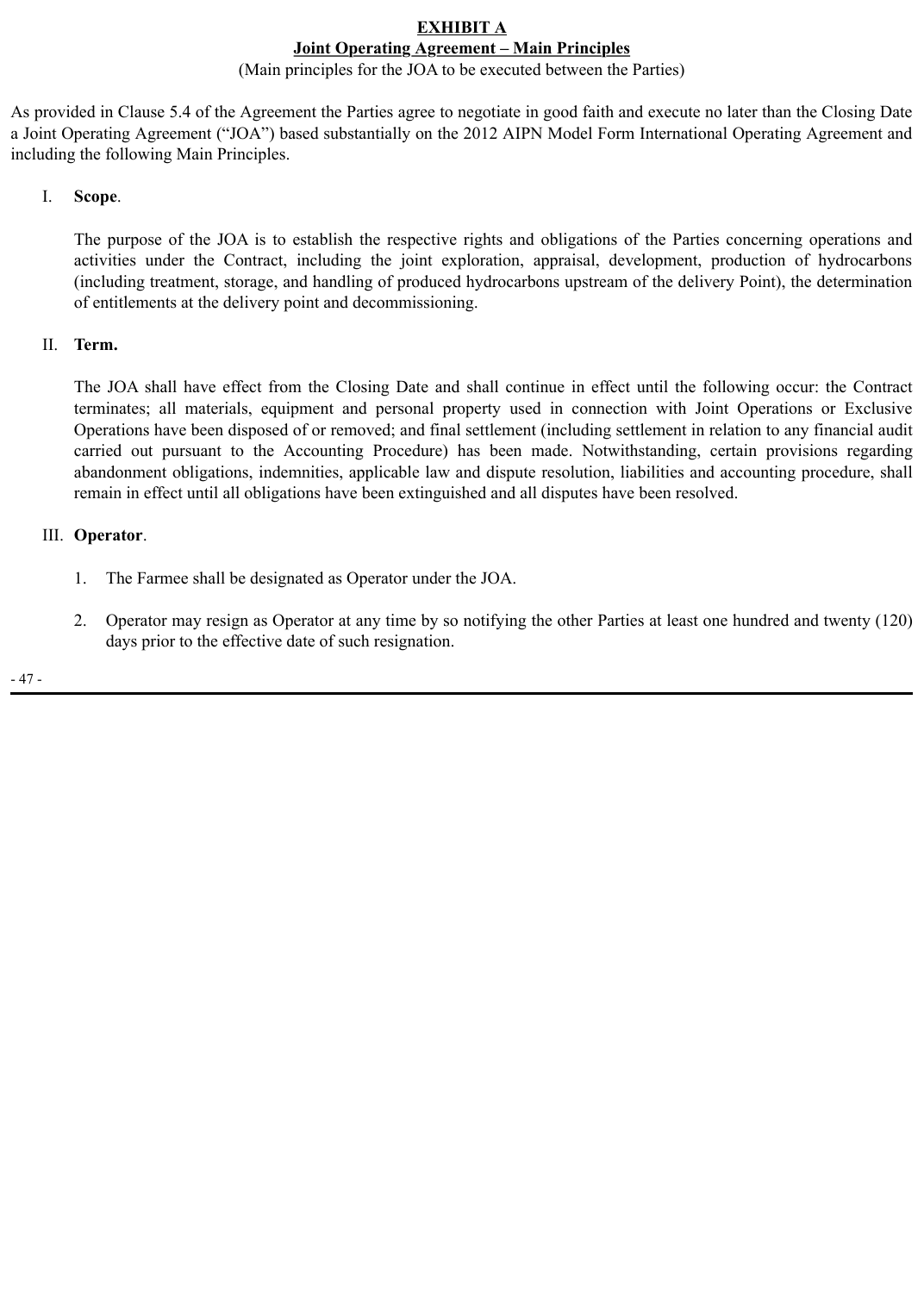3. (A) Neither Operator nor any other Indemnitee (as defined below) shall bear (except as a Party to the extent of its Participating Interest share) any damage, loss, cost, expense or liability resulting from performing (or failing to perform) the duties and functions of Operator, and the Indemnitees are hereby released from liability to Non-Operators for any and all damages, losses, costs, expenses and liabilities arising out of, incident to or resulting from such performance or failure to perform, even though caused in whole or in part by a pre-existing defect, or the negligence (whether sole, joint or concurrent), gross negligence, willful misconduct, strict liability or other legal fault of Operator (or any such Indemnitee).

(B) The Parties shall (in proportion to their Participating Interests) defend and indemnify Operator and its Affiliates, and their respective directors, officers, and employees (collectively, the "**Indemnitees**"), from any and all damages, losses, costs, expenses (including reasonable legal costs, expenses and attorneys' fees) and liabilities incident to claims, demands or causes of action brought by or on behalf of any person or entity, which claims, demands or causes of action arise out of, are incident to or result from Joint Operations, even though caused in whole or in part by a pre-existing defect, or the negligence (whether sole, joint or concurrent), gross negligence, willful misconduct, strict liability or other legal fault of Operator (or any such Indemnitee).

(C) Despite (A) or (B), if any Senior Supervisory Personnel of Operator or its Affiliates engage in Gross Negligence / Willful Misconduct that proximately causes the Parties to incur damage, loss, cost, or liability for claims, demands or causes of action referred to in (A) or (B), then, in addition to its Participating Interest share, Operator shall bear all such damages, losses, costs, and liabilities.

# IV. **Operating Committee.**

- 1. The Parties will establish an operating committee under the JOA composed of representatives of each Party holding a Participating Interest to provide for the overall supervision and direction of joint operations. Each Party shall appoint one (1) representative and one (1) alternate representative to serve on the Operating Committee. The Operating Committee may establish such subcommittees, including technical subcommittees, as the Operating Committee may deem appropriate. The functions of such subcommittees shall be in an advisory capacity or as otherwise determined unanimously by the Parties. Each Party shall have the right to appoint a representative to each subcommittee.
- 2. Except as otherwise expressly provided in the JOA, all decisions, approvals and other actions of the Operating Committee on all proposals coming before it shall be decided by the affirmative vote of two (2) or more Parties which are not Affiliates then having collectively at least sixty-five percent (65%) of the Participating Interests.

- 48 -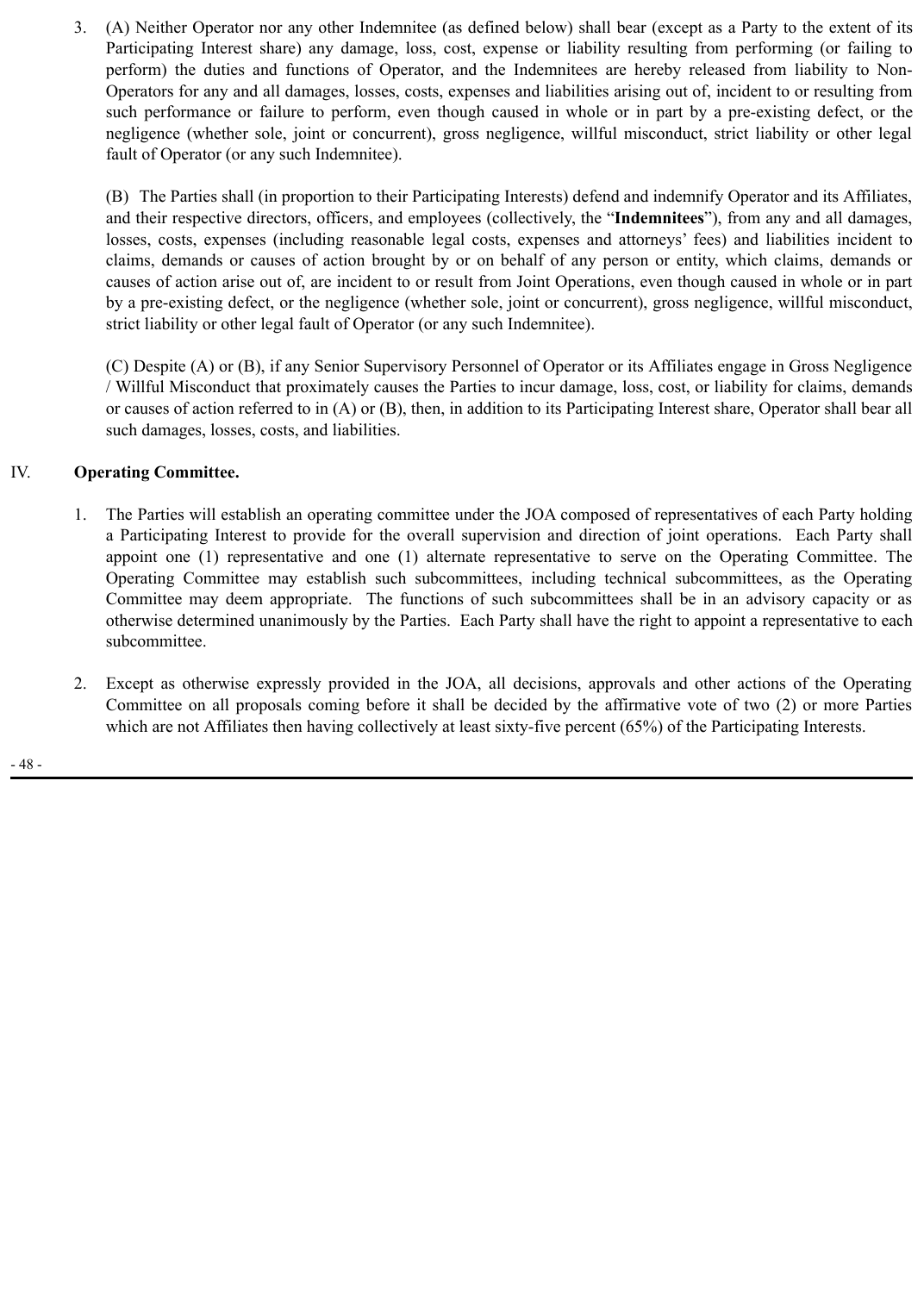3. (A)If a Joint Operation has been properly proposed to the Operating Committee and the Operating Committee has not approved such proposal in a timely manner, then any Party that voted in favor of such proposal shall have the right to propose an Exclusive Operation involving operations essentially the same as those proposed for such Joint Operation.

(B) If a Party voted against any proposal which was approved by the Operating Committee and which could be conducted as an Exclusive Operation, then such Party shall have the right not to participate in the operation contemplated by such approval. If a Party exercises this right of non-consent, the Parties who were not entitled to give or did not give notice of non-consent shall be Consenting Parties as to the operation contemplated by the Operating Committee approval, and shall conduct such operation as an Exclusive Operation.

# V. **Work Programs and Budgets.**

- 1. On or before the 28th day of April of each year, Operator shall deliver to the Parties a proposed Work Program and Budget detailing the Joint Operations to be performed for the following Contract Year. Within Thirty (30) Days of such delivery, the Operating Committee shall meet to consider and to endeavor to agree on a Work Program and Budget. This budget should be approved no later than June 28, at which date WP&B are due to be presented to the Kenyan government
- 2. The Work Program and Budget agreed by the Operating Committee shall include at least that part of the Minimum Work Obligations required to be carried out during the Contract Year in question under the terms of the Contract. If the Operating Committee is unable to agree on such a Work Program and Budget, then Operator shall choose between the competing proposals, always in the understanding that it must contain at least the operations as are necessary to maintain the Contract in full force and effect, including such operations as are necessary to fulfill the Minimum Work Obligations required for the given Contract Year.
- 3. For the award of all contracts less than or equal to US\$500,000 in value, the relevant provisions of the Contract shall apply. For all contracts valued at more than US\$500,000 Operator shall be required to utilize tender procedure.
- 4. (A) Prior to incurring any commitment or expenditure for the Joint Account, which is estimated to be in excess of US\$500,000 Operator shall send to each Non-Operator an Authorization For Expenditures (AFE).

(B) Notwithstanding the above, Operator shall not be obliged to furnish an AFE to the Parties with respect to any Minimum Work Obligations, workovers of wells and general and administrative costs that are listed as separate line items in an approved Work Program and Budget.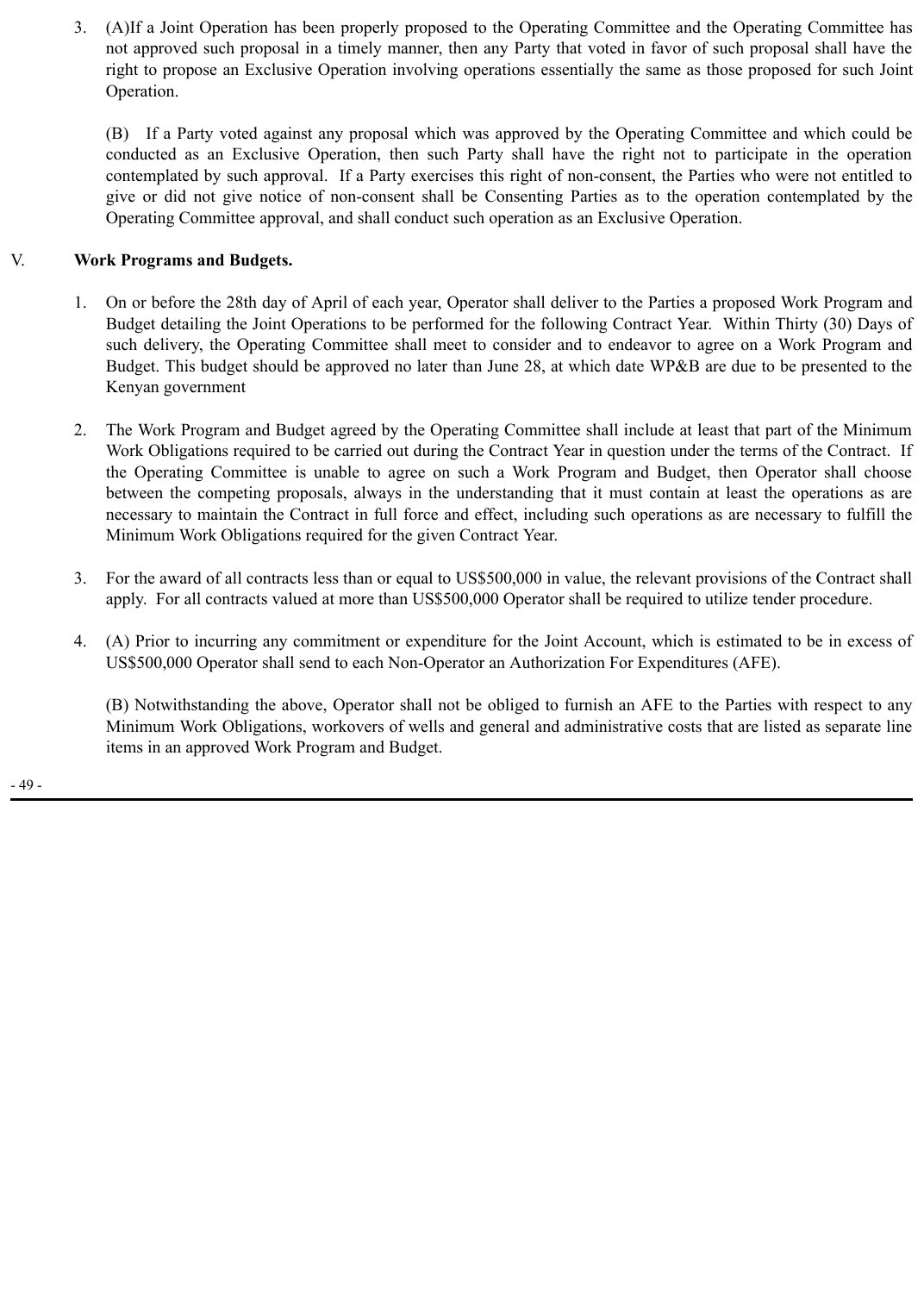(C) All AFEs shall be for informational purposes only. Approval of an operation in the current Work Program and Budget shall authorize Operator to conduct the operation without further authorization from the Operating Committee.

(D) For expenditures on any line item of an approved Work Program and Budget, Operator shall be entitled to incur without further approval of the Operating Committee an over expenditure for such line item up to ten percent (10%) of the authorized amount for such line item; provided that the cumulative total of all over expenditures for a Calendar Year shall not exceed five percent (5%) of the total annual Work Program and Budget in question.

# VI. **Exclusive Operations**

- 1. No operations may be conducted in furtherance of the Contract except as Joint Operations or as Exclusive Operations. No Exclusive Operation shall be conducted which conflicts with a previously approved Joint Operation or with a previously approved Exclusive Operation. Operations which are required to fulfill the Minimum Work Obligations must be proposed and conducted as Joint Operations and may not be proposed or conducted as Exclusive Operations.
- 2. (A) A Non-Consenting Party which wishes to reinstate the rights it relinquished shall reimburse in immediately available funds to the Consenting Parties an amount equal to such Non-Consenting Party's Participating Interest share of all liabilities and expenses that were incurred in the Exclusive Operation and that were not previously paid by such Non-Consenting Party.

(B) In addition, each such Non-Consenting Party shall be liable to pay in immediately available funds to the Consenting Parties an amount equal to the total of:

- (1) Five hundred percent (500%) of such Non-Consenting Party's Participating Interest share of all liabilities and expenses that were incurred in any Exclusive Operation relating to the obtaining of the G & G Data; plus
- (2) One thousand percent (1000%) of such Non-Consenting Party's Participating Interest share of all liabilities and expenses that were incurred in any Exclusive Operation relating to the drilling, Deepening, Testing, Completing, Sidetracking, Plugging Back, Recompleting and Reworking of the Exploration Well or Appraisal Well.

- 50 -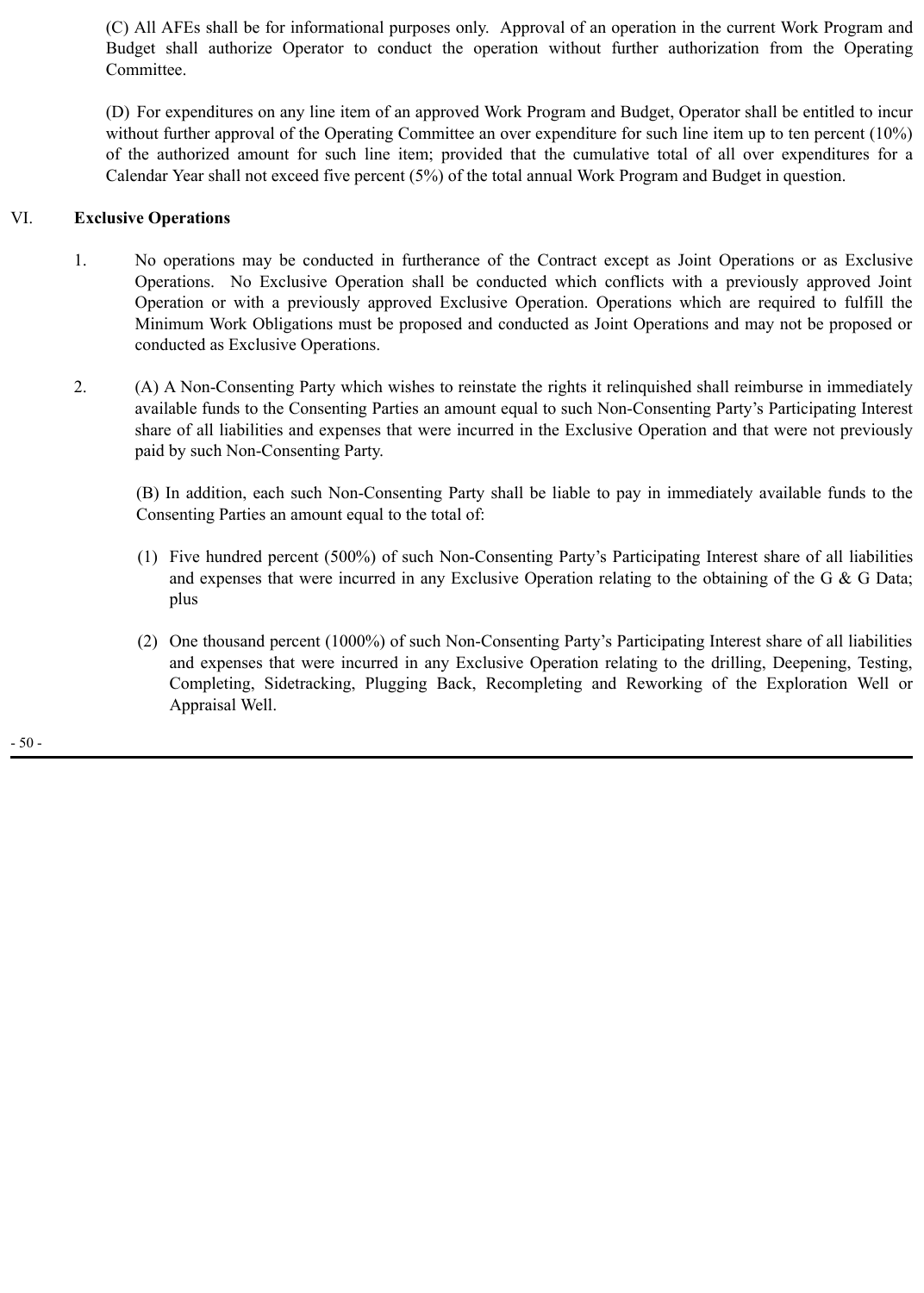3. If Operator is a Non-Consenting Party to an Exclusive Operation, then Operator may resign as Operator for such Exclusive Operation, and the Consenting Parties shall select a Consenting Party to serve as Operator for such Exclusive Operation only.

# VII. **Default**

- 1. Any Party that fails to pay when due its share of joint account charges (including cash calls and interest), or provide when due and maintain any security required of such Party under the Contract or the JOA, or perform its indemnity obligations under the JOA, shall be in default.
- 2. The Agreed Interest Rate applicable to any amount in default shall be an interest compounded on a monthly basis, at the rate per annum equal to the one (1) month term, London Interbank Offered Rate (LIBOR rate) for U.S. dollar deposits, as published in London by the Financial Times or if not published, then by The Wall Street Journal, plus six (6) percentage points, applicable on the first Business Day prior to the due date of payment and thereafter on the first Business Day of each succeeding calendar month. If the aforesaid rate is contrary to any applicable usury law, the rate of interest to be charged shall be the maximum rate permitted by such applicable law.
- 3. The defaulting Party may not transfer all or part of its participating interest, except to non-defaulting Parties.
- 4. The Defaulting Party has no right, during the Default Period, to:
	- a. Call or attend Operating Committee or subcommittee meetings;
	- b. Vote on any matter coming before the Operating Committee or any subcommittee;
	- c. Have access to any data or information relating to any operations under the JOA;
	- d. Consent to or reject data trades between the Parties and third parties, nor access any data received in such data trades;
	- e. Consent to or reject any Transfer or otherwise exercise any other rights with respect to Transfers;
	- f. Receive its Entitlement of production; or
	- g. Take assignment of any portion of another Party's Participating Interest if such other Party is either in default or withdrawing from the JOA and the Contract.
- 5. If a Defaulting Party fails to fully remedy all its defaults by the thirtieth (30th) Day of the Default Period, then, without prejudice to any other rights available to each non-defaulting Party to recover its portion of the Total Amount in Default, at any time afterwards until the Defaulting Party has cured its defaults any non-defaulting Party shall have the option, exercisable in its discretion at any time, to require that the Defaulting Party offer to completely withdraw from the JOA and assign all of its Participating Interest.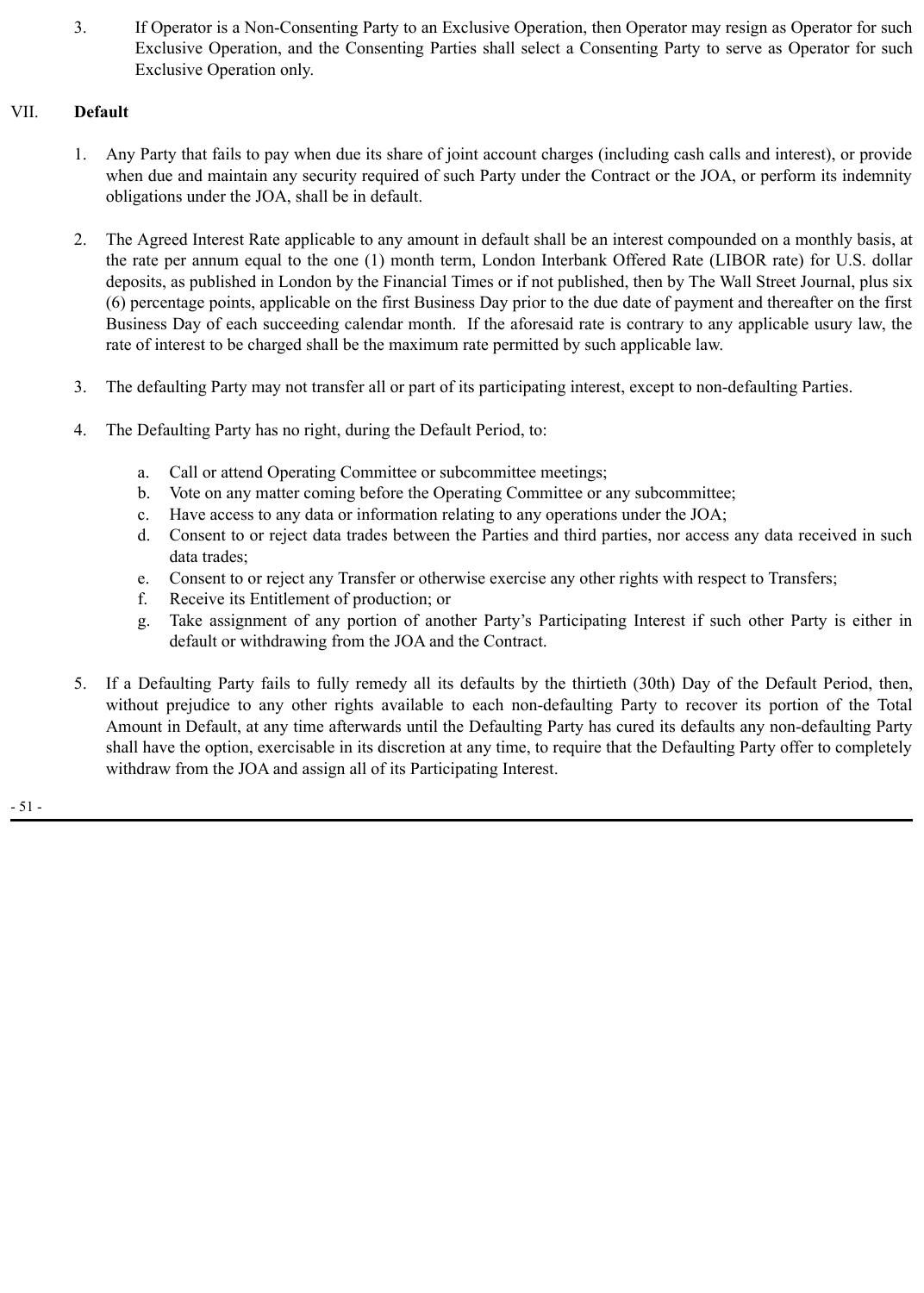# VIII. **Venture Information** – **Confidentiality – Intellectual Property**.

Each Party will be entitled to receive all Venture Information related to operations in which such Party is a participant. "Venture Information" means any information and results developed or acquired as a result of joint operations and shall be joint property. The Parties agree that all information in relation with joint operations shall be considered confidential and shall be kept confidential, and shall not be disclosed during the term of the Contract and for a period of three (3) years afterwards to any person or entity not a Party to the JOA, except conventional disclosures as provided by the AIPN Model Form. All intellectual property rights in the Venture Information shall be joint property.

# IX. **Transfers of Interest and Change of Control**

- 1. A transferee shall have no rights in the Contract or the JOA unless and until:
	- (1) it expressly undertakes in an instrument reasonably satisfactory to the other Parties to perform the obligations of the transferor under the Contract and the JOA in respect of the Participating Interest being transferred and obtains any necessary Government approval for the Transfer and furnishes any guarantees required by the Government or the Contract on or before the applicable deadlines; and
	- (2) each Party has consented in writing to such transfer, which consent may be denied if the transferee fails to establish to the reasonable satisfaction of each Party its financial capability to perform its payment obligations under the Contract and the JOA and its technical capability to contribute to the planning and conduct of Joint Operations.
- 2. No consent shall be required if the transferring Party agrees in a document reasonably satisfactory to the non-Transferring Party to remain liable for all of the Third Party Transferee's technical, operational, regulatory (including financial and security regulators) and financial obligations under the Contract and the JOA.
- 3. No consent shall be required for a transfer to an Affiliate if the transferring Party agrees in an instrument reasonably satisfactory to the other Parties to remain liable for its Affiliate's performance of its obligations.
- 4. Transfer shall mean any sale, assignment, encumbrance or other disposition by a Party of any rights or obligations derived from the Contract or the JOA (including the assignment of its Participating Interest and any direct or indirect, total or partial, sale of shares of a Party.), other than its entitlement to production and its rights to any credits, refunds or payments under the JOA.

- 52 -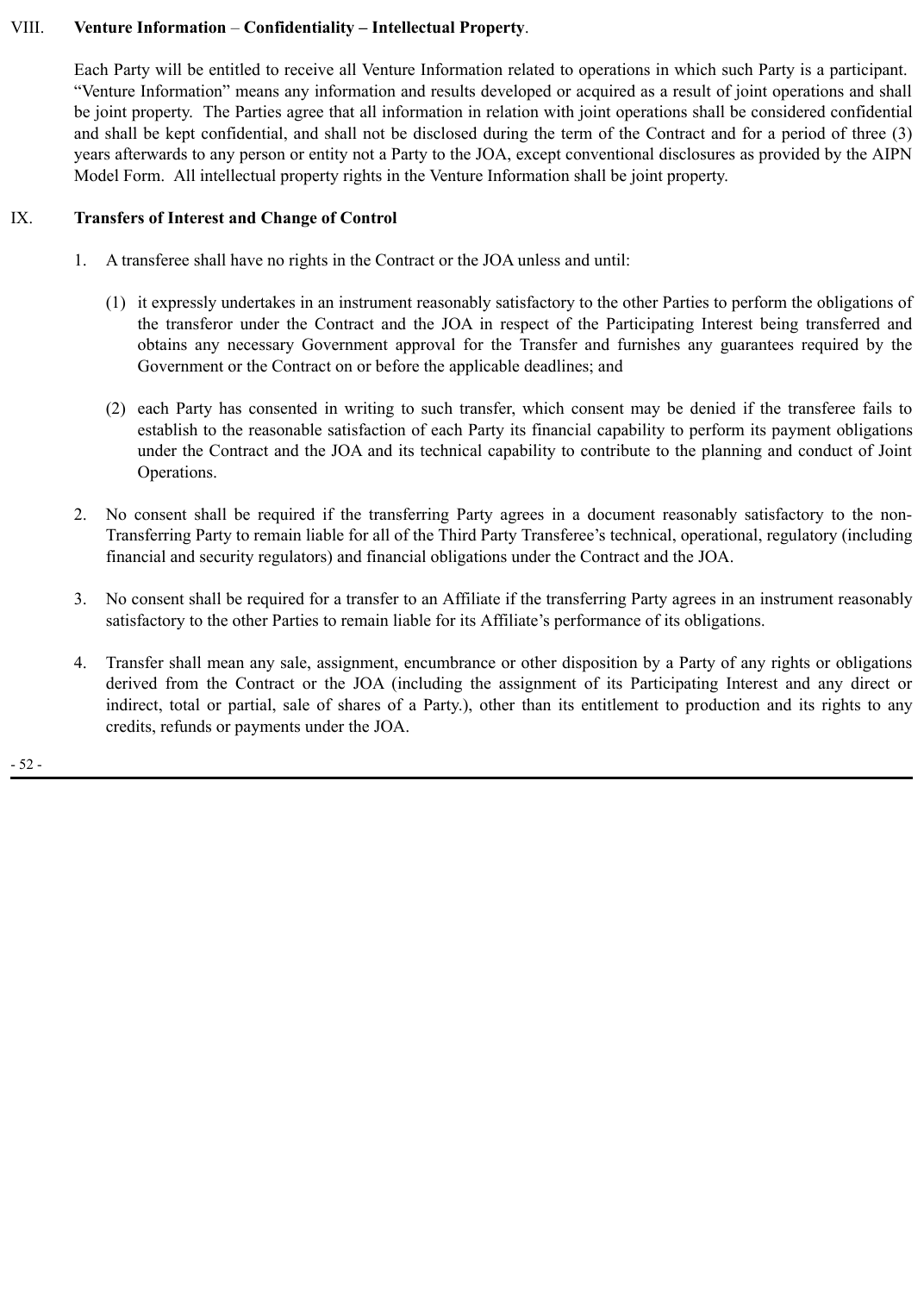5. Any Transfer of all or a portion of a Party's Participating Interest, other than a Transfer to an Affiliate or the granting of an Encumbrance, shall be subject to a preferential right to acquire by the other Parties. Once the final terms and conditions of a transfer have been fully negotiated, the transferor shall disclose all such final terms and conditions as are relevant to the acquisition of the Participating Interest in a notice to the other Parties, which notice shall be accompanied by a copy of all instruments or relevant portions of instruments establishing such terms and conditions. Each other Party shall have the right to acquire the Participating Interest subject to the proposed Transfer from the transferor on the terms and conditions described if, within thirty (30) days of the transferor's notice, such Party delivers to all other Parties a counter-notification that it accepts such terms and conditions without reservations or conditions. If no Party delivers such counter-notification, the transfer to the proposed transferee may be made, under terms and conditions no more favorable to the transferee than those set forth in the notice to the Parties, provided that the Transfer shall be concluded within one hundred eighty (180) days from the date of the notice plus such additional period as may be required to secure governmental approvals.

# X. **Governing Law and Dispute Resolution**.

- 1. The substantive laws of England and Wales, exclusive of any conflicts of laws principles that could require the application of any other law, shall govern the JOA for all purposes, including the resolution of all Disputes between or among Parties.
- 2. The Parties shall engage in good-faith discussions to seek to resolve any dispute by negotiation between Senior Executives. A Senior Executive shall mean any individual who has authority to negotiate the settlement of the Dispute by a Party.
- 3. Any dispute not finally resolved by negotiation shall be resolved through final and binding arbitration in accordance with the Rules of the London Court of International Arbitration.

# XI. **Accounting Procedures.**

1. Operator shall charge the Joint Account for all costs and expenditures incurred by Operator for the conduct of Joint Operations within the limits of approved Work Programs and Budgets or as otherwise specified in the JOA.

- 53 -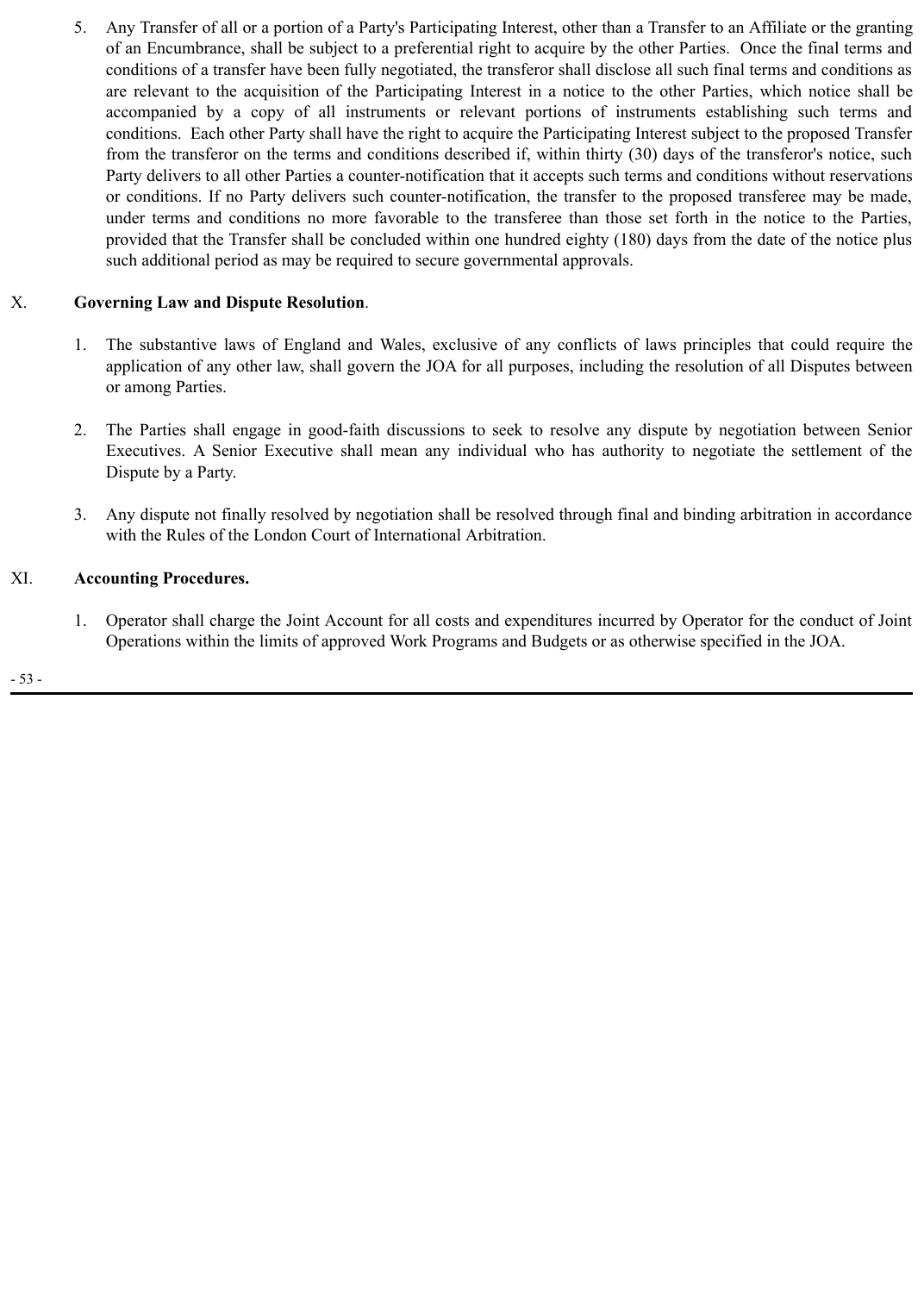2. The cost of services performed by Operator's Affiliates technical and professional staffs not located within the Country of Operation shall be chargeable to the Joint Account according to the time for such services documented on time sheets. The individual rates shall include salaries and wages of such technical and professional personnel, lost time, governmental assessments, and employee benefits. Costs shall also include all support costs necessary for such technical and professional personnel to perform such services, such as, but not limited to, rent, utilities, support staff, drafting, telephone and other communication expenses, computer support, supplies, depreciation, and other reasonable expenses. Examples of such services include the following:

Geological Studies and Interpretation Seismic Data Processing Well Log Analysis, Correlation and Interpretation Laboratory Services Ecological and Environmental Engineering Decommissioning (Abandonment) and Reclamation Well Site Geology Project Management and Engineering Source Rock Analysis Petrophysical Analysis Geochemical Analysis Drilling Supervision Development Evaluation Project Accounting and Professional Services Other Data Processing

- 3. Operator shall charge the Joint Account monthly for the cost of indirect services and related office costs of Operator and its Affiliates not otherwise provided in the Accounting Procedure, which represent the cost of general assistance and support services provided by Operator and its Affiliates. No cost or expenditure included as direct cost shall be included or duplicated as indirect charge. These charges will not subject to audit other than to verify that the overhead percentages are applied correctly as per the Operating Committee approval.
- 4. Unless exceeded by the minimum assessment mentioned below, the aggregate Year-to-Date indirect charges shall be a percentage of the Year-to-Date expenditures, calculated on the following scale:

## **Annual Expenditures**

| FIRST US\$10,000,000        | $5\%$ |
|-----------------------------|-------|
| <b>NEXT US\$10,000,000</b>  | $4\%$ |
| IN EXCESS OF US\$20,000,000 | $2\%$ |

5. A minimum amount of US\$120,000 shall be assessed each calendar year calculated from the Effective Date of the JOA and shall be reduced pro rata for periods of less than a year.

- 54 -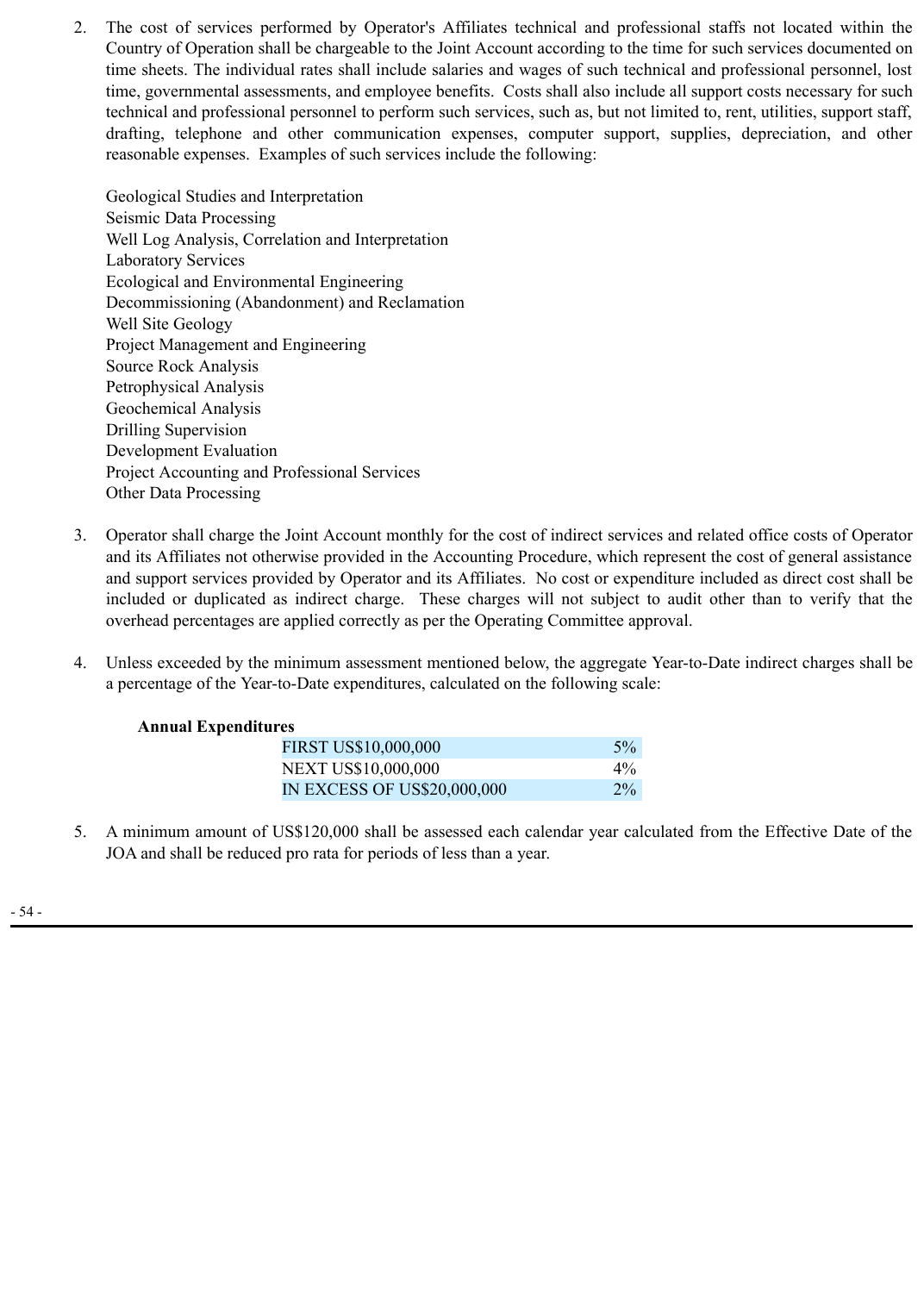# **EXHIBIT B**

**Transitional Agreement – Main Principles** (Main principles for the Transitional Agreement to be executed between the Parties)

The transitional agreement (the "**Agreement**") between ERHC Energy Kenya Limited ("**ERHC**" or the "**Farmor**") and CEPSA Kenya Limited ("**CEPSA**" or the "**Farmee**") developing the relationship between them concerning the Block and the Petroleum Operations from the Consent Date (as defined in the Farmout Agreement between the Parties, as defined below) shall include, and be based upon, the following main principles:

- i) The overriding principle on which the Agreement will be based shall be need for each of CEPSA and ERHC (the "**Parties**") to work together to ensure the smooth transition of CEPSA's Participating Interest in the project and the Operatorship to CEPSA, with ERHC providing all reasonable assistance and advice to CEPSA in Kenya that CEPSA may reasonably require to ensure that:
	- (a) the Contract's Work Programme obligations can be complied with;
	- (b) any planned work and Operations are not delayed or interrupted; and
	- (c) CEPSA is able to comply with its Operator obligations
- ii) The services to be provided during the Transitional Period by the Farmor to the Farmee (the "**Services**"). These Services shall include the following:
	- (a) assistance on the acquisition and interpretation of 1,000 km2 or more of gravity and magnetic data (pursuant to the FTG Contract to be signed with Bell Geospace) if such activity is not completed by the Closing Date; and
	- (b) assistance on the acquisition of 1,000 km/line of 2D seismic data either during the period from January to March 2014 or during the first 2014 weather window;
	- (c) the undertaking and acquisition of any EIA licenses and reports required under Kenyan legislation to enable the project to proceed, pursuant to the EIA Contract to be signed with Africa Renaissance Solutions Ltd, as well as assistance on the acquisition of any further EIA reports that may be required pursuant to the applicable Laws/Regulations of Kenya; and

- 55 -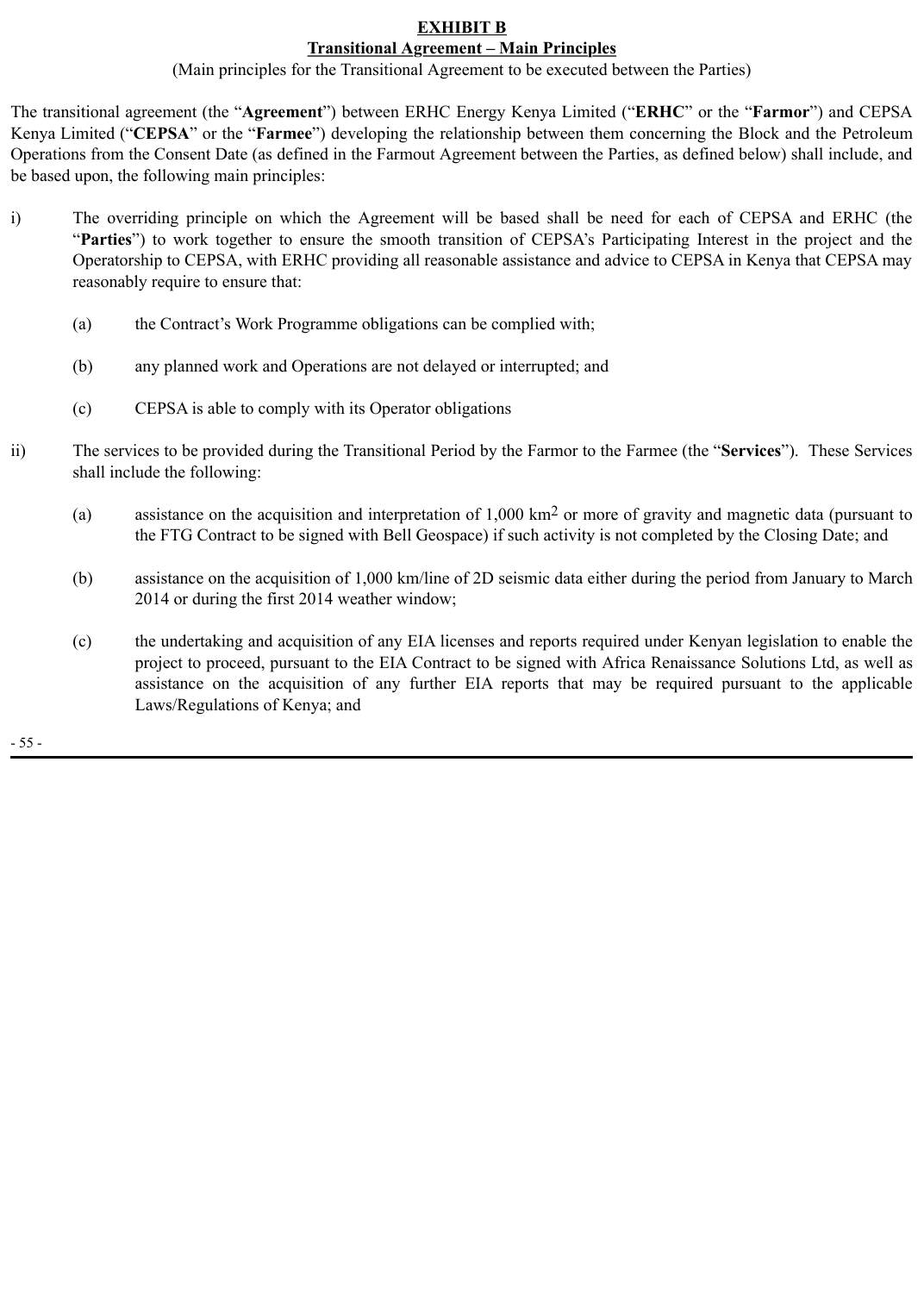- (d) general assistance concerning the development of CEPSA's physical presence in Kenya from the Consent Date, including all reasonable assistance and advice on the employment and contracting of personnel, procurement processes, contact and correspondence with Kenyan authorities, contracting of services etc.
- iii) Services shall be provided by Farmor in substantially the same way and with the same level of care and effort as used by the Farmor in the twelve (12) months previous to the Consent Date;
- iv) The Services shall be provided for a period of twelve (12) months from the Consent Date (such period being the "**Transitional Period**"), notwithstanding the fact that both Parties shall use their reasonable endeavours to ensure that the Operations are transitioned out from ERHC to CEPSA (thereby ending the Transitional Period) as soon as possible after the Consent Date;
- v) A procedure shall be put in place allowing for the extension of the Transitional Period, if such extension is deemed necessary by both Parties;
- vi) CEPSA may terminate all or any of the Services at any time during the Transitional Period by giving notice to ERHC five (5) business days prior to the planned date of termination;
- vii) Termination by either Party if the other Party is:
	- (a) in material default of any provision of the Agreement; or
	- (b) is dissolved, liquidated or declared insolvent or bankrupt;
- viii) ERHC shall take all the reasonable steps, and ERHC shall give CEPSA all assistance as may be reasonably necessary, to take all the steps necessary to enable CEPSA to comply with any Kenyan regulatory and corporate requirements as to the setting up and good operations of CEPSA's Kenyan office (or other physical presence) to enable it to act as the Operator for the purposes of the Contract and the JOA, if such requirements have not been completed prior to the Consent Date. Those requirements on which CEPSA may require the assistance of ERHC would include all those needed to enter into sub-contracts, procurement contracts, engineering and construction contracts or environmental reports and assessments;

- 56 -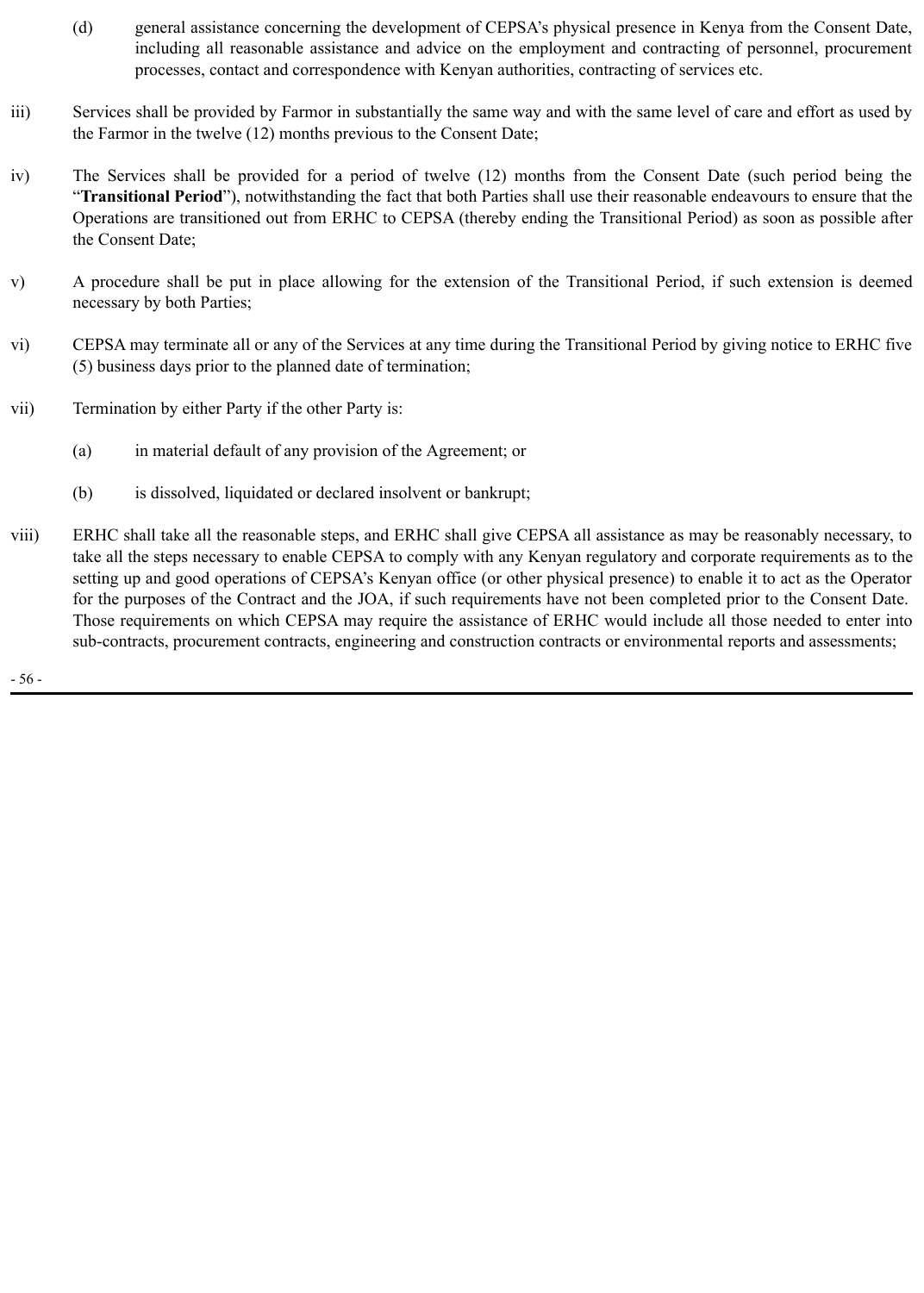- ix) Both Parties will cooperate on the provision of the Services, including the exchange of data, documentation and IT;
- x) ERHC shall invoice CEPSA for the Services, according to a costs and invoicing procedure (which shall include a dispute resolution process), provided that ERHC shall notify CEPSA promptly when the estimated costs for the Services have been exceeded;
- xi) Procedures on data ownership and access;
- xii) No liability for indirect damages;
- xiii) Standard provisions such as tax payments, compliance with law and regulations, notices, contact details, dispute resolution process, governing law and jurisdiction.

- 57 -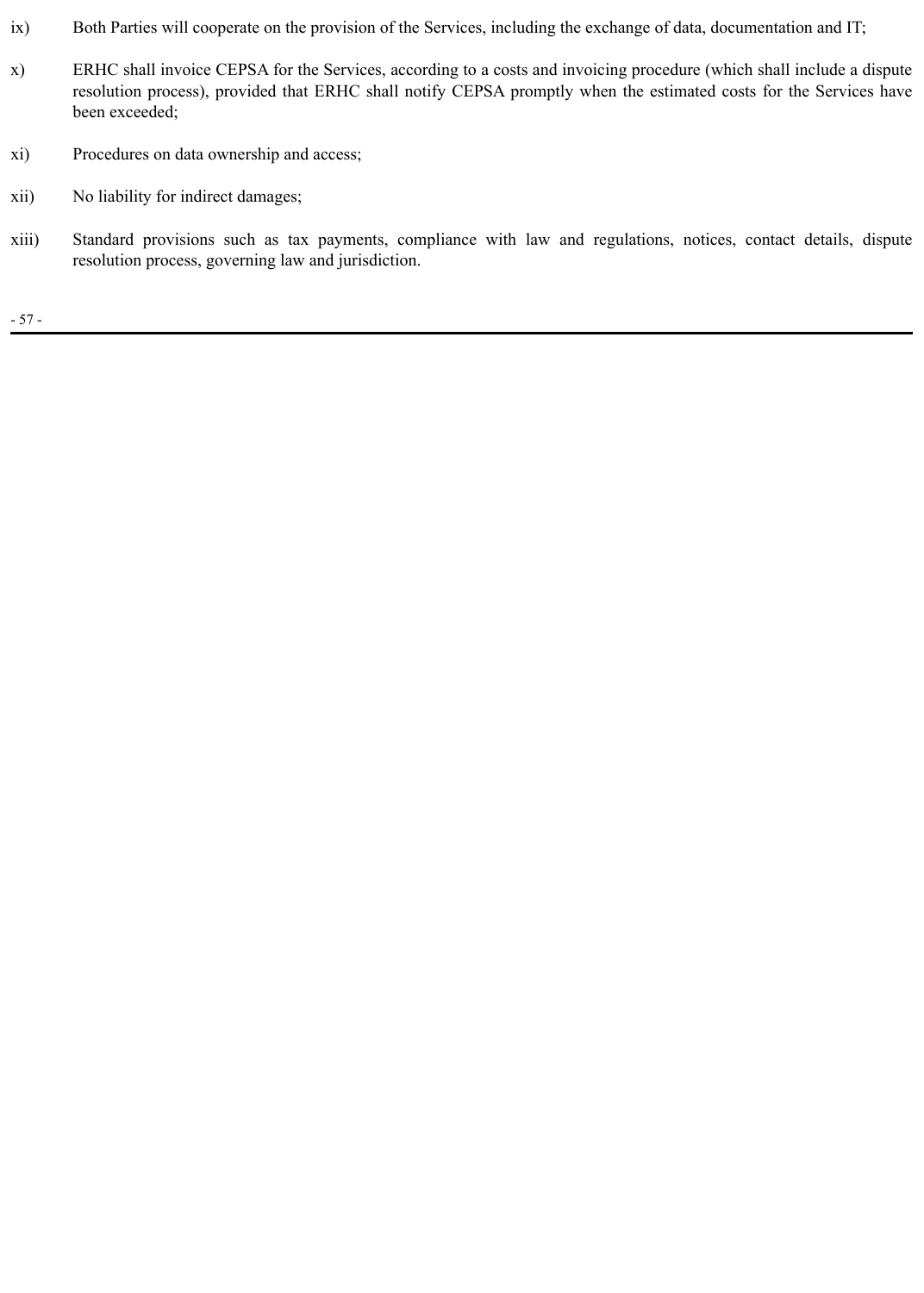**EXHIBIT C Contract**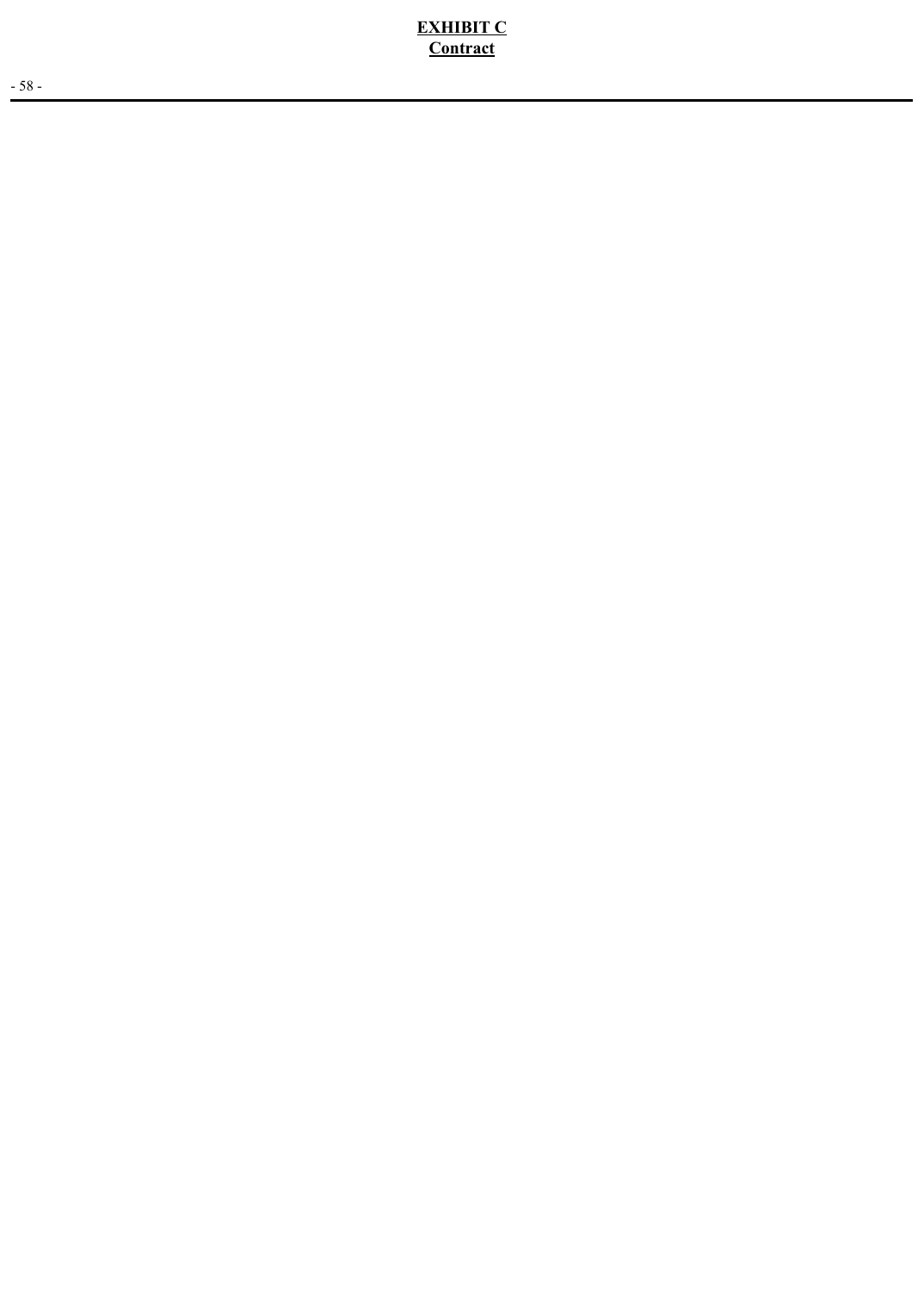# **EXHIBIT D Deed of Transfer Model Form**

### **DEED OF ASSIGNMENT**

between

## **ERHC ENERGY KENYA LIMITED**

and

#### **CEPSA KENYA LIMITED**

- 59 -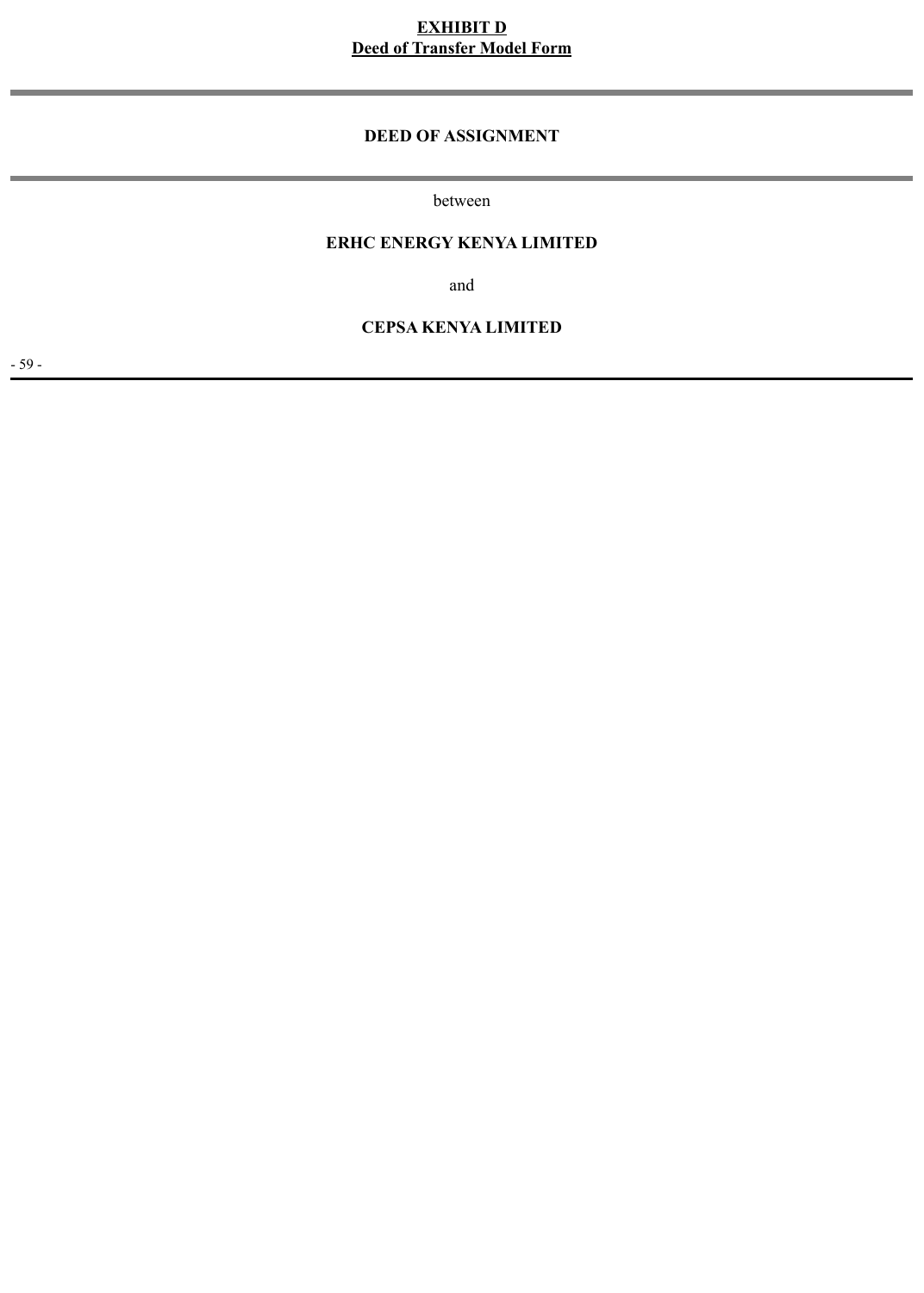#### **THIS DEED OF ASSIGNMENT** is made is made on 2013 between:

- (1) **ERHC ENERGY KENYA LIMITED**, a company registered in accordance with the laws of Kenya under registration number CPR/2012/86952 (**ERHC**);
- (2) **CEPSA KENYA LIMITED**, a company registered in accordance with the laws of Kenya under registration number CPR/2013/113607 (**CEPSA**).

#### **WHEREAS**

- A. EHRC is the sole Contractor in a production sharing contract between ERHC and the Government of the Republic of Kenya covering Block 11 A in the north western region of Kenya dated 28<sup>th</sup> June, 2012.
- B. ERHC has agreed to transfer and assign to CEPSA fifty five per cent (55%) of its rights as the Contractor in the Block 11 A PSC and operatorship of Block 11 A.
- C. The Cabinet Secretary of the Ministry of Energy of Kenya has in a letter dated [∆] given his consent to the execution of this Deed of Assignment.

#### **IT IS AGREED AS FOLLOWS:**

## 1. **DEFINITIONS AND INTERPRETATION**

#### 1.1 **Definitions**

Unless the context otherwise requires, the words and expressions defined in the PSC shall bear the same meanings ascribed to them in the PSC wherever used in this Deed (including recitals to this Deed).

#### 1.1.1 **Business Day** means [∆];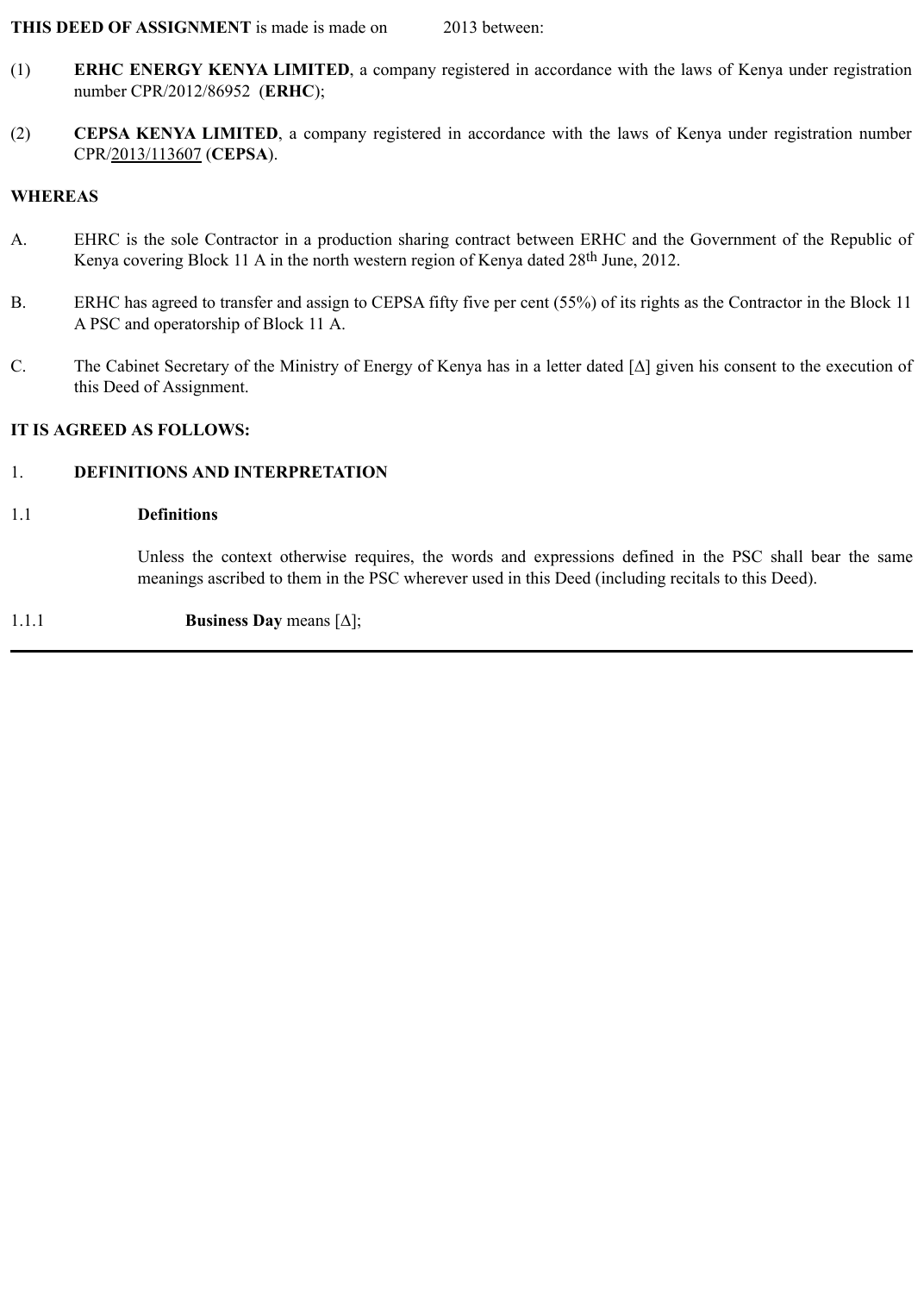| 1.1.2   | Cabinet Secretary in the Ministry of Energy (formerly Minister) is the senior most civil servant and<br>accounting officer in the Ministry of Information Communications and Technology; |
|---------|------------------------------------------------------------------------------------------------------------------------------------------------------------------------------------------|
| 1.1.3   | <b>PSC</b> means production sharing contract between ERHC and the Government of the Republic of Kenya<br>covering Block 11 A dated 28th June, 2012;                                      |
| 1.1.4   | <b>Parties</b> means the parties to this Agreement.                                                                                                                                      |
| 1.2     | Interpretation                                                                                                                                                                           |
| 1.2.1   | In addition to the definitions in clause 1.1, unless the context requires otherwise:                                                                                                     |
| 1.2.1.1 | the singular includes the plural and vice versa;                                                                                                                                         |
| 1.2.1.2 | a person includes reference to a body corporate or other legal entity;                                                                                                                   |
| 1.2.1.3 | any written law includes that law as amended or re-enacted from time to time;                                                                                                            |
| 1.2.1.4 | any agreement or other document includes that agreement or other document as varied or replaced<br>from time to time;                                                                    |
| 1.2.1.5 | a clause is to the relevant clause of this agreement;                                                                                                                                    |
| 1.2.1.6 | any party includes that party's successors and assigns.                                                                                                                                  |
| 1.3     | Clause headings are inserted for convenience only and shall be ignored in construing this agreement.                                                                                     |

# **NOW THIS DEED WITNESSETH THAT**

2. With effect from [∆], ERHC hereby assigns to CEPSA an undivided fifty five per cent (55%) Participating Interest in all the rights and interests and by way of novation transfers all its liabilities and obligations pursuant to and in respect of the PSC (the "**Transferred Interest**") to hold the same and subject to performance and observance by CEPSA of the terms and conditions contained in the PSC and on the part of the Contractor therein described to be performed and observed, in so far as they relate to the Transferred Interest.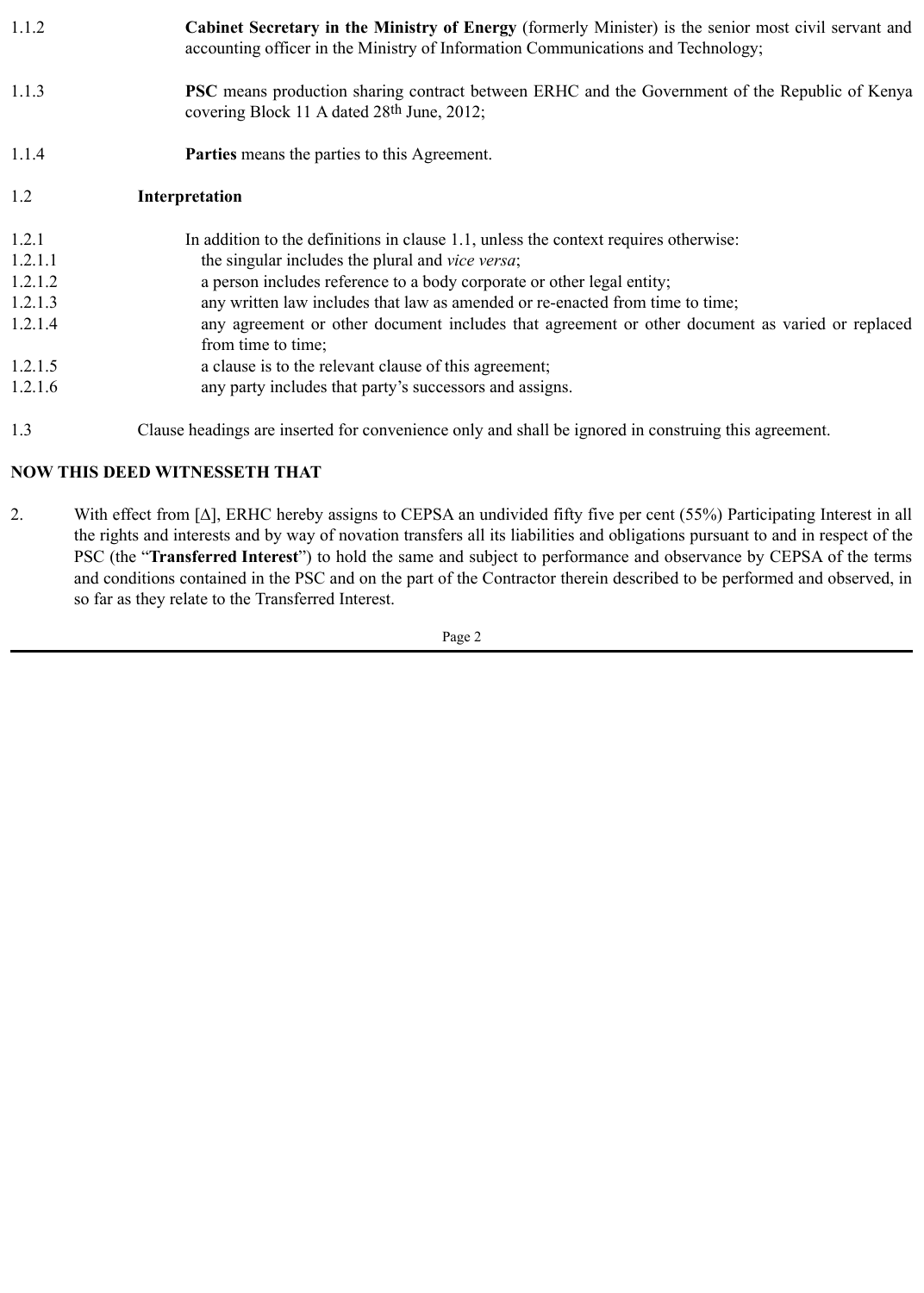- 3. ERHC confirms that the rights and privileges of the Government of Kenya under the PSC shall not be prejudiced by the provisions of this Deed of Assignment.
- 4. ERHC and CEPSA jointly and severally covenant with and in favour of the Minister that they will perform and observe the terms and conditions contained in the PSC and on the part of the Contractor therein described to be performed and observed.
- 5. For the purpose of this Deed of Assignment, all notices shall be sent to the following addresses:
- 5.1 If to ERHC [∆] Tel:  $[\Delta]$ E-mail: [∆] Attention: [∆]
- 5.2 If to CEPSA [∆] Tel: [∆] E-mail:  $[\Delta]$ Attention: [∆]
- 6. This Deed of Assignment may be executed in any number of counterparts with the same effect as if the signatures on the counterparts were upon a single engrossment of this Deed of Assignment provided that this Deed of Assignment shall not be effective until all the counterparts have been executed.
- 7. The construction, validity and performance of this Deed of Assignment shall be governed by the Laws of Kenya and each party hereby submits to the non-exclusive jurisdiction of the Kenyan Courts.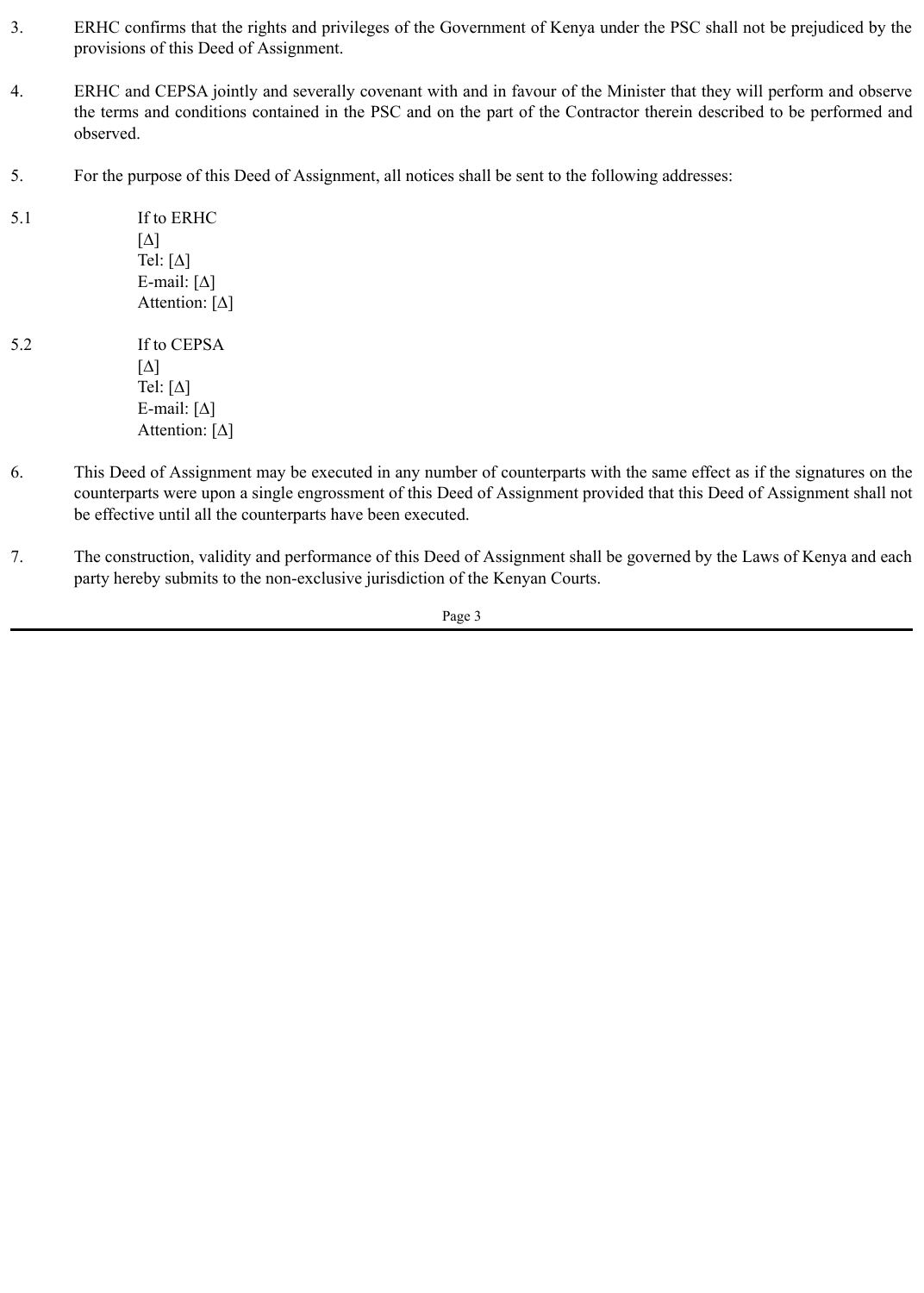**IN WITNESS WHEREOF** the parties hereunto affixed their respective common seals the day and year first above written.

| THE COMMON SEAL OF ERHC     |  |
|-----------------------------|--|
| <b>WAS HEREUNTO</b>         |  |
| AFFIXED IN THE PRESENCE OF: |  |
|                             |  |
|                             |  |
| <b>DIRECTOR</b>             |  |
|                             |  |
|                             |  |
|                             |  |
| DIRECTOR/SECRETARY          |  |
| THE COMMON SEAL OF CEPSA    |  |
| <b>WAS HEREUNTO</b>         |  |
| AFFIXED IN THE PRESENCE OF: |  |
|                             |  |
|                             |  |
| <b>DIRECTOR</b>             |  |
|                             |  |
|                             |  |
|                             |  |
|                             |  |